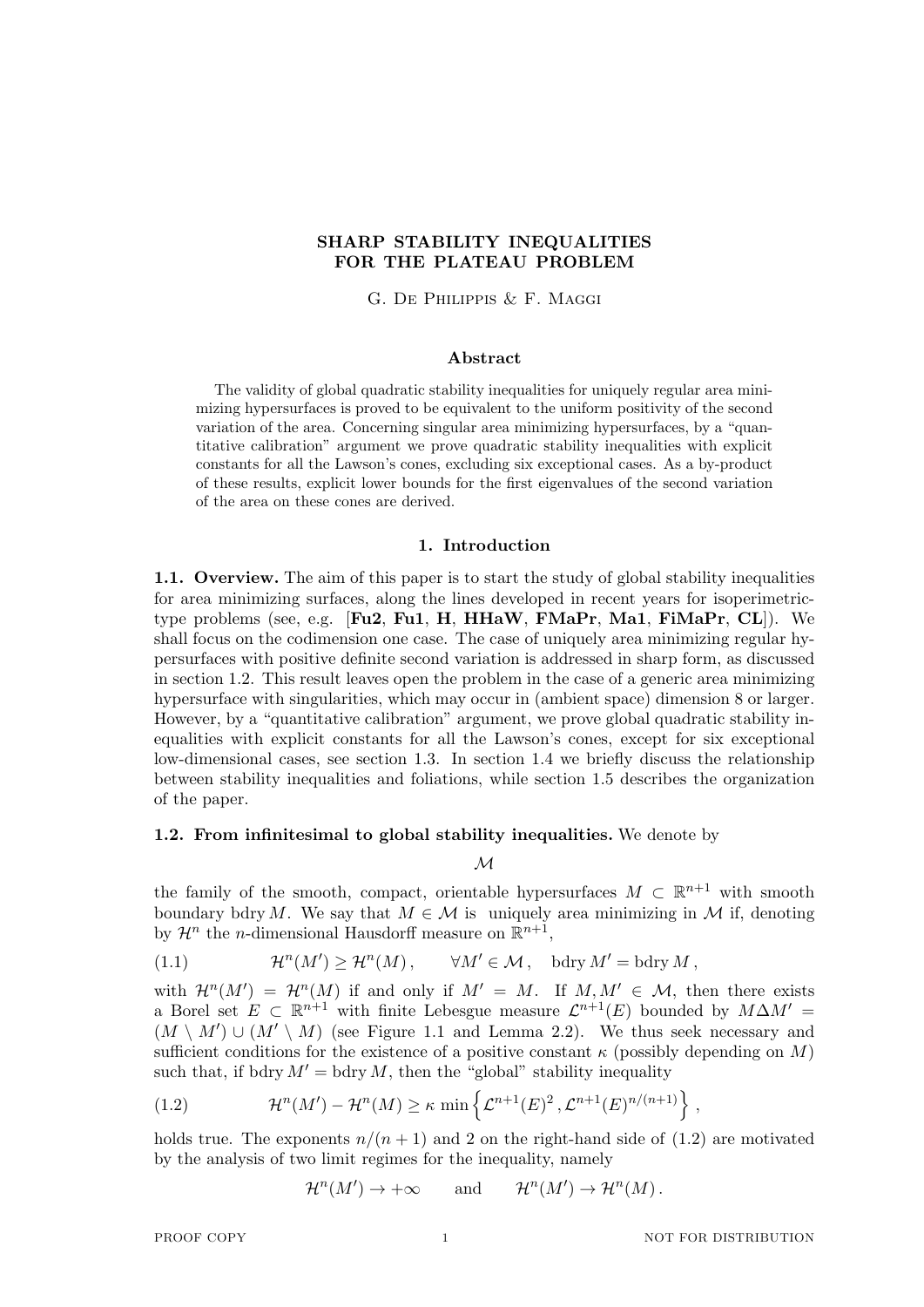

**Figure 1.1.** If *M* and *M'* have the same boundary, then  $M\Delta M'$  is  $\mathcal{H}^n$ equivalent to the boundary of a Borel set *E*. If *M* is uniquely area minimizing, then the area minimality of *M* should imply a control of  $\mathcal{H}^n(M') - \mathcal{H}^n(M)$  on  $\mathcal{L}^{n+1}(E)$ . The picture refers to the planar case  $n = 1$ .

In the first limit regime, (1.2) follows by the Euclidean isoperimetric inequality, as

$$
\mathcal{H}^n(M') - \mathcal{H}^n(M) \approx \mathcal{H}^n(M') + \mathcal{H}^n(M) = \mathcal{H}^n(\partial E) \ge (n+1)\omega_{n+1}^{1/(n+1)} \mathcal{L}^{n+1}(E)^{n/(n+1)},
$$

where  $\omega_k$  denotes the Lebesgue measure of the unit ball in  $\mathbb{R}^k$ . In the second limit regime,  $\mathcal{H}^n(M')$  is very close to  $\mathcal{H}^n(M)$ , and, since M is uniquely area minimizing, we expect M' to be a small normal deformation of *M*. In other terms, if  $\nu_M \in C^\infty(M; S^n)$  is a normal vector field to *M*, then we expect

(1.3) 
$$
M' \approx \left\{ x + t \varphi(x) \nu_M(x) : x \in M \right\},\,
$$

for some small *t* and some smooth  $\varphi: M \to \mathbb{R}$  which vanishes on bdry *M*. In this way,

(1.4) 
$$
\mathcal{H}^n(M') - \mathcal{H}^n(M) \approx t^2 \int_M |\nabla^M \varphi|^2 - |\Pi_M|^2 \varphi^2 d\mathcal{H}^n + O(t^3),
$$

(1.5) 
$$
\mathcal{L}^{n+1}(E) \approx |t| \int_M |\varphi| d\mathcal{H}^n + O(t^2),
$$

where the first order term in  $(1.4)$  vanishes because *M* has vanishing mean curvature. Here,  $\nabla^M \varphi$  denotes the tangential gradient of  $\varphi$  with respect to *M*, and II<sub>*M*</sub> is the second fundamental form of *M*. If the first eigenvalue of the second variation of the area is strictly positive at *M*, that is, if there exists  $\lambda > 0$  such that

(1.6) 
$$
\int_M |\nabla^M \varphi|^2 - |\Pi_M|^2 \varphi^2 d\mathcal{H}^n \ge \lambda \int_M \varphi^2 d\mathcal{H}^n,
$$

whenever  $\varphi \in C_0^1(M) = {\varphi \in C^1(M) : \varphi = 0 \text{ on bdry } M}$ , then, in view of (1.4) and (1.5), we expect  $\mathcal{H}^n(M') - \mathcal{H}^n(M)$  to control  $\mathcal{L}^{n+1}(E)^2$ .

These considerations suggest that if  $M \in \mathcal{M}$  is uniquely area minimizing in  $\mathcal{M}$ , then the global stability inequality  $(1.2)$  is equivalent to  $(1.6)$ , the positivity of the second variation of the area at *M*. However, due to the possible presence of singular area minimizing hypersurfaces, this very natural statement may fail to be true, at least in dimension  $n \geq 7$ . To explain what may go wrong, let us introduce the class

 $\mathcal{M}_0$ 

of the bounded sets  $M_0$  in  $\mathbb{R}^{n+1}$  such that, for some non-empty closed set  $\Sigma \subset M_0$  with  $\mathcal{H}^n(\Sigma) = 0$ ,  $M_0 \setminus \Sigma$  is a smooth, bounded, orientable hypersurface. Even if  $M \in \mathcal{M}$  is uniquely area minimizing in *M*, there could still exist some  $M_0 \in \mathcal{M}_0$  with  $\mathcal{H}^n(M_0) =$  $\mathcal{H}^n(M)$ , such that  $M_0$  and  $M$  has the same boundary in the sense of Stokes Theorem

(1.7) 
$$
\int_M d\omega = \int_{M_0} d\omega, \qquad \forall \omega \in \mathcal{D}^{n-1}(\mathbb{R}^{n+1}),
$$

where  $\mathcal{D}^k(\mathbb{R}^{n+1})$  denotes the space of smooth *k*-forms in  $\mathbb{R}^{n+1}$ , and where  $d\omega$  is the exterior derivative of  $\omega$  (note that the integral on the right-hand side of (1.7) is unaffected by the presence of  $\Sigma$ , since  $\mathcal{H}^n(\Sigma) = 0$ . If  $M_0 \in \mathcal{M}$ , then it is possible to construct a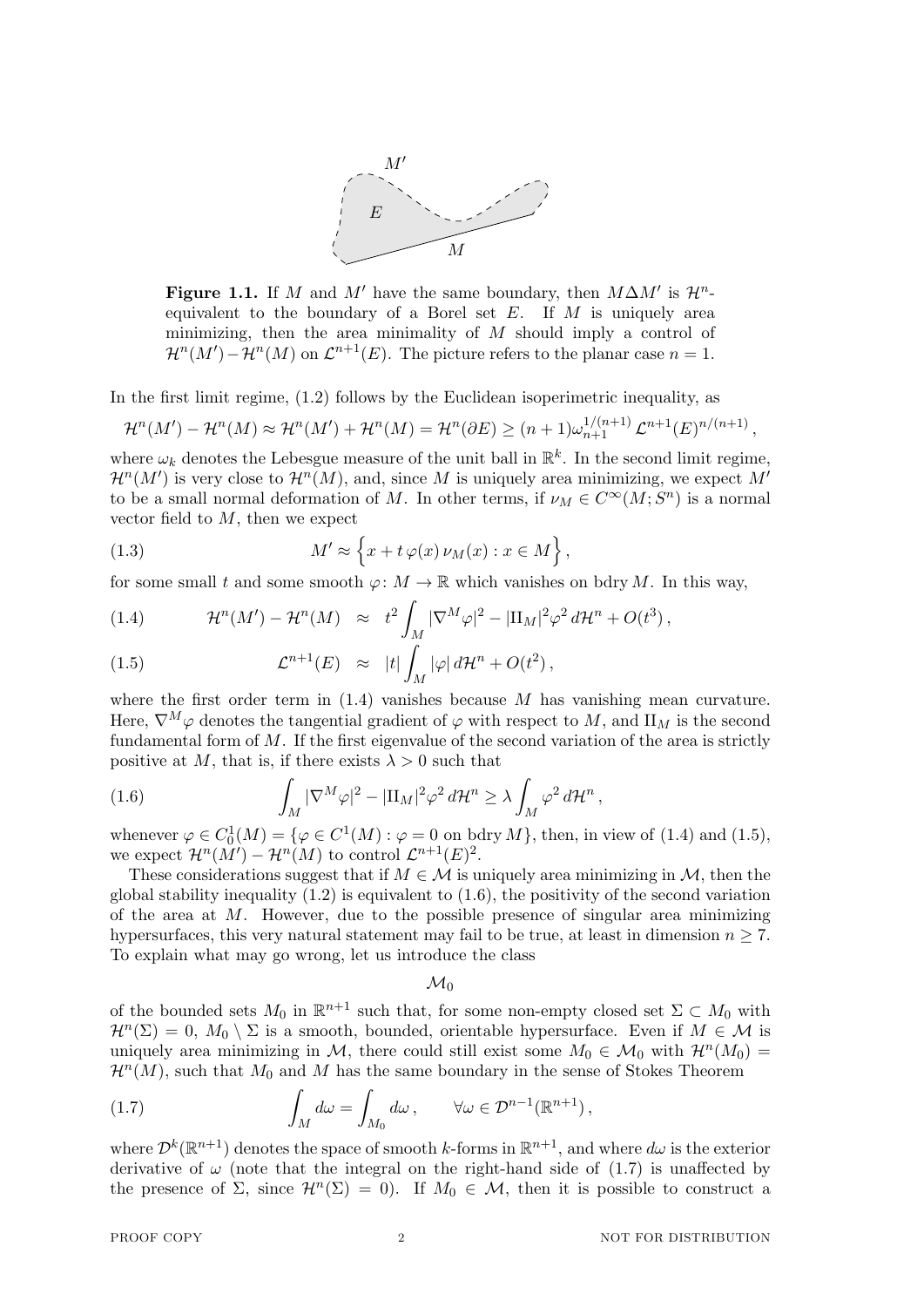sequence  $\{M_h\}_{h\in\mathbb{N}}\subset\mathcal{M}$  with bdry  $M_h$  = bdry  $M_0$  for every  $h\in\mathbb{N}$  (in the sense of (1.7)),  $\mathcal{H}^n(M_h) \to \mathcal{H}^n(M_0)$  as  $h \to \infty$ , and, if  $F_h$  denotes the region bounded by  $M_0 \Delta M_h$ , with  $\mathcal{L}^{n+1}(F_h) \to 0$  as  $h \to \infty$ . Since  $\mathcal{M} \cap \mathcal{M}_0 = \emptyset$ , it is necessarily  $M \neq M_0$ , and denoting by  $E_h$  the region bounded by  $M\Delta M_h$ , it must be  $\lim_{h\to\infty} \mathcal{L}^{n+1}(E_h) > 0$ , thus contradicting inequality (1.2). In other words, even if  $M$  is uniquely area minimizing in  $M$ , nevertheless the boundary of *M* may also span a *singular* area minimizing hypersurface  $M<sub>0</sub>$ , thus breaking down the global stability inequality  $(1.2)$ . In order to prove global stability inequalities we have thus to work with a stronger uniqueness assumption than being uniquely area minimizing in *M*.

Our first main result, Theorem 1 below, asserts the equivalence between the infinitesimal stability inequality (1.6) and the global stability inequality (1.2), provided *M* is assumed to be **uniquely mass minimizing as an integral** *n***-current**, rather than merely uniquely area minimizing in  $M$ . In section 2, we shall discuss this notion of minimality in detail. For the moment, it suffices to notice that it amounts in asking that

$$
\mathcal{H}^n(M_0) \ge \mathcal{H}^n(M) \,, \qquad \forall M_0 \in \mathcal{M} \cup \mathcal{M}_0 \,, \quad \text{bdry } M_0 = \text{bdry } M \,,
$$

with  $\mathcal{H}^n(M_0) = \mathcal{H}^n(M)$  if and only if  $M_0 = M$ . We also notice that if  $1 \leq n \leq 6$  and M is uniquely area minimizing in  $M$ , then, by the regularity theory for integer mass minimizing currents [**Fe1**, Chapter 5], *M* is uniquely mass minimizing as an integral *n*-current.

**Theorem 1.** If  $n \geq 1$  and  $M \in \mathcal{M}$  is uniquely mass minimizing as an integral n*current, then the two following statements are equivalent:*

*(a)* The first eigenvalue  $\lambda(M)$  of the second variation of the area at  $M$ .

$$
(1.8) \qquad \lambda(M) = \inf \left\{ \int_M |\nabla^M \varphi|^2 - |\Pi_M|^2 \varphi^2 d\mathcal{H}^n : \varphi \in C_0^1(M) \,, \int_M \varphi^2 d\mathcal{H}^n = 1 \right\} \,,
$$

*is positive.*

*(b)* There exists  $\kappa > 0$ , depending on *M*, such that, if  $M' \in \mathcal{M}$  and bdry  $M' = \text{bdry } M$ , *then, for some Borel set*  $E \subset \mathbb{R}^{n+1}$  *with*  $\partial E$  *equivalent up to a*  $\mathcal{H}^n$ -*null set to*  $M\Delta M'$ ,

(1.9) 
$$
\mathcal{H}^n(M') - \mathcal{H}^n(M) \geq \kappa \min \left\{ \mathcal{L}^{n+1}(E)^2, \mathcal{L}^{n+1}(E)^{n/(n+1)} \right\}.
$$

**Remark 1.** We are not able to link in any explicit way  $\lambda(M)$  to the constant  $\kappa$  appearing in (2.3). Probably, this is not so surprising due to the level of generality allowed by the assumptions of Theorem 1 itself. The relation between these two quantities may be subtle, as shown by the example in Figure 1.2. We further notice that the positivity of  $\lambda(M)$  is in fact equivalent (by a standard compactness and regularity argument) in asking that

(1.10) 
$$
\int_M |\nabla^M \varphi|^2 - |\Pi_M|^2 \varphi^2 d\mathcal{H}^n > 0, \qquad \forall \varphi \in C_0^1(M) \setminus \{0\}.
$$

Of course, we may hope to prove inequalities like  $(2.3)$  with an explicit constants  $\kappa$  on explicit examples. We shall discuss this problem in sections 1.3-1.4.

**Remark 2** (Local stability and uniform convexity). The stability inequality (2.3) is easily seen to hold with respect to  $C^1$ -small *graph-type* variations of *M* supported at a sufficiently small scale. Let  $r_0 > 0$  be the scale, which implicitly depends on *M*, such that, in any ball of radius  $r_0$ , M is representable as the graph of Lipschitz functions  $u: \mathbb{R}^n \to \mathbb{R}$ , with  $\text{Lip}(u) \leq 1$  over a disk  $\mathbf{D}_{r_0} \subset \mathbb{R}^n$  of radius  $r_0$ . In this case, *u* is a Lipschitz minimizer of the area functional, therefore, if *M′* is a variation of *M* supported in the corresponding ball of radius  $r_0$ , which corresponds to a Lipschitz function  $v: \mathbb{R}^n \to \mathbb{R}$  with  $v = u$  on  $\mathbf{D}_{r_0}$ ,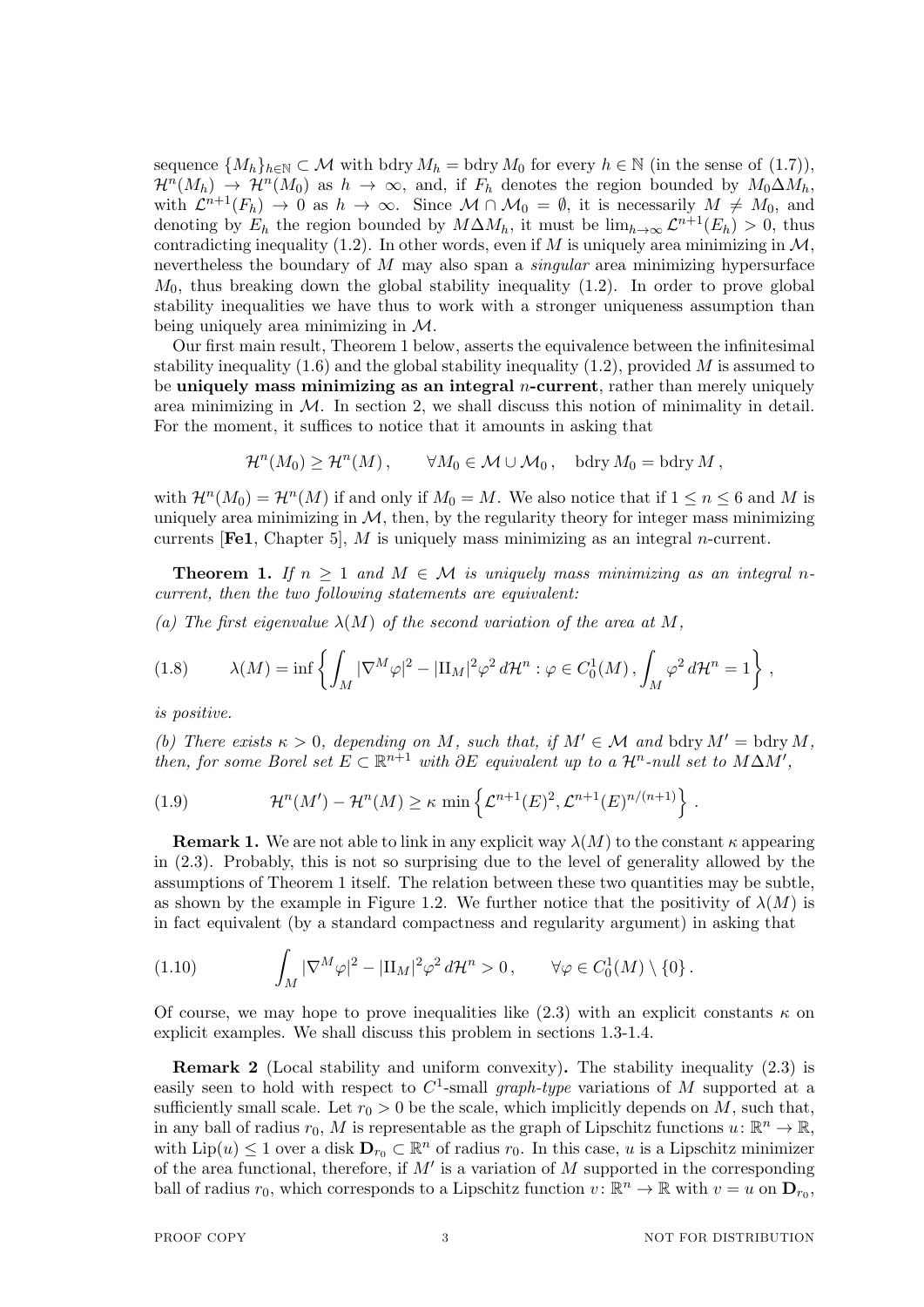

**Figure 1.2.** In the two pictures on the left, we consider the length minimizing curves spanned by a sequence of four points converging to the vertexes of a square in the plane (round points are charged positively, square points are charged negatively). For every  $h \in \mathbb{N}$ , let  $\kappa_h$  denote the best constant for inequality (2.3). The competitors  $M_2^h$  lie at uniformly positive distance from the corresponding  $M_1^h$  (and are, of course, local length minimizers). Their presence forces  $\kappa_h \to 0$  as  $h \to \infty$ . At the same time  $\lambda(M_1^h) = (\mathcal{H}^1(M_1^h)/2\pi)^2$  is converging to a positive constant as  $h \to \infty$ . See Remark 4 for a proper reformulation of Theorem 1 in the situation considered here.

then, setting  $\varphi = v - u$  and  $f(\xi) = \sqrt{1 + |\xi|^2}, \xi \in \mathbb{R}^n$ , we find,

$$
\mathcal{H}^{n}(M') - \mathcal{H}^{n}(M) = \int_{\mathbf{D}_{r_{0}}} f(\nabla v) - \int_{\mathbf{D}_{r_{0}}} f(\nabla u)
$$
  
= 
$$
\int_{\mathbf{D}_{r_{0}}} \nabla f(\nabla u) \cdot \nabla \varphi + \int_{\mathbf{D}_{r_{0}}} \nabla^{2} f(\nabla u) (\nabla \varphi, \nabla \varphi) + O(||\varphi||_{C^{1}}) \int_{\mathbf{D}_{r_{0}}} |\nabla \varphi|^{2}.
$$

Now  $\int_{\mathbf{D}_{r_0}} \nabla f(\nabla u) \cdot \nabla \varphi = 0$  since *u* solves the minimal surface equation in weak form and  $\varphi = 0$  on  $\partial \mathbf{D}_{r_0}$ , while  $\nabla^2 f(\xi)$  is positive definite (depending on the dimension *n* only), uniformly on  $|\xi| \leq 1$ . Hence, provided  $\|\varphi\|_{C^1}$  is small enough (depending on the dimension *n* only), by the Poincaré inequality on  $\mathbf{D}_{r_0}$  we find, as claimed,

$$
\mathcal{H}^n(M') - \mathcal{H}^n(M) \ge c(n) \int_{\mathbf{D}} |\nabla \varphi|^2 \ge \frac{c'(n)}{r_0^2} \int_{\mathbf{D}} |\varphi|^2
$$
  
 
$$
\ge \frac{c'(n)}{\omega_n r_0^2} \left( \int_{\mathbf{D}} |\varphi| \right)^2 = \frac{c'(n)}{\omega_n r_0^2} \mathcal{L}^{n+1}(E)^2.
$$

**Remark 3** (Strategy of proof)**.** It was proved by White [**Wh**] that if *M* is a smooth hypersurface with boundary, with vanishing mean curvature and strictly positive second variation of the area, then  $M$  is locally area minimizing, where "locally" means "in a small  $L^\infty$ -neighborhood". Recently, Morgan and Ros [MoR] have extended this result, replacing  $L^{\infty}$ -neighborhoods with  $L^{1}$ -neighborhoods, at least if  $n \leq 6$ . Hence, the main new feature of Theorem 1 is that of providing a global stability inequality (rather than a local minimality condition) starting from the strict positivity of the second variation of the area and a natural and necessary uniqueness assumption. This is achieved by developing in the context of the Plateau problem some ideas recently introduced by Cicalese and Leonardi [**CL**] in connection with the stability problem for the Euclidean isoperimetric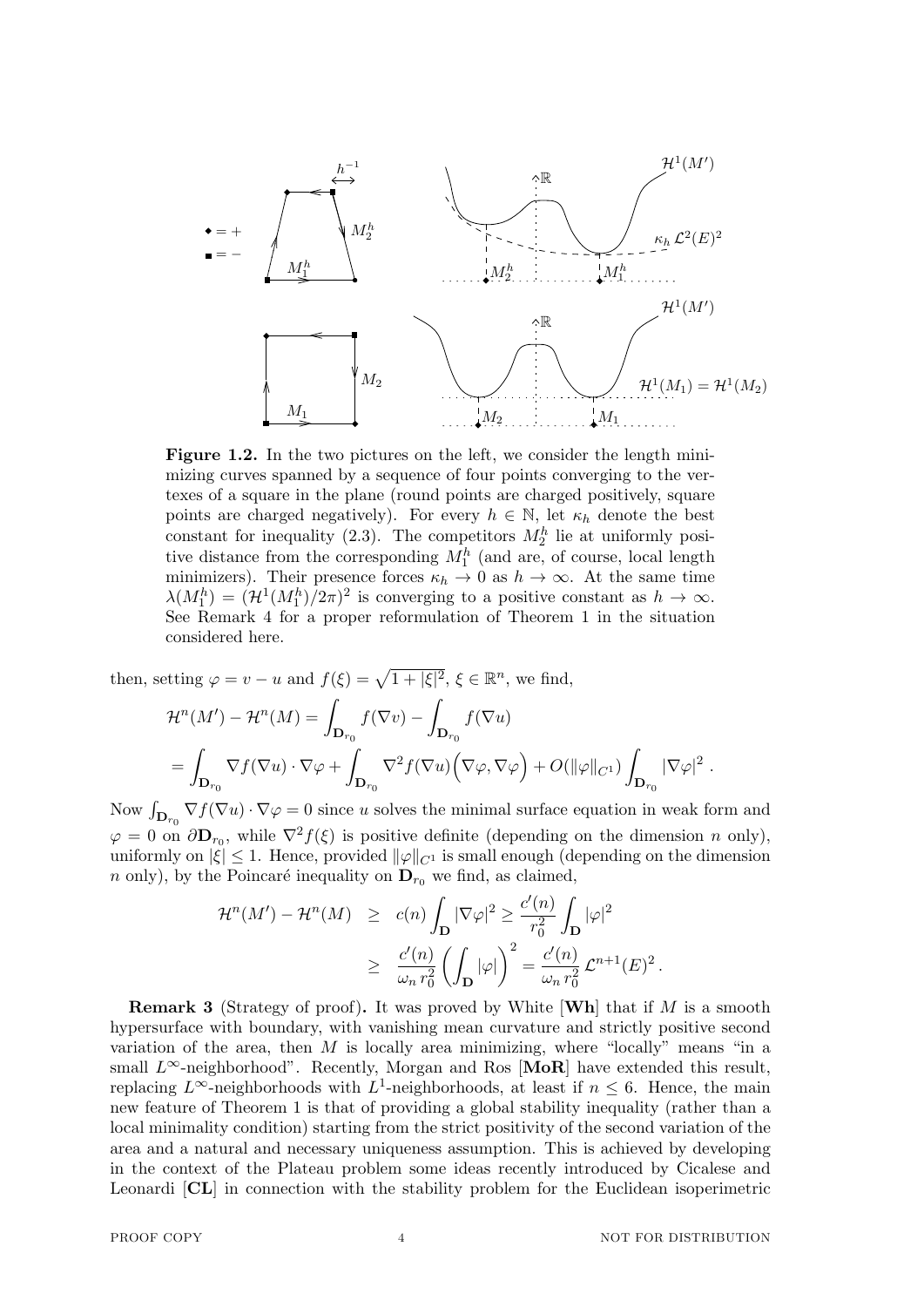

**Figure 1.3.** The selection principle allows to reduce the proof of the global stability inequality (1.2) to the case of those surfaces  $M_{\varepsilon}$  which minimize area under the constraint of enclosing at least a volume of size *ε* with the aid of *M*. Of course, in the planar case, *M* is a segment, and each  $M_{\varepsilon}$  is an arc of circle, which flattens against *M* as  $\varepsilon \to 0^+$ .

inequality, and by Acerbi, Fusco and Morini [**AFM**] in the study of relative isoperimetric problems. Let us roughly explain how these ideas are employed in proving Theorem 1. One starts noticing that, given  $\varepsilon_0 > 0$ , up to decrease the value of  $\kappa$  in correspondence to the smallness of  $\varepsilon_0$  and thanks to the Euclidean isoperimetric inequality, in proving (1.2) we may directly consider surfaces  $M'$  with bdry  $M' =$  bdry  $M$  such that the  $\mathcal{L}^{n+1}(E) \leq \varepsilon_0$ (see Lemma 3.7 and 3.8). This said, we introduce the variational problems

(1.11) 
$$
\inf \left\{ \mathcal{H}^n(M') : \text{bdry } M' = \text{bdry } M , \mathcal{L}^{n+1}(E) = \varepsilon \right\},
$$

see Figure 1.3, which we shall consider for  $\varepsilon \in (0, \varepsilon_0)$  (actually, for technical reasons, we shall need to relax the constraint  $\mathcal{L}^{n+1}(E) = \varepsilon$  into  $\mathcal{L}^{n+1}(E) \geq \varepsilon$ , see (3.1) and (3.2)). In the terminology of Cicalese and Leonardi, this will be our "selection principle". For the minimizers  $M_{\varepsilon}$  in (1.11) (of course, in order to actually prove the existence of such minimizers we shall need to reformulate this variational problem in the language of currents), we shall see that

(1.12) 
$$
\lim_{\varepsilon \to 0^+} \mathcal{H}^n(M_\varepsilon) = \mathcal{H}^n(M),
$$

(1.13) 
$$
\lim_{\varepsilon \to 0^+} \mathcal{L}^{n+1}(E_{\varepsilon}) = 0,
$$

for the region  $E_{\varepsilon}$  bounded by  $M\Delta M_{\varepsilon}$ . Starting from the minimality of  $M_{\varepsilon}$  in (1.11), and taking (1.13) into account, we reduce the proof of (1.2) to the case that  $M' = M_{\varepsilon}$ . To address this case we develop a suitable variant of a lemma by Almgren [**Al1**, Proposition VI.12 (see Lemma 3.3), which is used to prove the existence of a constant  $\Lambda$ , independent of  $\varepsilon$ , such that each  $M_{\varepsilon}$  satisfies the  $\Lambda$ -mass minimality condition

(1.14) 
$$
\mathcal{H}^n(M_{\varepsilon}) \leq \mathcal{H}^n(M') + \Lambda \mathcal{L}^{n+1}(E'_{\varepsilon}),
$$

whenever bdry  $M' =$  bdry  $M_\varepsilon =$  bdry  $M$ , and where  $E'_\varepsilon$  denotes the region bounded by  $M_{\varepsilon} \Delta M'$ . Starting from (1.14), and thanks to the interior and boundary regularity theory for  $\Lambda$ -minimizing currents, we finally prove the  $C^1$ -convergence of  $M_\varepsilon$  to  $M$  as  $\varepsilon \to 0^+$ . This will imply in particular the existence of functions  $\{\varphi_{\varepsilon}\}_{\varepsilon\in(0,\varepsilon_0)} \subset C_0^1(M)$  such that

$$
M_{\varepsilon} = \left\{ x + \varphi_{\varepsilon}(x) \, \nu_M(x) : x \in M \right\}, \qquad \lim_{\varepsilon \to 0^+} \|\varphi_{\varepsilon}\|_{C^1(M)} = 0 \,,
$$

for a suitable unit normal vector field  $\nu_M \in C^\infty(M; S^{n-1})$  to M. On this kind of competitors, by  $(1.4)$  and  $(1.5)$ , the stability inequalities  $(1.2)$  and  $(1.6)$  are easily seen to coincide up to higher order terms in  $\|\varphi_{\varepsilon}\|_{C^1(M)}^2$ .

**Remark 4** (Stability inequalities and non-uniqueness)**.** As it will be evident from its proof, Theorem 1 can be immediately generalized to the following situation. We are given *N* hypersurfaces  $\{M_k\}_{k=1}^N \subset \mathcal{M}$ , sharing the same boundary and minimizing mass as integral *n*-currents, so that  $\gamma = \mathcal{H}^n(M_k)$  for every  $k = 1, ..., N$ . This is the situation, for example, of Figure 1.2, or, in dimension three, of a catenoid spanned by two circles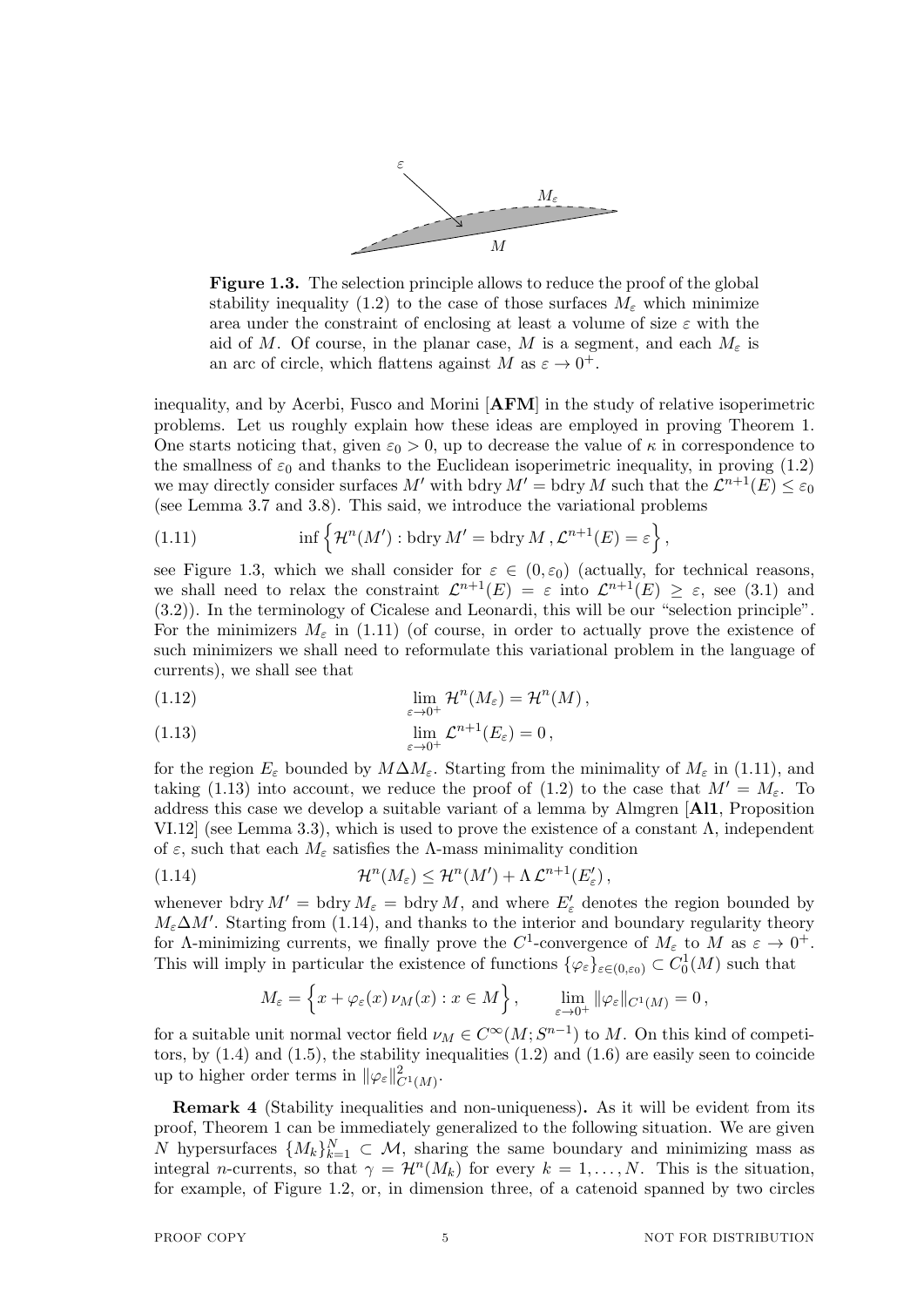bounding a pair of disks with the same total area as the catenoid. In this case, one can prove that  $\min\{\lambda(M_k):1\leq k\leq N\}>0$  if and only if there exists  $\kappa>0$  such that

$$
\mathcal{H}^n(M') - \gamma \geq \kappa \min_{1 \leq k \leq N} \left\{ \mathcal{L}^{n+1}(E_k)^2, \mathcal{L}^{n+1}(E_k)^{n/(n+1)} \right\},
$$

where  $E_k$  is a Borel set in  $\mathbb{R}^{n+1}$ , bounded by  $M_k \Delta M'$ , with  $\mathcal{L}^{n+1}(E_k) < \infty$ .

**1.3. Quantitative calibrations and Lawson's cones.** The main reason for Theorem 1 to be restricted to smooth hypersurfaces is our lack of understanding of the "close to singularities" behavior of area minimizing hypersurfaces. We would need area minimizing hypersurfaces to be locally diffeomorphic, at singular points, to their singular tangent cones. Such a result, if true, is of course far beyond the presently known regularity theory, as, for example, even the uniqueness of singular tangent cones is still conjectural. This said, an extension of Theorem 1 to generic area minimizing hypersurfaces seems problematic. We thus turn to the study of stability inequalities on explicit examples of area minimizing hypercones. We consider the Lawson's cones,

$$
M_{kh} = \left\{ (x, y) \in \mathbb{R}^k \times \mathbb{R}^h : \frac{|x|}{\sqrt{k-1}} = \frac{|y|}{\sqrt{h-1}} \right\}, \qquad 2 \le k \le h,
$$

which are known to be area minimizing provided (see [**BDGG**, **La**, **S**, **MasMi**, **Da**, **DPP**])

- (1.15) either  $h + k > 9$ ,
- (1.16) or  $(k, h) \in \{(4, 4), (3, 5)\}\.$

Our second main result, Theorem 2, provides global quadratic estimates for all the Lawson's cones but for six exceptional cases. Here  $B_R^k$  and  $B_R^h$  denote the balls of radius *R* and center at the origin in  $\mathbb{R}^k$  and  $\mathbb{R}^h$  respectively.

**Theorem 2.** *If*  $R > 0$ *,*  $m = h + k$ *,*  $h \ge k \ge 2$  *satisfy* (1.15)*,* (1.16)*, and* 

$$
(1.17) \qquad (k,h) \notin \{(3,5), (2,7), (2,8), (2,9), (2,10), (2,11)\},
$$

*then for every smooth, orientable hypersurface*  $M'$  *with*  $M_{k,h} \Delta M' \subset H_R = B_R^k \times B_R^h$  *there exists a Borel set E with*  $\partial E$  *equivalent to*  $M_k$ <sub>*h*</sub>∆ $M'$  *up to*  $\mathcal{H}^{m-1}$ -*negligible sets, such that* 

(1.18) 
$$
\left(\frac{\mathcal{L}^m(E)}{R^m}\right)^2 \leq C \frac{\mathcal{H}^{m-1}(M' \cap H_R) - \mathcal{H}^{m-1}(M_{k,h} \cap H_R)}{R^{m-1}}.
$$

*Possible values for C are*

(1.19) 
$$
C = \frac{2^{12}\sqrt{\omega_k \omega_h}}{(k-1)^{1/8}} \sqrt{\frac{hk}{m-1}} \left(\frac{h-1}{k-1}\right)^{3/2}, \quad \text{if } (k, h) \neq (4, 4),
$$
  
(1.20) 
$$
C = 128 \omega_4, \quad \text{if } (k, h) = (4, 4).
$$

In fact, as a by-product of our argument, the following explicit lower bounds on the first eigenvalues of the second variation of the area at the Lawson's cones can be deduced. These bounds show in a quantitative way that the minimality of the Simons' cones *Mh h* is increasingly stronger as  $h \to \infty$ .

**Theorem 3.** *If R, m, h, k are as in Theorem* 2*, and*

$$
\lambda_{k h}(R) = \inf \left\{ \int_{M_{k h}} |\nabla^{M_{k h}} \varphi|^2 - |\Pi_{M_{k h}}|^2 \varphi^2 d\mathcal{H}^{m-1} : \int_{M_{k h}} \varphi^2 = 1, \text{ spt } \varphi \subset \subset B_R^m \right\},
$$

*then,*

$$
(1.21) \qquad \lambda_{k\,h}(R) \geq \frac{1}{2^9 R^2} \left(\frac{k-1}{h-1}\right)^{9/4} \frac{(m-2)^{1/2}}{(h-1)^{1/4}}, \qquad \text{if} \quad (k,h) \neq (4,4),
$$

$$
(1.22) \qquad \lambda_{44}(R) \geq \frac{\sqrt{2}}{16 R^2}.
$$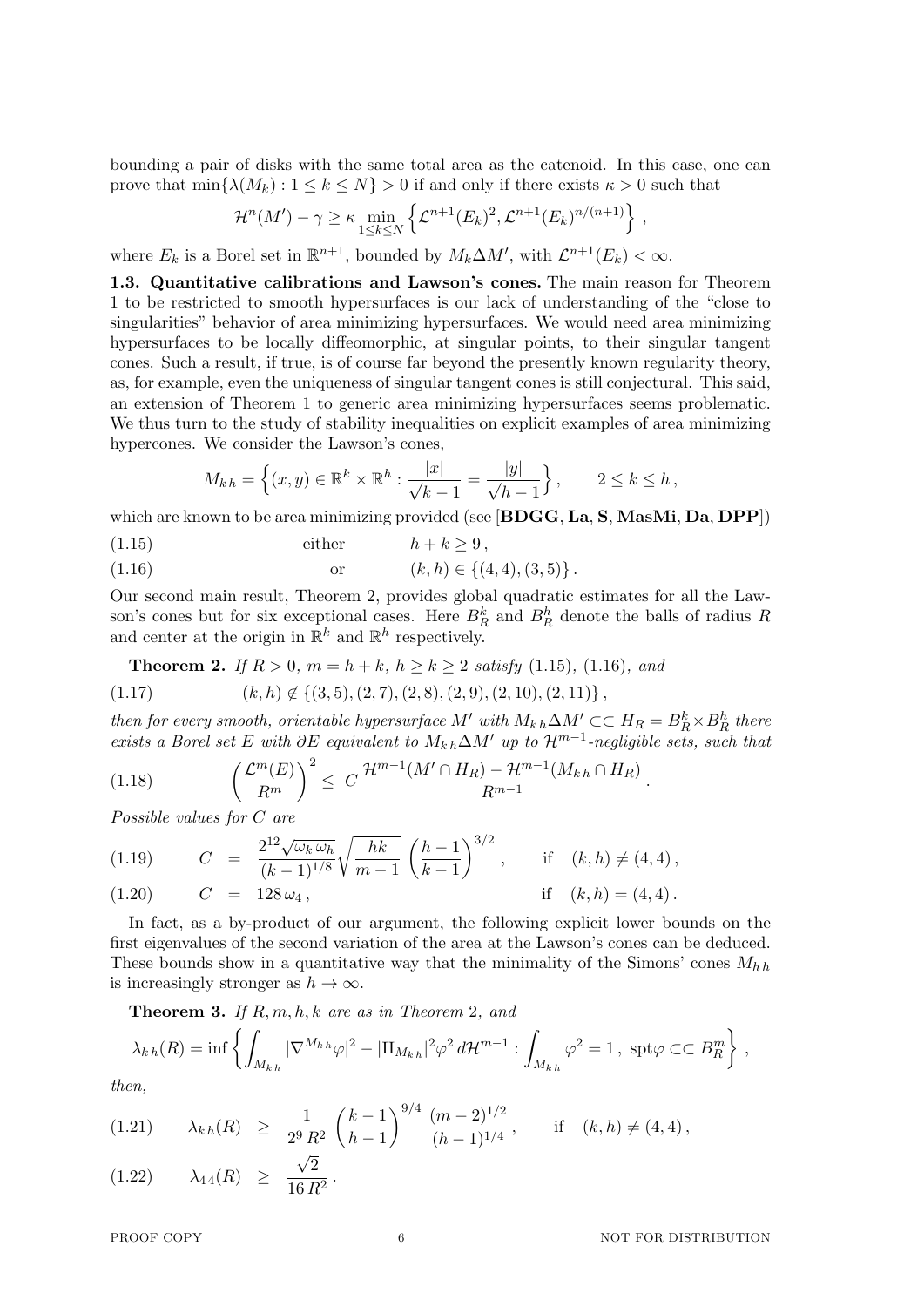

**Figure 1.4.** If  $M' \Delta M_{kh} \subset\subset B_R$ , then we may find a set *F* with  $K_{k h} \Delta F \subset C$  *B<sub>R</sub>* such that (1.24) takes the form (1.28).

**Remark 5** (Strategy of proof)**.** The proof of Theorem 2 and Theorem 3 is based on a "quantitative calibration" argument, which we are now going to describe. We shall regard the Lawson's cone  $M_{kh}$  as the topological boundary of the open cone

(1.23) 
$$
K_{k,h} = \left\{ (x,y) \in \mathbb{R}^k \times \mathbb{R}^h : \frac{|x|}{\sqrt{k-1}} < \frac{|y|}{\sqrt{h-1}} \right\}.
$$

The area minimizing property of the Lawson's cone  $M_{k,h}$  implies that

$$
(1.24) \t\t \mathcal{H}^{m-1}\Big(B_R \cap M_{kh}\Big) \leq \mathcal{H}^{m-1}\Big(B_R \cap M'\Big)\,,
$$

whenever  $R > 0$  and  $M'$  is a smooth, orientable hypersurface such that  $M' \Delta M_{kh} \subset \subset B_R$ . The validity of (1.24) is usually proved by the calibration method, that consists in in showing the existence of a (suitably regular) vector field  $g: \mathbb{R}^n \to \mathbb{R}^n$  with

$$
(1.25) \t\t g = \nu_{K_{kh}} , \t\t on M_{kh} ,
$$

$$
(1.26) \t\t |g| \le 1, \t\t \text{on } \mathbb{R}^n,
$$

(1.27) 
$$
\operatorname{div} g = 0, \qquad \text{on } \mathbb{R}^n,
$$

where  $\nu_{K_{k,h}}$  is the outer unit normal to  $K_{k,h}$ . Indeed, if  $M'$  is a smooth, orientable hypersurface such that  $M' \Delta M_{kh} \subset C$   $B_R$ , then we may construct a Borel set *F* such that  $K_{kh} \Delta F \subset \subset B_R$ , and (1.24) takes the equivalent form

(1.28) 
$$
\mathcal{H}^{m-1}\left(B_R \cap \partial K_{kh}\right) \leq \mathcal{H}^{m-1}\left(B_R \cap \partial F\right),
$$

see Figure 1.4. By (formally) applying the divergence theorem to the vector-field *g* over the set  $K_{k h} \Delta F$ , and by taking (1.27) into account, we find

$$
0 = \int_{K_{k,h}\Delta F} \text{div}\,g = \int_{B_R \cap \partial F} g \cdot \nu_F d\mathcal{H}^{m-1} - \int_{B_R \cap \partial K_{k,h}} g \cdot \nu_{K_{k,h}} d\mathcal{H}^{m-1}
$$
  
by (1.25)  

$$
= \int_{B_R \cap \partial F} g \cdot \nu_F d\mathcal{H}^{m-1} - \mathcal{H}^{m-1} (B_R \cap \partial K_{k,h})
$$
  
by (1.26)  

$$
\leq \mathcal{H}^{m-1} (B_R \cap \partial F) - \mathcal{H}^{m-1} (B_R \cap \partial K_{k,h}),
$$

that is (1.28). A major difficulty in constructing such a calibration is achieving the divergence-free constraint (1.27). In the present situation, however, the considered hypersurfaces are actually boundaries, and  $(1.27)$  can be replaced by the two softer requirements

- (1.29)  $\qquad \qquad \text{div } g \geq 0, \qquad \qquad \text{on } \mathbb{R}^n \setminus K_{kh},$
- (1.30) div  $g \le 0$ , on  $K_{k h}$ .

Indeed, if these conditions hold in place of (1.27), then by (again, formally) applying the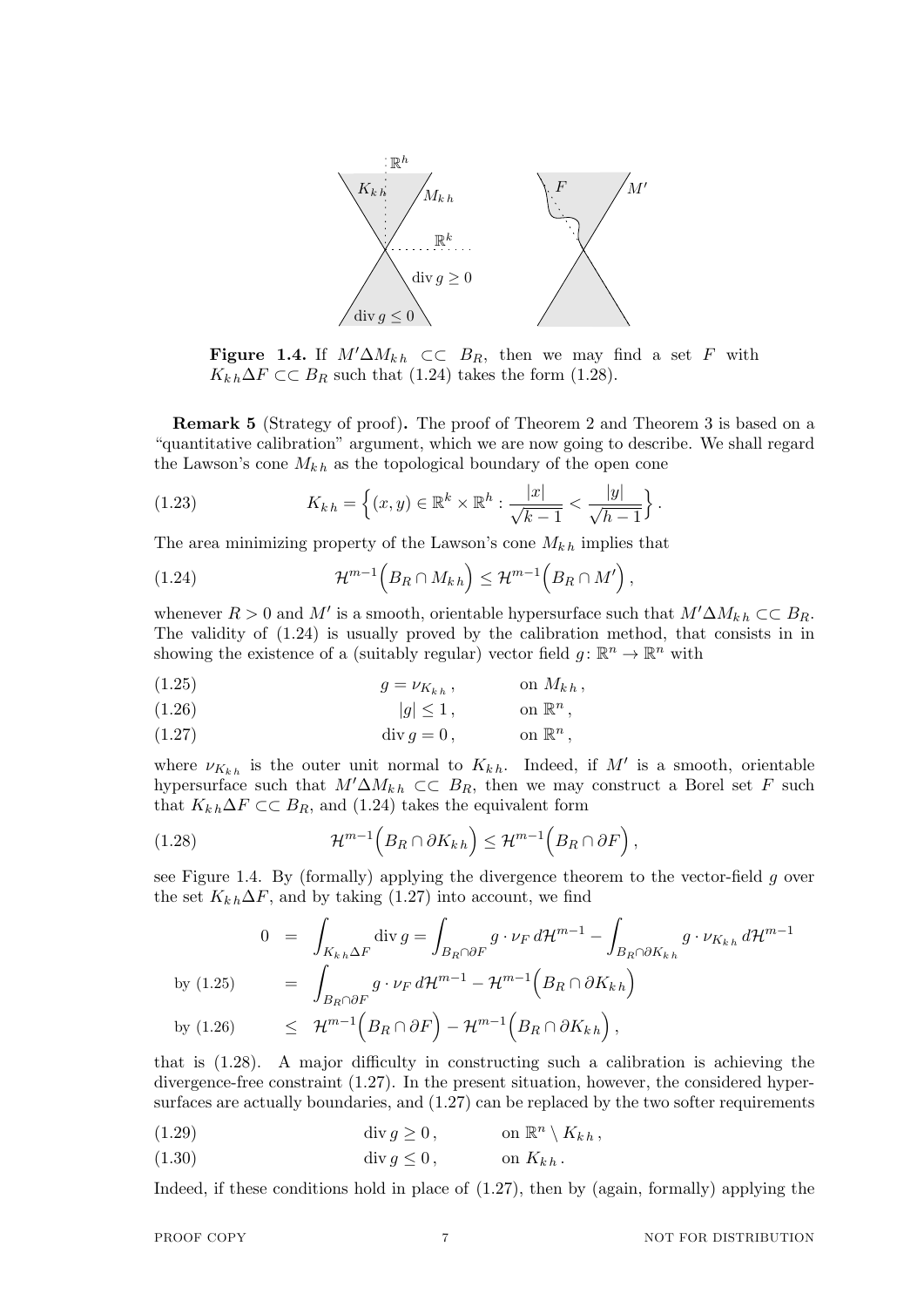

**Figure 1.5.** Quantitative calibrations and the proof of  $(1.33)$ .

divergence theorem to g on  $K_{kh} \setminus F$ , and thanks to (1.29), we find (see Figure 1.5)

$$
0 \geq \int_{K_{k,h}\backslash F} \operatorname{div} g = \int_{(B_R \cap \partial K_{k,h})\backslash F} g \cdot \nu_{K_{k,h}} d\mathcal{H}^{m-1} - \int_{B_R \cap K_{k,h} \cap \partial F} g \cdot \nu_F d\mathcal{H}^{m-1}
$$
  

$$
= \mathcal{H}^{m-1} \Big( (B_R \cap \partial K_{k,h}) \setminus F \Big) - \int_{B_R \cap K_{k,h} \cap \partial F} g \cdot \nu_F d\mathcal{H}^{m-1}
$$
  
(1.31) 
$$
\geq \mathcal{H}^{m-1} \Big( (B_R \cap \partial K_{k,h}) \setminus F \Big) - \mathcal{H}^{m-1} \Big( B_R \cap K_{k,h} \cap \partial F \Big).
$$

The divergence theorem applied to *g* on  $F \setminus K_{kh}$  and (1.30) similarly imply

(1.32) 
$$
\mathcal{H}^{m-1}\Big((B_R \cap \partial F) \setminus K_{kh}\Big) \leq \mathcal{H}^{m-1}\Big(\partial K_{kh} \cap B_R \cap F\Big).
$$

Adding up  $(1.31)$  and  $(1.32)$ , we come to  $(1.28)$ . Replacing condition  $(1.27)$  with  $(1.29)$ and (1.30) not only reduces (ideally speaking) the difficulty of proving the area minimizing property of  $M_{kh}$ : it also provides a first term on the right-hand side of the identity (1.33)

$$
\mathcal{H}^{m-1}\Big(B_R \cap \partial F\Big) - \mathcal{H}^{m-1}\Big(B_R \cap \partial K_{kh}\Big) = \int_{K_{kh}\Delta F} |\operatorname{div} g| + \int_{B_R \cap \partial F} 1 - (g \cdot \nu_F) d\mathcal{H}^{m-1},
$$

which, if the signs in (1.29) and (1.30) are strict, may be used to control  $\mathcal{L}^m(K_{k,h}\Delta F)^2$ . Indeed we shall prove that the vector fields  $g = \nabla f / |\nabla f|$  corresponding to the functions  $f: \mathbb{R}^k \times \mathbb{R}^h \to \mathbb{R}$ , defined at  $(x, y) \in \mathbb{R}^k \times \mathbb{R}^h$  as

$$
(1.34) \quad f(x,y) = \frac{1}{4} \left( \frac{|x|}{\sqrt{k-1}} \right)^4 - \frac{1}{4} \left( \frac{|y|}{\sqrt{h-1}} \right)^4, \qquad \text{if } (k,h) \neq (4,4),
$$

(1.35) 
$$
f(x,y) = \frac{2}{7} (|x|^{7/2} - |y|^{7/2}),
$$
 if  $(k, h) = (4, 4),$ 

are such that

(1.36) 
$$
|\text{div } g(z)| \ge c \frac{\text{dist}(z, M_{kh})}{|z|^2}, \qquad \forall z \in \mathbb{R}^m.
$$

Combining (1.33) and (1.36) we shall then deduce Theorem 2 and Theorem 3.

**1.4. Minimal foliations and stability inequalities.** We close this introduction with a brief, heuristic discussion about the connection between minimal foliations and stability inequalities. This is done with a twofold aim. On the one hand, we roughly indicate how the boundary term in (1.33) could be used in proving stability inequalities. On the other hand, we provide some insight on how the constant  $\kappa$  appearing in (2.3) is related to some basic analytic properties of a given minimal foliation of *M*. In particular, these considerations may be of some help in proving global stability inequalities with explicit constants on some specific example of area minimizing hypersurfaces. We now come to describe our argument. Let M be a smooth, compact hypersurface with boundary in  $\mathbb{R}^{n+1}$ ,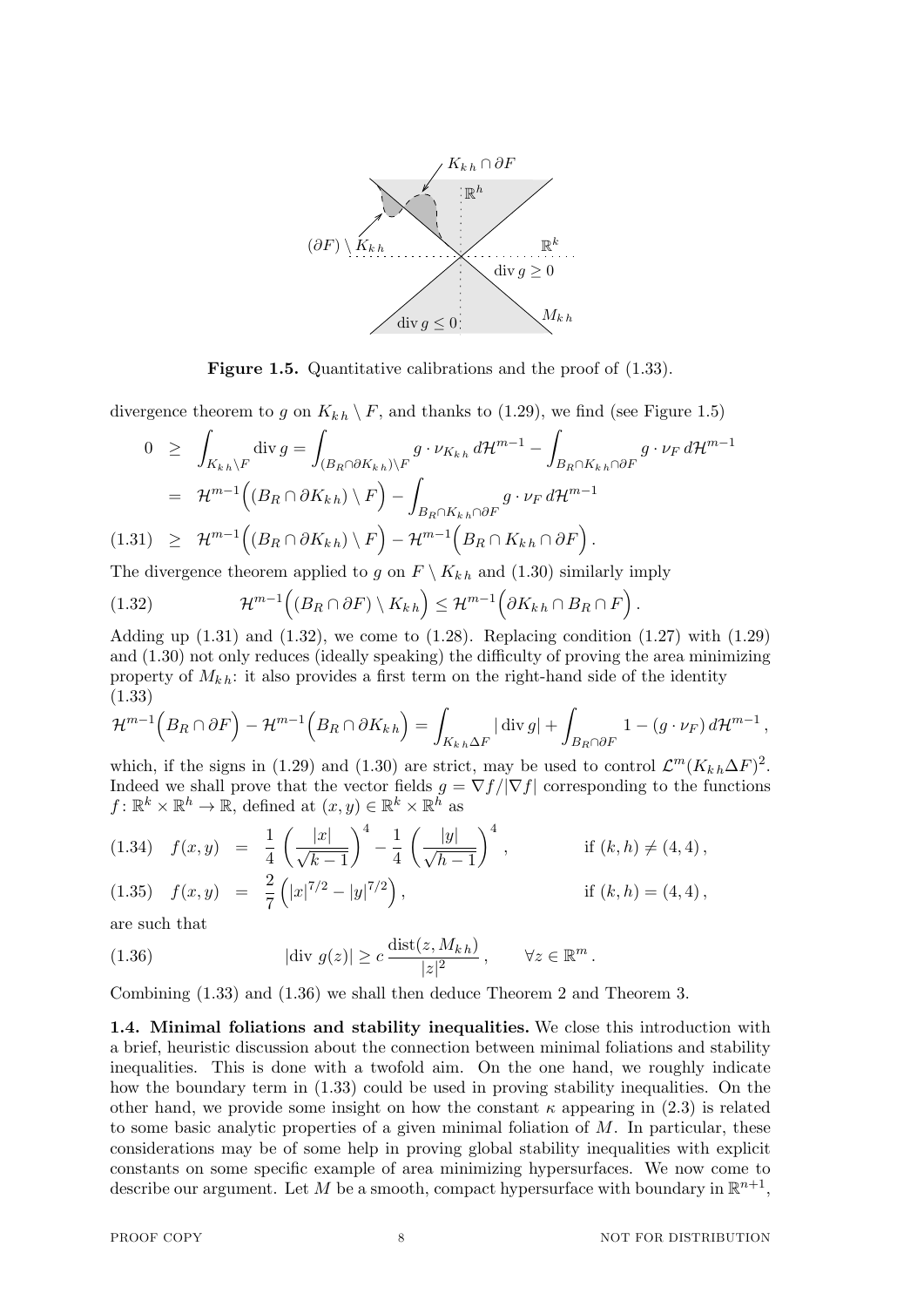

**Figure 1.6.** The situation in the proof of  $(1.39)$ .

and, given a bounded open neighborhood *A* of *M*, let  $f \in C^2(A)$  be a foliation of *M* in *A*, that is, let us assume that  $M \subset \{f = 0\}$ , and that

$$
(1.37) \t\t 0 < a \le |\nabla f| \le b < \infty , \t\t \text{on } A,
$$

(1.38) 
$$
\operatorname{div} \frac{\nabla f}{|\nabla f|} = 0, \qquad \text{on } A.
$$

The divergence theorem, combined with (1.38) only, implies *M* to be area minimizing in *A* (this is, again, the calibration method). In fact, by the argument sketched below, the validity of (1.37) implies the following global stability inequality to hold true,

(1.39) 
$$
\mathcal{H}^n(M')\left(\mathcal{H}^n(M')-\mathcal{H}^n(M)\right)\geq \frac{n^2}{4\operatorname{diam}(A)^2}\left(\frac{a}{b}\right)^2\mathcal{L}^{n+1}(E)^2,
$$

whenever  $M' \subset A$  is a smooth, compact hypersurface with bdry  $M' = \text{bdry } M$ , that bounds, together with *M*, an open set *E* contained in *A*. Indeed, let  $E^+ = E \cap \{f > 0\}$ ,  $E^- = E \cap \{f < 0\}$ , and assume there exists a normal unit vector field  $\nu_{M'}$  to  $M'$ , with

$$
\nu_{E^+} \mathcal{H}^n \cup \partial E^+ = \nu_{M'} \mathcal{H}^n \cup \left( M' \cap \{f > 0\} \right) - \frac{\nabla f}{|\nabla f|} \mathcal{H}^n \cup M^+,
$$
  

$$
\nu_{E^-} \mathcal{H}^n \cup \partial E^- = -\nu_{M'} \mathcal{H}^n \cup \left( M' \cap \{f < 0\} \right) + \frac{\nabla f}{|\nabla f|} \mathcal{H}^n \cup M^-,
$$

where  $\{M^+, M^-\}$  is a suitable partition of *M*, see Figure 1.6. Let us now compare the area of  $M'$  in  $\{f > 0\}$  with that of  $M^+$ ,

$$
\mathcal{H}^n\left(M'\cap\{f>0\}\right)-\mathcal{H}^n(M^+) = \int_{M'\cap\{f>0\}}1-\left(\frac{\nabla f}{|\nabla f|}\cdot\nu_{M'}\right)d\mathcal{H}^n + \int_{M'\cap\{f>0\}}\frac{\nabla f}{|\nabla f|}\cdot\nu_{M'}-\int_{M^+}\frac{\nabla f}{|\nabla f|}\cdot\nu_{E^+}d\mathcal{H}^n.
$$

The second term vanishes, by the divergence theorem (applied on  $E^+$ ) and by (1.38),

$$
\int_{M'\cap\{f>0\}} \frac{\nabla f}{|\nabla f|} \cdot \nu_{M'} - \int_{M^+} \frac{\nabla f}{|\nabla f|} \cdot \nu_{E^+} d\mathcal{H}^n, = \int_{\partial E^+} \frac{\nabla f}{|\nabla f|} \cdot \nu_{E^+} d\mathcal{H}^n
$$

$$
= \int_{E^+} \text{div } \left(\frac{\nabla f}{|\nabla f|}\right) d\mathcal{L}^{n+1} = 0.
$$

PROOF COPY 9 9 NOT FOR DISTRIBUTION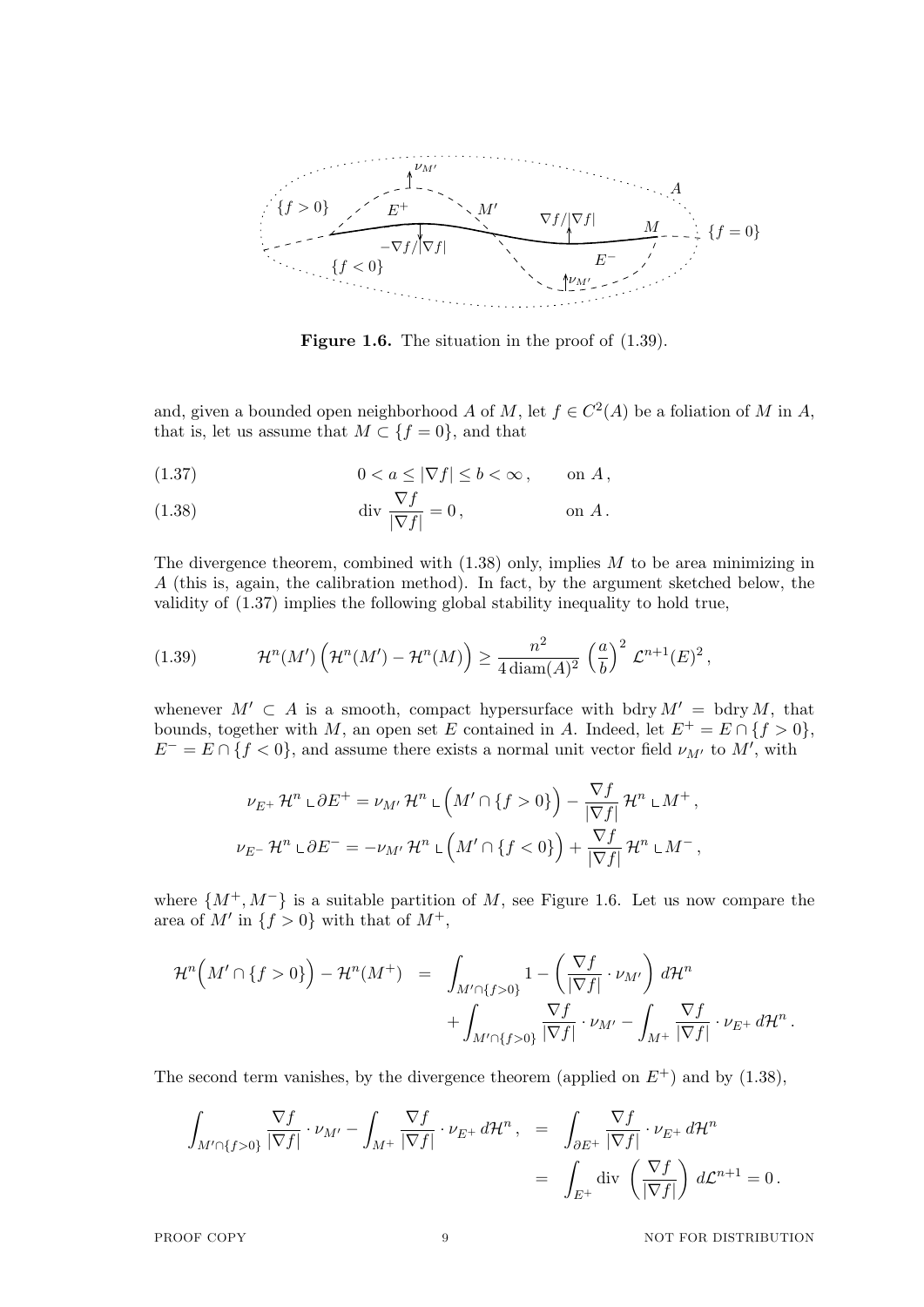By (1.37), and recalling that  $\nabla^M f = \nabla f - (\nabla f \cdot \nu_M)\nu_M$ , we find

$$
\mathcal{H}^{n}\left(M'\cap\{f>0\}\right)-\mathcal{H}^{n}(M^{+}) = \int_{M'\cap\{f>0\}}1-\left(\frac{\nabla f}{|\nabla f|}\cdot\nu_{M'}\right)d\mathcal{H}^{n}
$$
  
\n
$$
\geq \frac{1}{b}\int_{M'\cap\{f>0\}}|\nabla f|-(\nabla f\cdot\nu_{M'}) d\mathcal{H}^{n}
$$
  
\n
$$
= \frac{1}{b}\int_{M'\cap\{f>0\}}\frac{|\nabla^{M'}f|^{2}}{|\nabla f|+(\nabla f\cdot\nu_{M'})} d\mathcal{H}^{n}
$$
  
\n
$$
\geq \frac{1}{2b^{2}}\int_{M'\cap\{f>0\}}|\nabla^{M'}f|^{2} d\mathcal{H}^{n},
$$

so that, by Hölder inequality, (1.40)

$$
2 b^2 \mathcal{H}^n \Big( M' \cap \{f > 0\} \Big) \left( \mathcal{H}^n \Big( M' \cap \{f > 0\} \Big) - \mathcal{H}^n (M^+) \right) \ge \left( \int_{M' \cap \{f > 0\}} |\nabla^{M'} f| \, d\mathcal{H}^n \right)^2.
$$

On the one hand, by the coarea formula on hypersurfaces,

(1.41) 
$$
\int_{M'\cap\{f>0\}} |\nabla^{M'} f| d\mathcal{H}^n = \int_0^\infty \mathcal{H}^{n-1}\Big(M'\cap\{f=s\}\Big) ds.
$$

On the other hand, by (1.38), for a.e. every  $s \in \mathbb{R}$ ,  $E^+ \cap \{f = s\}$  is a minimal hypersurface in  $\mathbb{R}^{n+1}$ , having  $M' \cap \{f = s\}$  as its boundary. If  $\nu \in C^{\infty}(M' \cap \{f = s\}; S^n)$  denotes the orientation of  $M' \cap \{f = s\}$  induced by  $E^+ \cap \{f = s\}$ , then by the divergence theorem for hypersurfaces and since  $E^+ \cap \{f = s\}$  has vanishing mean curvature (see [Si, (7.1)]),

$$
\int_{M'\cap\{f=s\}} g\cdot\nu\,d\mathcal{H}^{n-1} = \int_{E^+\cap\{f=s\}} \operatorname{div}^{\{f=s\}} g\,d\mathcal{H}^n,
$$

for every  $g \in C^1(\mathbb{R}^{n+1}; \mathbb{R}^{n+1})$ . In particular, by plugging in the test field  $g(x) = x - x_0$ , and optimizing in  $x_0 \in M$ ,

(1.42) 
$$
\operatorname{diam}(A)\mathcal{H}^{n-1}\left(M'\cap\{f=s\}\right)\geq n\,\mathcal{H}^n(E^+\cap\{f=s\})\,.
$$

Combining (1.40), (1.41), (1.42), (1.37) with the coarea formula (applied to  $f$  on  $E^+$ ),

$$
2 b2 \operatorname{diam}(A) \mathcal{H}^{n}\left(M' \cap \{f > 0\}\right) \left(\mathcal{H}^{n}\left(M' \cap \{f > 0\}\right) - \mathcal{H}^{n}\left(M^{+}\right)\right)
$$
  
\n
$$
\geq \left(n \int_{0}^{\infty} \mathcal{H}^{n}\left(E^{+} \cap \{f = s\}\right) ds\right)^{2} = \left(n \int_{E^{+}} |\nabla f| d\mathcal{L}^{n+1}\right)^{2} \geq a^{2} n^{2} \mathcal{L}^{n+1}\left(E^{+}\right)^{2},
$$

that is,

$$
\mathcal{L}^{n+1}(E^+)^2 \leq 2\left(\frac{\text{diam}(A)}{n}\frac{b}{a}\right)^2 \mathcal{H}^n\left(M'\cap\{f>0\}\right)\left(\mathcal{H}^n(M'\cap\{f>0\})-\mathcal{H}^n(M^+)\right).
$$

Finally, we repeat this argument on *E<sup>−</sup>* and we sum the two inequalities obtained in this way to prove  $(1.39)$ .

**1.5. Organization of the paper.** The paper is structured in three sections. In section 2, we recall some basic definitions and facts about currents and sets of finite perimeter. In particular, we generalize Theorems 1 and 2 in this setting, see Theorems 4 and 5 and show how this generalized statements imply Theorems 1 and 2 respectively. In section 3 we prove Theorem 4, while in section 4 we prove Theorem 5, together with Theorem 3.

**Acknowledgements:** We thank Alessio Figalli for some useful criticism on Theorem 2. The work of GDP was supported by ERC under FP7, Advanced Grant n. 246923. The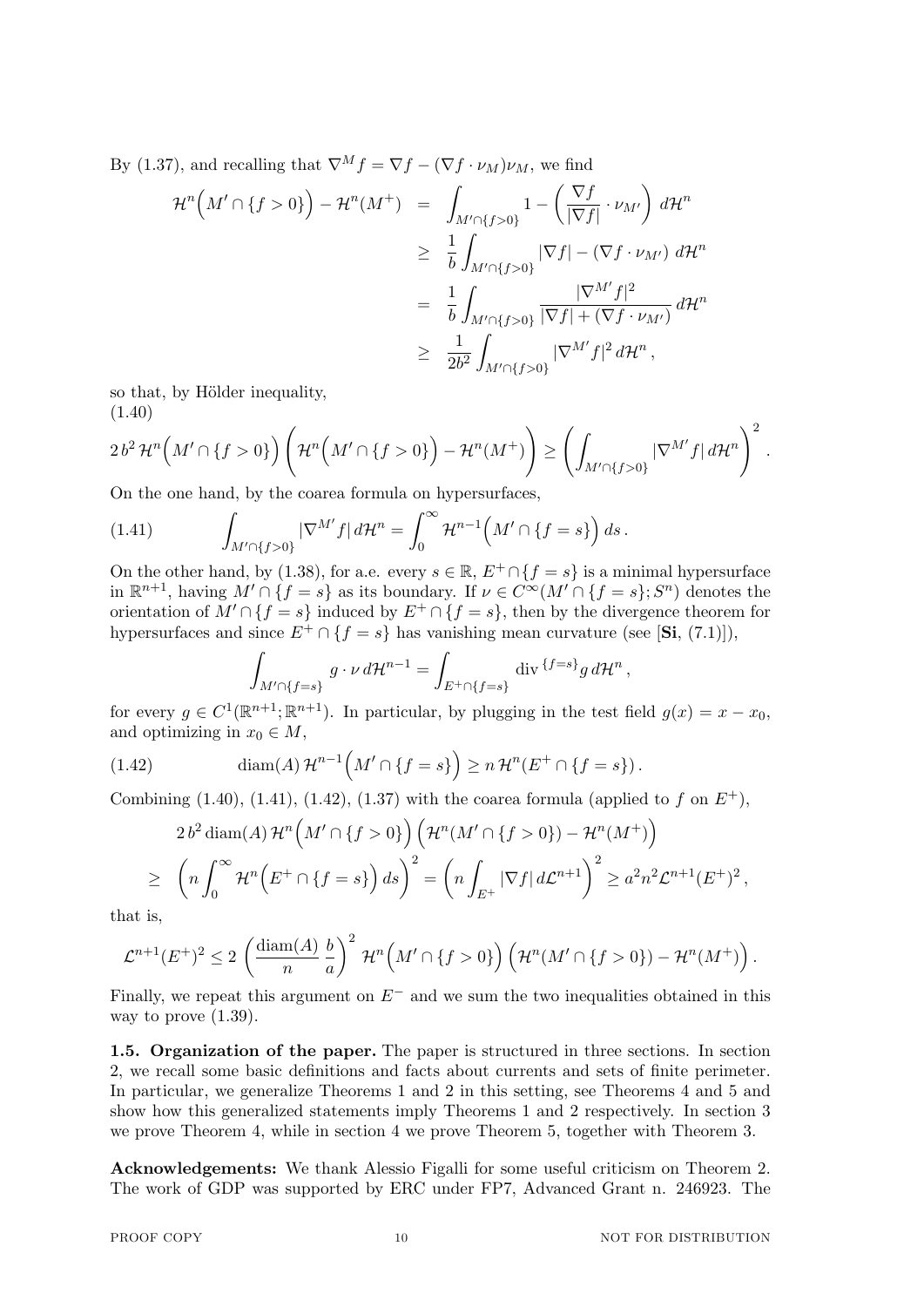work of FM was supported by ERC under FP7, Starting Grant n. 258685 and Advanced Grant n. 226234 while he was visiting the University of Texas at Austin.

## **2. Currents and sets of finite perimeter**

*Rectifiable sets*: A Borel measurable set  $M \subset \mathbb{R}^{n+1}$  is locally *k*-rectifiable if  $\mathcal{H}^k(M \cap B_R)$  $\infty$  for every *R* > 0, and if there exists a Borel set *N*<sub>0</sub> ⊂  $\mathbb{R}^{n+1}$ , open sets  $\{A_h\}_{h\in\mathbb{N}}$  in  $\mathbb{R}^k$ and  $C^1$ -embeddings  $\{f_h\}_{h \in \mathbb{N}}$  of  $\mathbb{R}^k$  into  $\mathbb{R}^{n+1}$ , with

$$
M = N_0 \cup \bigcup_{h \in \mathbb{N}} f_h(A_h), \qquad \mathcal{H}^k(N_0) = 0.
$$

If  $\mathcal{H}^k(M) < \infty$ , then *M* is said *k*-rectifiable. For  $\mathcal{H}^k$ -a.e.  $x \in M$  there exists a unique *k*-dimensional plane  $T_xM$  in  $\mathbb{R}^{n+1}$ , the approximate tangent space of *M* at *x*, such that

$$
\lim_{r \to 0^+} \frac{1}{r^k} \int_M \varphi \left( \frac{y - x}{r} \right) d\mathcal{H}^k(y) = \int_{T_x M} \varphi d\mathcal{H}^k, \qquad \forall \varphi \in C_c^0(\mathbb{R}^n).
$$

Moreover, if *M* is a *k*-dimensional surface in  $\mathbb{R}^{n+1}$ , then *M* is locally *k*-rectifiable and *T<sub>x</sub>M* agrees with the classical tangent space of *M* at *x*. Denote by  $\Lambda_k(\mathbb{R}^{n+1})$  the space of *k*-vectors in  $\mathbb{R}^{n+1}$ , and, if  $\tau \in \Lambda_k(\mathbb{R}^{n+1})$  is simple, then let  $\langle \tau \rangle$  denote the oriented *k*-dimensional plane in  $\mathbb{R}^{n+1}$  associated to  $\tau$ . An orientation of a locally *k*-rectifiable set is a Borel map  $\tau_M: M \to \Lambda_k(\mathbb{R}^{n+1})$  with  $\tau_M(x)$  a unit simple *k*-vector such that  $\langle \tau_M(x) \rangle = T_x M$  for  $\mathcal{H}^k$ -a.e.  $x \in M$ . If *M* is a *k*-dimensional orientable surface of class  $C^1$ , then every orientation  $\tau_M$  of M is tacitly assumed to be a continuous map.

*Spaces of currents* [**Fe1**, **Si**, **Mo**, **KPa**]: We denote by  $\Lambda^k(\mathbb{R}^{n+1})$  the space of *k*-covectors in  $\mathbb{R}^{n+1}$ , and by  $\mathcal{D}^k(\mathbb{R}^{n+1}) = C_c^{\infty}(\mathbb{R}^{n+1}; \Lambda^k(\mathbb{R}^{n+1}))$  the space of smooth, compactly supported *k*-forms on  $\mathbb{R}^{n+1}$ . A *k*-current in  $\mathbb{R}^{n+1}$  is a continuous linear functional on  $\mathcal{D}^k(\mathbb{R}^{n+1})$ . If *T* is a *k*-current, then the boundary  $\partial T$  of *T* is the  $(k-1)$ -current defined by

(2.1) 
$$
\langle \partial T, \omega \rangle = \langle T, d\omega \rangle, \qquad \forall \omega \in \mathcal{D}^{k-1}(\mathbb{R}^{n+1}).
$$

The support spt *T* of *T* is the smallest closed set *C* such that  $\omega \in \mathcal{D}^k(\mathbb{R}^{n+1})$ ,  $C \cap \text{spt } \omega = \emptyset$ , implies  $\langle T, \omega \rangle = 0$ . The mass of *T* is defined as

$$
\mathbf{M}(T) = \sup \left\{ |T(\omega)| : \omega \in \mathcal{D}^k(\mathbb{R}^{n+1}), \sup_{x \in \mathbb{R}^{n+1}} |\omega(x)| \le 1 \right\}.
$$

If  $f: \mathbb{R}^{n+1} \to \mathbb{R}^m$  is smooth and proper, then the push-forward  $f_{\#}T$  of  $T$  through  $f$  is the  $k$ -current on  $\mathbb{R}^m$  defined by

$$
\langle f_{\#}T,\omega\rangle=\left\langle T,f^{\#}\omega\right\rangle ,\qquad\forall\omega\in\mathcal{D}^k(\mathbb{R}^m)\,,
$$

where  $f^{\#}\omega$  denotes the pull-back through *f* of  $\omega$ . A *k*-current *T* is *k*-rectifiable, *T*  $\in$  $\mathcal{R}_k(\mathbb{R}^{n+1})$ , if there exists a *k*-rectifiable set *M* in  $\mathbb{R}^{n+1}$ , a Borel measurable orientation  $\tau_M$ of *M*, and a Borel function  $\theta \in L^1(\mathcal{H}^k \llcorner M, \mathbb{Z})$  (called the density of *T*), such that

$$
\langle T, \omega \rangle = \int_M \langle \omega(x), \tau_M(x) \rangle \theta(x) d\mathcal{H}^k(x), \qquad \forall \omega \in \mathcal{D}^k(\mathbb{R}^{n+1}).
$$

In this case, we set  $T = [M, \tau_M, \theta]$ . If  $\theta = 1$ , then we simply set  $T = [M, \tau_M]$ , or even  $T = \llbracket M \rrbracket$ , provided we don't need to specify the choice of the orientation  $\tau_M$  of *M*. The variation measure  $||T||$  of *T* is the Radon measure on  $\mathbb{R}^{n+1}$  defined by

$$
||T||(E) = \int_{M \cap E} |\theta| d\mathcal{H}^k,
$$

whenever  $E \subset \mathbb{R}^{n+1}$  is a Borel set. In this way, of course,

$$
\mathbf{M}(T) = ||T||(\mathbb{R}^{n+1}) = \int_M |\theta| d\mathcal{H}^k.
$$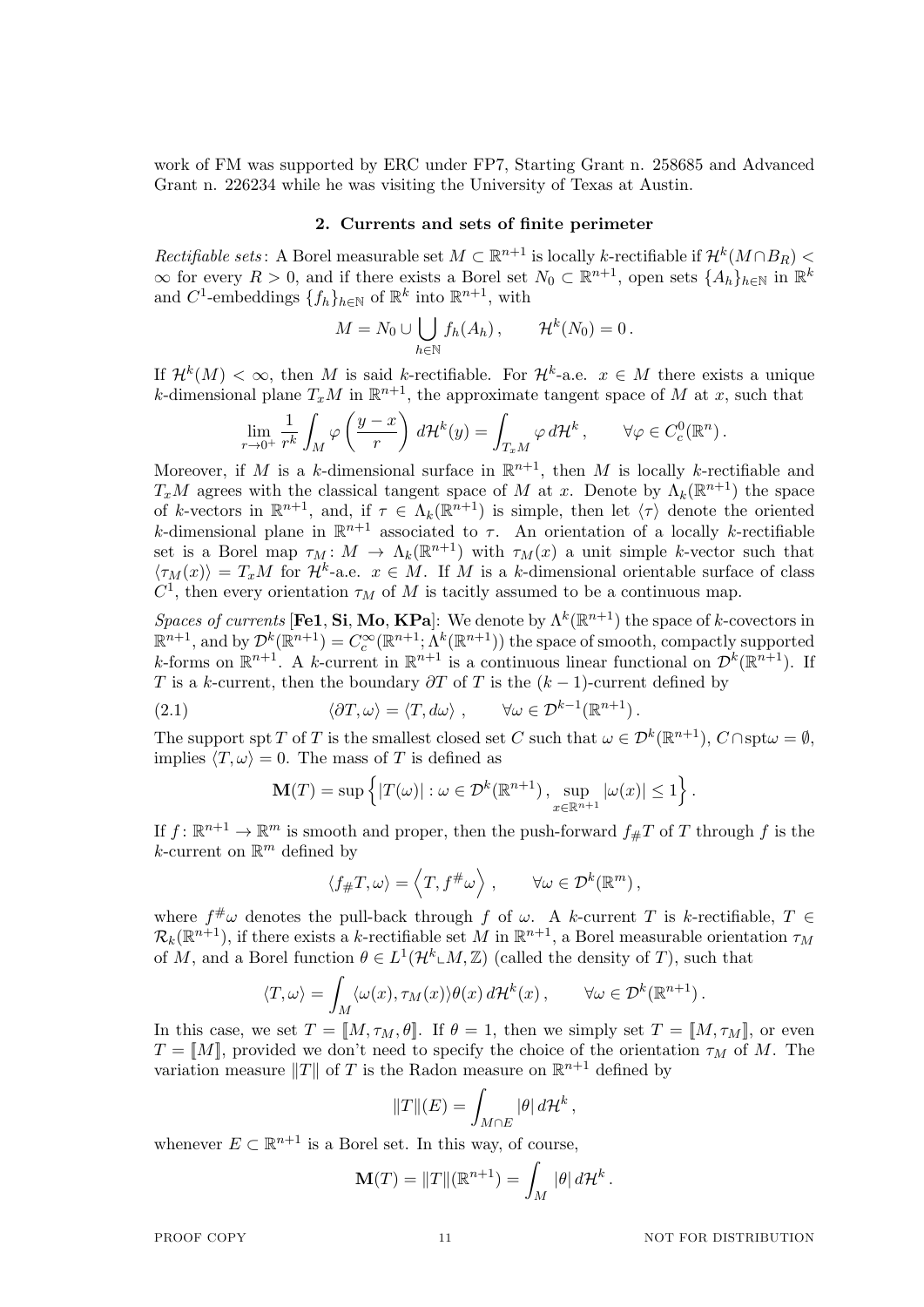

**Figure 2.1.** The distance  $d(S, T)$  defined in (2.4) is the mass of the unique  $(n+1)$ -dimensional filling of  $S-T$  in  $\mathbb{R}^{n+1}$ . In this example,  $d(S,T)$  agrees with the area of the dashed region.

We finally consider the space of *k*-integral currents

$$
\mathcal{I}_k(\mathbb{R}^{n+1}) = \left\{ T \in \mathcal{R}_k(\mathbb{R}^{n+1}) : \partial T \in \mathcal{R}_{k-1}(\mathbb{R}^{n+1}) \right\},\
$$

which naturally contains the family of *k*-dimensional smooth, compact, orientable manifolds with boundary. For example, let us consider the family *M* of the smooth, compact, orientable hypersurfaces with smooth boundary in  $\mathbb{R}^{n+1}$ . If we fix a (smooth) orientation  $\tau_M$  of  $M \in \mathcal{M}$ , then  $T = [M, \tau_M, 1]$  defines a *n*-rectifiable current in  $\mathbb{R}^{n+1}$ . Moreover, the orientation  $\tau_{\Gamma}$  induced on  $\Gamma = \text{bdry } M$  by Stokes theorem is such that

$$
\partial \llbracket M, \tau_M, 1 \rrbracket = \llbracket \Gamma, \tau_\Gamma, 1 \rrbracket \, ,
$$

that is, the boundary of *T* in the sense of currents is the current identified by boundary of *M* as a classical hypersurface, with the natural orientation induced by *M* through Stokes theorem. In the following, given  $M \in \mathcal{M}$ , we shall always given for granted that a smooth orientation of *M* has been fixed, and simply write

$$
T = [[M]], \t \partial T = [[\Gamma]], \t \Gamma = bdry M,
$$

to realize *M* as an integral *n*-current *T*, with  $\mathbf{M}(T) = \mathcal{H}^n(M)$ . If now *M* is area minimizing in *M* (as specified in (1.1)), then  $T = [M]$  is mass minimizing in  $\mathcal{I}_n(\mathbb{R}^{n+1})$ , that is

(2.2) 
$$
\mathbf{M}(S) \geq \mathbf{M}(T), \qquad \forall S \in \mathcal{I}_n(\mathbb{R}^{n+1}), \quad \partial S = \partial T.
$$

Indeed, if  $S \in \mathcal{I}_n(\mathbb{R}^{n+1})$ ,  $\partial S = \partial T$  and  $\mathbf{M}(S) = \mathbf{M}(T)$ , then it is possible to construct a sequence  ${M_h}_{h \in \mathbb{N}} \subset \mathcal{M}$  such that  $\partial [M_h] = \partial T$  and  $\mathcal{H}^n(M_h) \to \mathbf{M}(S)$  as  $h \to \infty$ . Therefore, there is no difference in assuming that  $M$  is area minimizing in  $M$  or that  $T = [M]$  is mass minimizing in  $\mathcal{I}_n(\mathbb{R}^{n+1})$ . The situation is different when we come to discuss uniqueness. We shall say that  $M \in \mathcal{M}$  is *uniquely mass minimizing as an n-integral current* if  $T = [M]$  is mass minimizing in  $\mathcal{I}_n(\mathbb{R}^{n+1})$ , and if  $S \in \mathcal{I}_n(\mathbb{R}^{n+1})$ ,  $\mathbf{M}(S) = \mathbf{M}(T)$ ,  $\partial S = \partial T$ , implies  $S = T$ . We are now in the position to state the following theorem, which we claim to imply Theorem 1 as a particular case.

**Theorem 4.** If  $n \geq 1$ ,  $M \in \mathcal{M}$ , and  $T = \llbracket M \rrbracket$  is uniquely mass minimizing as an *integral n-current, then, equivalently:*

 $(a)$   $\lambda(M)$ *, as defined in* (1.8)*, is positive;* 

*(b)* there exists  $\kappa > 0$ , depending on *M*, such that, for every integral *n*-current  $S \in$  $\mathcal{I}_n(\mathbb{R}^{n+1})$  *such that*  $\partial S = \partial T$ *, one has* 

(2.3) 
$$
\mathbf{M}(S) - \mathbf{M}(T) \ge \kappa \min \left\{ d(S,T)^2, d(S,T)^{n/(n+1)} \right\},
$$

*where we have set (see Figure* 2.1*),*

(2.4) 
$$
d(S,T) = \inf \left\{ \mathbf{M}(X) : X \in \mathcal{I}_{n+1}(\mathbb{R}^{n+1}), \partial X = S - T \right\}.
$$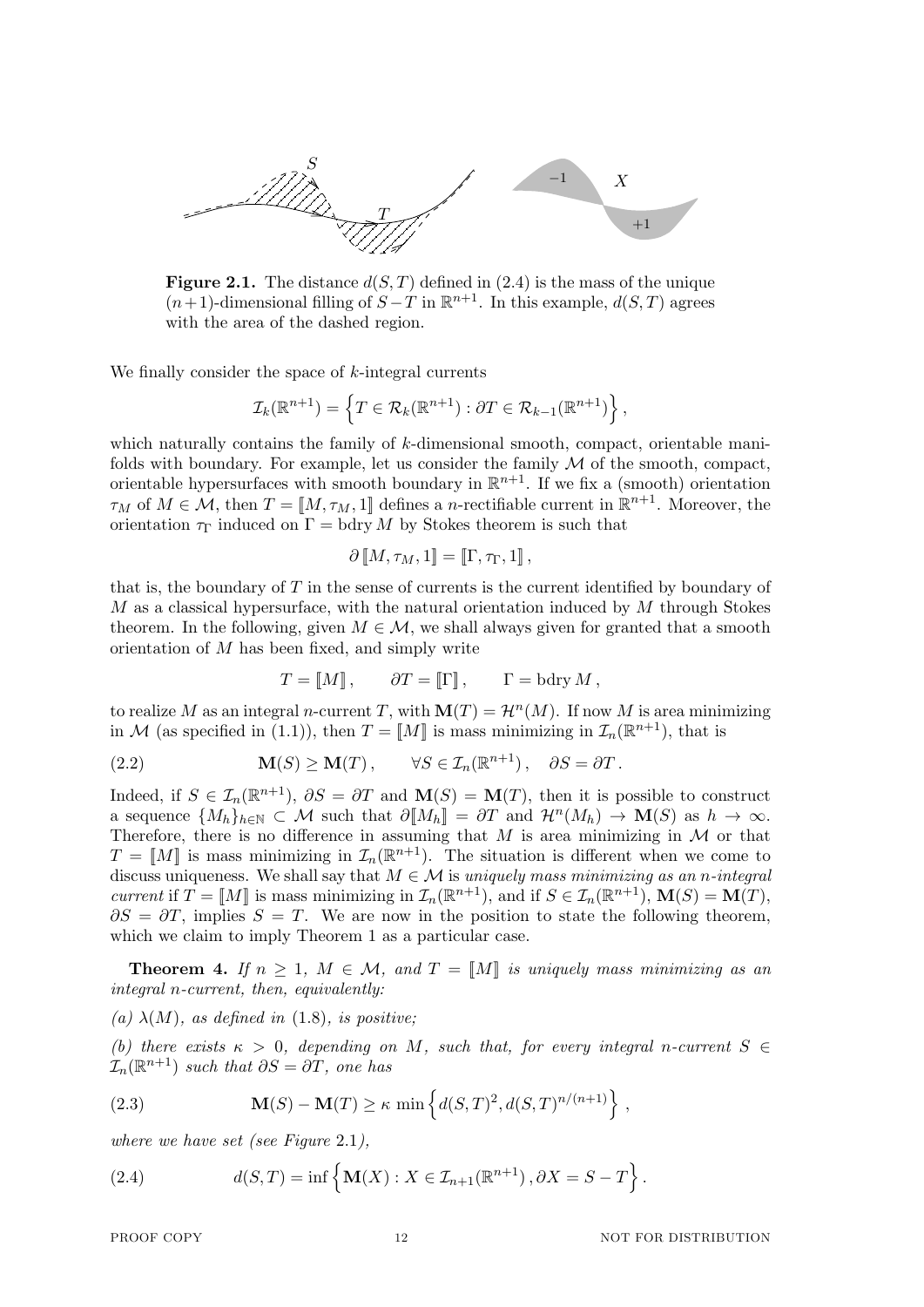Theorem 4 is proved in section 3. Before proving it implies Theorem 1, we need to introduce some further terminology from the theory of sets of finite perimeter.

*Sets of finite perimeter and functions of bounded variation* [**AmFP**, **G**, **Ma2**]: A function  $u \in L^1_{loc}(\mathbb{R}^{n+1})$  is of locally bounded variation,  $u \in BV_{loc}(\mathbb{R}^{n+1})$ , provided

(2.5) 
$$
\langle Du, \varphi \rangle = - \int_{\mathbb{R}^{n+1}} u \nabla \varphi \, d\mathcal{L}^{n+1}, \qquad \varphi \in C_c^{\infty}(\mathbb{R}^{n+1}),
$$

defines a  $\mathbb{R}^{n+1}$ -valued Radon measure *Du* on  $\mathbb{R}^{n+1}$ . If this is the case, the total variation | $Du$ | of  $Du$  defines a Radon measure on  $\mathbb{R}^{n+1}$ , which satisfies

$$
(2.6) \quad |Du|(A) = \sup \left\{ \int_{\mathbb{R}^{n+1}} u \, \text{div} \, g \, d\mathcal{L}^{n+1} : g \in C_c^{\infty}(\mathbb{R}^{n+1}; \mathbb{R}^{n+1}), \sup_{x \in \mathbb{R}^{n+1}} |g(x)| \le 1 \right\} \, ,
$$

whenever  $A \subset \mathbb{R}^{n+1}$  is open. We say that *u* has bounded variation,  $u \in BV(\mathbb{R}^{n+1})$ , if  $u \in L^1(\mathbb{R}^{n+1})$  and  $|Du|(\mathbb{R}^{n+1}) < \infty$ . A Borel set  $E \subset \mathbb{R}^{n+1}$  is of locally finite perimeter if  $1_E \in BV_{loc}(\mathbb{R}^{n+1})$ , it is of finite perimeter if  $1_E \in BV(\mathbb{R}^{n+1})$ . The relative perimeter of *E* in the Borel set  $F \subset \mathbb{R}^{n+1}$  is defined as  $P(E; F) = |D1_E|(F)$ , while  $P(E) = P(E; \mathbb{R}^{n+1})$ is called the perimeter of  $E$ . If  $E$  is of locally finite perimeter in  $\mathbb{R}^{n+1}$ , then we call  $\mu_E = -D1_E$  the Gauss-Green measure of *E*, and (2.5) becomes

(2.7) 
$$
\int_E \nabla \varphi \, d\mathcal{L}^{n+1} = \int_{\mathbb{R}^{n+1}} \varphi \, d\mu_E, \qquad \forall \varphi \in C_c^{\infty}(\mathbb{R}^{n+1}).
$$

In particular, if  $E$  is an open set with  $C^1$ -boundary, then  $E$  is of locally finite perimeter and  $\mu_E = \nu_E \mathcal{H}^n \cup \partial E$ , where  $\nu_E$  denotes the outer unit normal to *E*. Let us now consider the set of points of density  $t \in [0, 1]$  of *E*, namely

$$
E^{(t)} = \left\{ x \in \mathbb{R}^{n+1} : \lim_{r \to 0^+} \frac{|E \cap B(x,r)|}{\omega_n r^n} = t \right\},\,
$$

and let  $\partial_{1/2}E = E^{(1/2)}$  denote the set of points of density 1/2 of *E*. The structure theory for sets of locally finite perimeter asserts that, for  $\mathcal{H}^n$ -a.e.  $x \in \partial_{1/2}E$ , the limit

$$
\nu_E(x) = \lim_{r \to 0^+} \frac{\mu_E(B(x, r))}{|\mu_E(B(x, r))|},
$$

exists, belongs to  $S^n$ , and thus defines a Borel measurable vector-field  $\nu_E$ :  $\partial_{1/2}E \to S^n$ , called the measure theoretic outer unit normal to *E*. Moreover,

$$
\mu_E = \nu_E \mathcal{H}^n \sqcup \partial_{1/2} E,
$$

and  $\nu_E(x)$ <sup> $\perp$ </sup> is the approximate tangent space to the locally *n*-rectifiable set  $\partial_{1/2}E$  for  $\mathcal{H}^n$ -a.e.  $x \in \mathbb{R}^{n+1}$ . In particular, we have

$$
P(E; F) = \mathcal{H}^n(F \cap \partial_{1/2} E), \qquad \text{for every Borel set } F \subset \mathbb{R}^{n+1},
$$

$$
(2.8) \quad \int_E \operatorname{div} g \, d\mathcal{L}^{n+1} = \int_{\partial_{1/2} E} g \cdot \nu_E \, d\mathcal{H}^n, \qquad \forall g \in C_c^1(\mathbb{R}^{n+1}; \mathbb{R}^{n+1}).
$$

We are now in the position to state the generalized form of Theorem 2.

**Theorem 5.** *If*  $R > 0$ *,*  $m = h + k$ *,*  $h \ge k \ge 2$  *satisfy* (1.15)*,* (1.16*), and* 

$$
(2.9) \qquad (k,h) \notin \{(3,5), (2,7), (2,8), (2,9), (2,10), (2,11)\},\
$$

*then*

(2.10) 
$$
\left(\frac{\mathcal{L}^m(K_{k,h}\Delta F)}{R^m}\right)^2 \leq C \frac{P(F;H_R) - P(K_{k,h};H_R)}{R^{m-1}}
$$

*whenever F is a set of locally finite perimeter with*  $K_{k,h} \Delta F \subset C \cdot B_R^k \times B_R^h$ . The values of *C in* (2.10) *are the same as in Theorem* 2*.*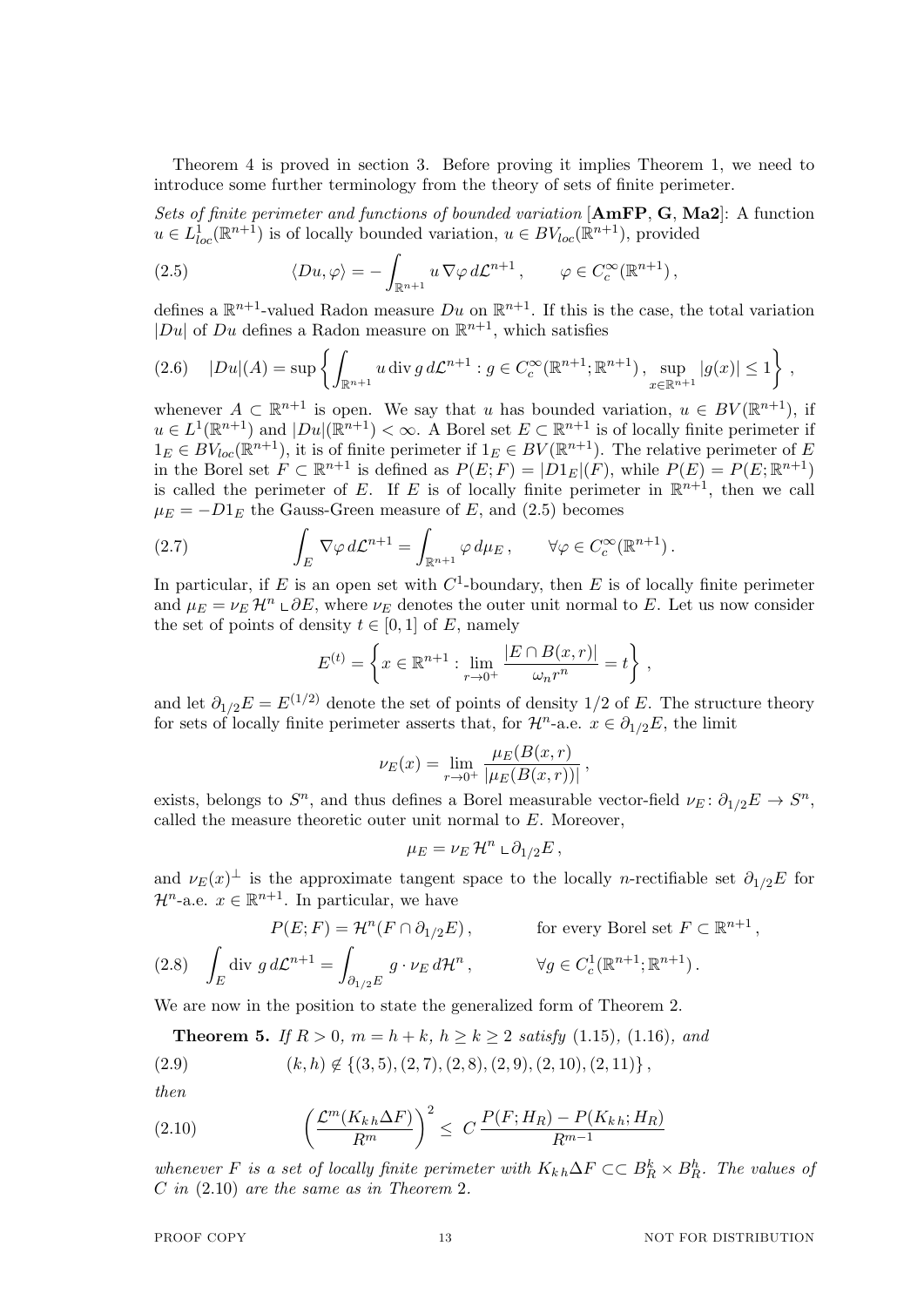Theorem 5 is proved in section 4. Later on in this section, we are going to show that it implies Theorem 2 as a particular case.

*The spaces*  $\mathcal{I}_{n+1}(\mathbb{R}^{n+1})$  *and*  $BV(\mathbb{R}^{n+1}; \mathbb{Z})$ : By [Fe1, 4.5.7],  $X \in \mathcal{I}_{n+1}(\mathbb{R}^{n+1})$  if and only if there exists  $u \in BV(\mathbb{R}^{n+1}; \mathbb{Z})$  with  $X = \mathbf{E}^{n+1} \cup u$ , which means

$$
\langle X, \omega \rangle = \int_{\mathbb{R}^{n+1}} f u \, d\mathcal{L}^n, \qquad \forall \, \omega = f \, dx^1 \wedge \cdots \wedge dx^{n+1} \in \mathcal{D}^{n+1}(\mathbb{R}^{n+1}).
$$

If now  $\widehat{dx_i} = (-1)^{i+1} dx_1 \wedge \cdots \wedge dx_{i-1} \wedge dx_i \wedge \ldots dx_{n+1}$ , then  $\omega \in \mathcal{D}^n(\mathbb{R}^{n+1})$  if and only if  $\omega = \sum_{i=1}^{n+1} f_i \widehat{dx_i}$ . In this way, if  $f = (f_1, \ldots, f_{n+1})$  denotes the vector field associated to  $\omega$ , then  $d\omega = \text{div } f \, dx_1 \wedge \ldots dx_n$ , and, by (2.1) and (2.5),

(2.11) 
$$
\langle \partial X, \omega \rangle = \int_{\mathbb{R}^{n+1}} f \cdot Du, \qquad \forall \omega \in \mathcal{D}^n(\mathbb{R}^{n+1}).
$$

We thus have, for every open set  $A \subset \mathbb{R}^{n+1}$ ,

$$
||X||(A) = \int_A |u|, \qquad ||\partial X||(A) = |Du|(A).
$$

We shall frequently consider the two subsets  $\mathcal{I}_{n+1}^+(\mathbb{R}^{n+1})$  and  $\mathcal{I}_{n+1}^-(\mathbb{R}^{n+1})$  of  $\mathcal{I}_{n+1}(\mathbb{R}^{n+1})$ ,

(2.12) 
$$
\mathcal{I}_{n+1}^{+}(\mathbb{R}^{n+1}) = \left\{ X \in \mathcal{I}_{n+1}(\mathbb{R}^{n+1}) : X = \mathbf{E}^{n+1} \cup u, u \ge 0 \right\},
$$

(2.13) 
$$
\mathcal{I}_{n+1}^{-}(\mathbb{R}^{n+1}) = \left\{ X \in \mathcal{I}_{n+1}(\mathbb{R}^{n+1}) : X = \mathbf{E}^{n+1} \cup u, u \leq 0 \right\},
$$

see, in particular, the variational problems (3.1) and (3.2).

**Lemma 2.1.** *If*  $T, S \in \mathcal{I}_n(\mathbb{R}^{n+1})$  *with*  $\partial T = \partial S$ *, then there exists a unique*  $X \in$  $\mathcal{I}_{n+1}(\mathbb{R}^{n+1})$  with  $\mathbf{M}(X) < \infty$  such that  $\partial X = S - T$ . In particular,  $d(S,T) = \mathbf{M}(X) < \infty$ .

*Proof.* The existence of  $X \in \mathcal{I}_{n+1}(\mathbb{R}^{n+1})$  with  $\mathbf{M}(X) < \infty$  such that  $\partial X = S - T$ follows from the isoperimetric inequality [Fe1, 4.2.10]. If  $\partial X_1 = \partial X_2 = S - T$ , then  $∂(X₁ - X₂) = 0$ . By the constancy theorem [**Fe1**, 4.1.7],  $X₁ = X₂ + c$  [ $\mathbb{R}^{n+1}$ ] for some  $c \in \mathbb{Z}$ . Thus, if  $X_1$  has finite mass, then  $\mathbf{M}(X_2) = \infty$ . q.e.d.

**Lemma 2.2.** *If*  $M, M' \in \mathcal{M}$  *with* bdry  $M' =$  bdry  $M$  *and*  $T = [M]$ *,*  $S = [M']$ *, then*  $∂T = ∂S$  *and there exists a set of finite perimeter*  $E ⊂ \mathbb{R}^{n+1}$  *with*  $∂E$  *equivalent up to*  $\mathcal{H}^n$ -negligible sets to  $M\Delta M'$ , such that  $d(S,T) = \mathcal{L}^{n+1}(E) < \infty$ .

*Proof.* Let  $\tau_M$  and  $\tau_{M'}$  denote orientations, respectively, of *M* and *M'*. Setting *T* =  $[M, \tau_M]$  and either  $S = [M', \tau_{M'}]$  or  $S = [M', -\tau_{M'}]$ , we achieve  $\partial T = \partial S$ . Moreover, the Hodge-star operation allows to define a smooth unit normal vector field *ν<sup>M</sup>* to *M* such that  $\langle \omega, \tau_M \rangle = f \cdot \nu_M$  if  $\omega = \sum_{i=1}^{n+1} f_i \widehat{dx_i} \in \mathcal{D}^n(\mathbb{R}^{n+1})$  and  $f = (f_1, \ldots, f_{n+1})$ . In this way,

$$
\langle T, \omega \rangle = \int_M f \cdot \nu_M d\mathcal{H}^n, \qquad \forall \omega \in \mathcal{D}^n(\mathbb{R}^{n+1}).
$$

We similarly define an outer unit normal vector field *νM′* to *M′* starting from *S*. By Lemma 2.1, there exists  $X \in \mathcal{I}_{n+1}(\mathbb{R}^{n+1})$  with  $\partial X = S - T$  and  $\mathbf{M}(X) < \infty$ . In particular,

$$
\langle \partial X, \omega \rangle = \int_{M'} f \cdot \nu_{M'} d\mathcal{H}^n - \int_M f \cdot \nu_M d\mathcal{H}^n, \qquad \forall \omega \in \mathcal{D}^n(\mathbb{R}^{n+1}),
$$

and, moreover,  $\nu_M = \pm \nu_{M'}$  at  $\mathcal{H}^n$ -a.e.  $x \in M \cap M'$ . By (2.11), we find

$$
Du=\nu_{M'}\mathcal{H}^n\mathop{\llcorner} M'-\nu_M\mathcal{H}^n\mathop{\llcorner} M.
$$

Hence, by the structure theorem for functions of bounded variation [**AmFP**, Section 3.9], and since  $\int_{\mathbb{R}^{n+1}} |u| = M(X) < \infty$ , there exists a set of finite perimeter  $E \subset \mathbb{R}^{n+1}$  such that  $|u| = 1$ *E*,  $\mathcal{L}^{n+1}(E) < \infty$  and spt  $\mu_E$  is equivalent, up to  $\mathcal{H}^n$ -negligible sets, to  $M\Delta M'$ .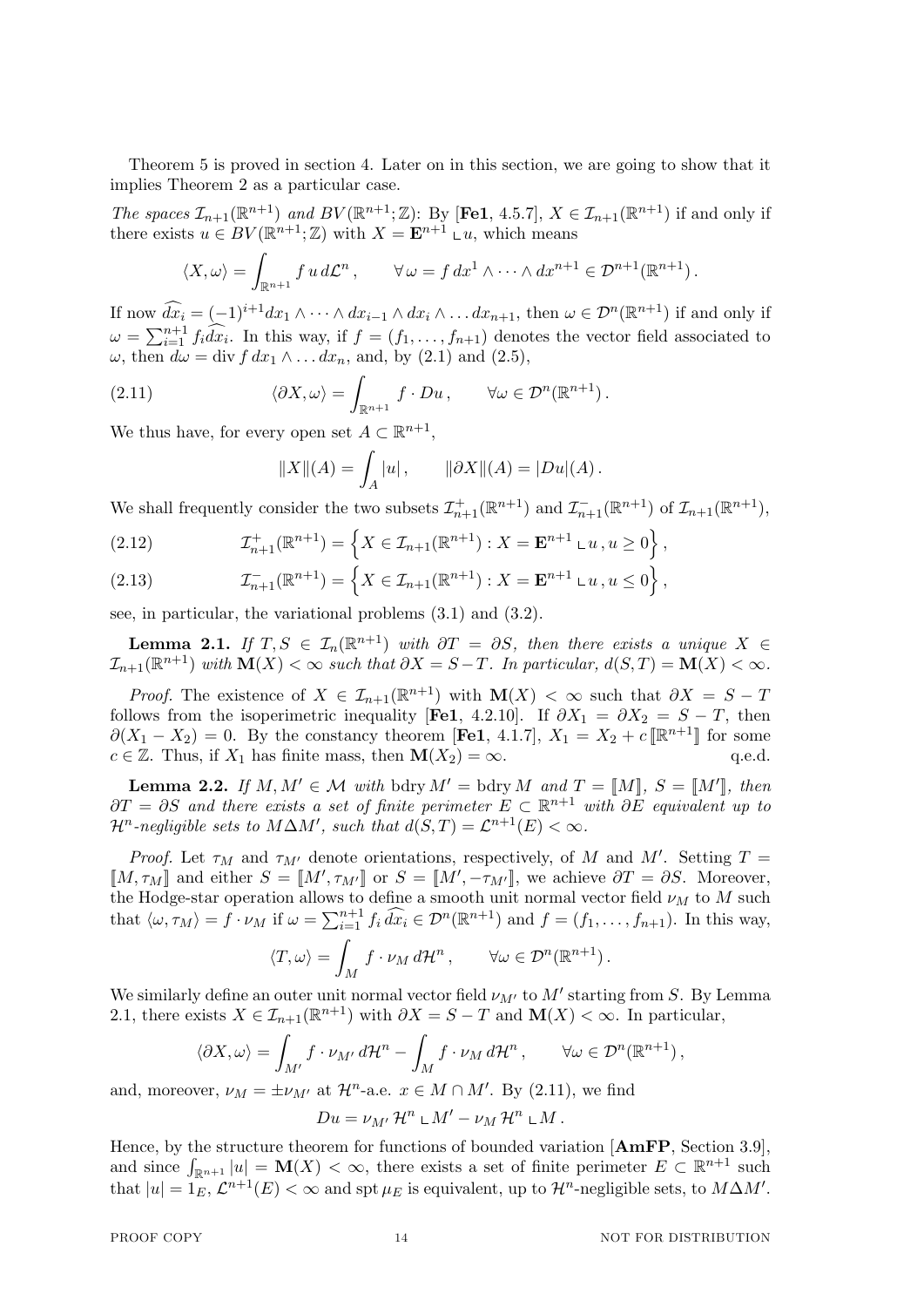Finally, up to modify *E* on and by a set of Lebesgue measure zero, we may assume the topological boundary *∂E* of *E* to agree with spt *D*1*<sup>E</sup>* [**Ma2**, Proposition 12.19]. q.e.d.

*Theorem* 4 *implies Theorem* 1*.* Immediate from Lemma 2.1 and Lemma 2.2. q.e.d.

*Theorem* 5 *implies Theorem* 2. Let  $M'$  be a smooth, orientable hypersurface in  $\mathbb{R}^m$ , with  $M_{k,h}$ ∆*M'* ⊂⊂ *H<sub>R</sub>* for some  $R > 0$ . Arguing as in Lemma 2.1 and Lemma 2.2 we show the existence of a set of finite perimeter  $E \subset \mathbb{R}^m$  with topological boundary  $\partial E = \mathrm{spt} \mu_E$ which is  $\mathcal{H}^{m-1}$ -equivalent to  $M_{kh} \Delta M'$ . The set  $F = K_{kh} \Delta E$  is of locally finite perimeter, with  $K_{k h} \Delta F = E \subset L H_R$  and

$$
|\mu_F| = \mathcal{H}^{m-1} \mathop{\llcorner} \left( M' \setminus M_{kh} \right) + \mathcal{H}^{m-1} \mathop{\llcorner} \left( M_{kh} \cap M' \right).
$$

Since  $P(K_{kh}; H_R) = \mathcal{H}^{m-1}(M_{kh} \cap H_R)$ , we thus find

$$
P(F;H_R) - P(K_{kh};H_R) = \mathcal{H}^{m-1}((M' \setminus M_{kh}) \cap H_R) - \mathcal{H}^{m-1}((M_{kh} \setminus M') \cap H_R)
$$
  
= 
$$
\mathcal{H}^{m-1}(M' \cap H_R) - \mathcal{H}^{m-1}(M_{kh} \cap H_R).
$$

By applying Theorem 5 to *F* we prove Theorem 2 on *M′*

*Generalized divergence theorem*: We conclude this section with a generalized form of the divergence theorem which we shall use to justify some technical aspects of the proof of Theorem 5 (see, in particular, Proposition 4.1). If  $u \in W_{loc}^{1,1}(\mathbb{R}^{n+1})$ , and M is a locally *n*rectifiable set in  $\mathbb{R}^{n+1}$ , then every orientation of *M* defines a trace operator on  $W^{1,1}_{loc}(\mathbb{R}^{n+1})$ with values in  $L^1(\mathcal{H}^n \text{ }\mathbb{L}[M])$ , see [AmFP, Theorem 3.87]. In this way, the values of *u* are unambiguously defined at  $\mathcal{H}^n$ -a.e. point of  $M$ , and the divergence theorem

(2.14) 
$$
\int_{E} \operatorname{div} g(x) dx = \int_{\partial_{1/2} E} g \cdot \nu_{E} d\mathcal{H}^{n},
$$

holds true for every  $g \in W^{1,1}(\mathbb{R}^{n+1}; \mathbb{R}^{n+1})$  and set of locally finite perimeter *E*.

## **3. From infinitesimal to global stability inequalities**

**3.1. Theorem 4, scheme of proof.** We start by briefly introducing the scheme of the proof of Theorem 4. In section 3.2 we derive the Taylor expansion of  $\mathbf{M}(S)$  and  $d(S,T)$ when  $T = [M]$  for an area minimizing  $M \in \mathcal{M}$ , and  $S \in \mathcal{I}_n(\mathbb{R}^{n+1})$  is a small  $C^1$ perturbation of *M* with  $\partial S = \partial T$ . Starting from these results we immediately deduce that (b) implies (a). We then turn to the proof of the reverse implication. In section 3.3 we prove a lemma which will provide us the major technical tool in subsequent proofs. This lemma is a sort of generator of "inclusion preserving and volume fixing variations", modeled after [**Al1**, Proposition VI.12]. In section 3.4 we introduce the variational problems

(3.1) 
$$
\inf \left\{ \mathbf{M}(S) : X \in \mathcal{I}_{n+1}^{+}(\mathbb{R}^{n+1}), \partial X = S - T, \mathbf{M}(X) \ge \varepsilon \right\},\
$$

(3.2) 
$$
\inf \left\{ \mathbf{M}(S) : X \in \mathcal{I}_{n+1}^{-}(\mathbb{R}^{n+1}), \partial X = S - T, \mathbf{M}(X) \geq \varepsilon \right\},\
$$

and prove the existence of minimizers  $S_{\varepsilon}$  for  $\varepsilon$  small enough. These  $\varepsilon$ -approximating currents are crucial in our argument. They provide a sort of *asymptotically worst* test sets for the global stability inequality, and indeed, as we show in section 3.5, we may deduce that (a) implies (b) in the general case provided we are able to prove the validity of the global stability inequality on those  $S_{\varepsilon}$ . To this end, in section 3.6 we start proving that they are all  $Λ$ -minimizers of the mass, with  $Λ$  independent on  $ε$ . From this information we deduce in section 3.7 that they converge in  $C<sup>1</sup>$  towards T. In particular, these sets are small  $C^1$ -perturbation of the limit area minimizing hypersurface, so that, as discussed in section 3.8, the global stability inequality on them follows from the results of section 3.2.

. q.e.d.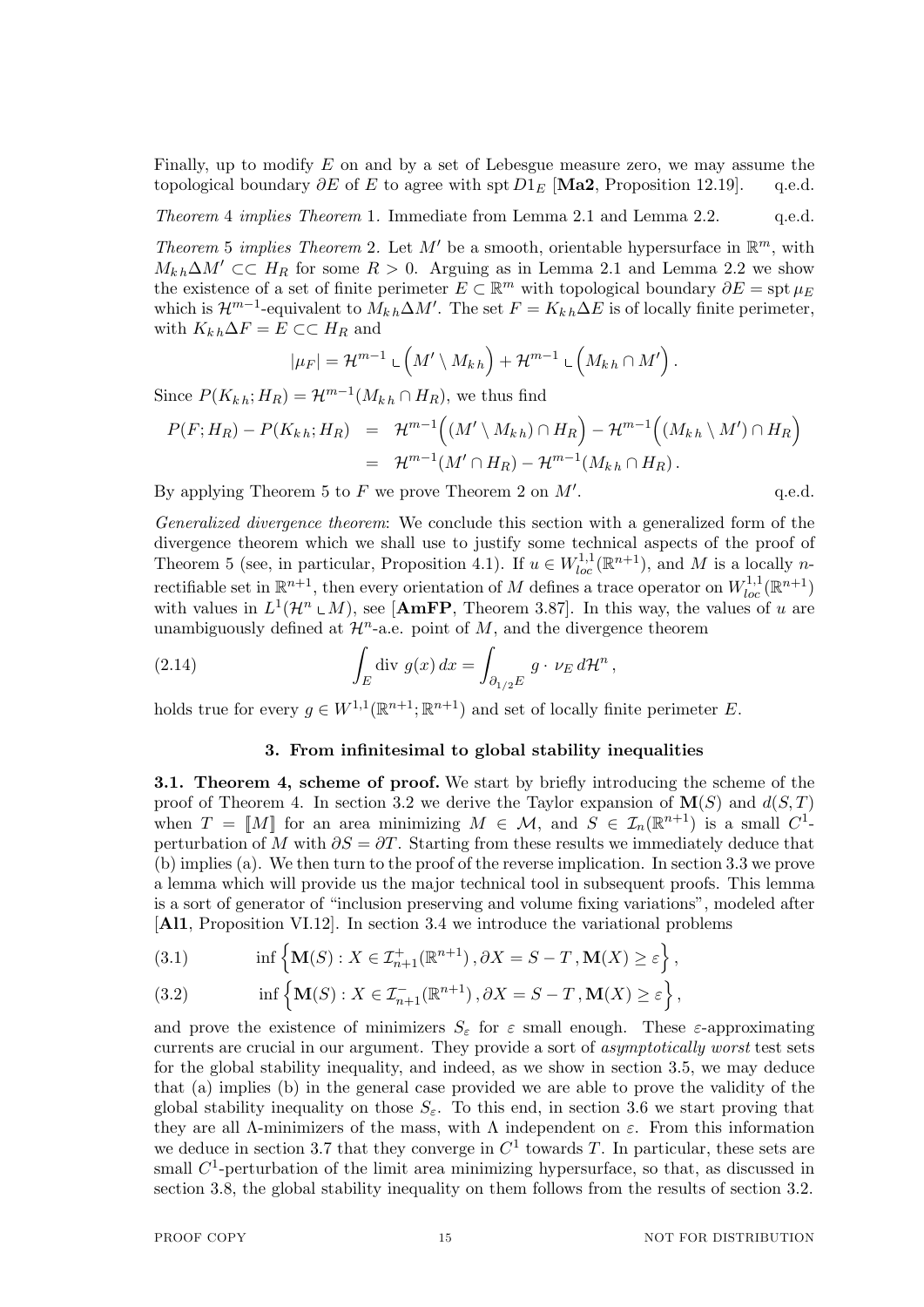# **3.2. Small** *C* 1 **-perturbations.**

**Lemma 3.1.** *If*  $M \in \mathcal{M}$  *and*  $\nu_M$  *is a smooth unit normal vector field to*  $M$ *, then there exists a positive constant*  $\varepsilon_0(M)$  *such that, for every*  $\varphi \in C^1(M)$  *with*  $\|\varphi\|_{C^0(M)} \leq \varepsilon_0$ *,* 

(3.3) 
$$
M_{\varphi} = \left\{ x + \varphi(x)\nu_M(x) : x \in M \right\} \in \mathcal{M},
$$

(3.4) 
$$
\mathcal{H}^{n}(M_{\varphi}) = \int_{M} \sqrt{1 + \sum_{i=1}^{n} \left(\frac{\partial_{i} \varphi}{1 + \lambda_{i} \varphi}\right)^{2}} \prod_{j=1}^{n} |1 + \lambda_{j} \varphi| d\mathcal{H}^{n}
$$

(3.5) 
$$
d([M_{\varphi}], [M]) = \int_0^1 ds \int_M |\varphi| \prod_{j=1}^n |1 + s\lambda_j \varphi| d\mathcal{H}^n.
$$

*Here,*  $\{\lambda_i\}_{i=1}^n$  *are the principal curvatures of*  $M$ *, corresponding to the principal directions*  ${\{\tau_i\}}_{i=1}^n$ , and  $\partial_i$  denotes differentiation with respect to  $\tau_i$ .

*Proof.* Define  $f : M \to \mathbb{R}^{n+1}$  by  $f(x) = x + \varphi(x)\nu_M(x)$ ,  $x \in M$ . Since  $\partial_i \nu_M = \lambda_i \tau_i$ , we find that  $\partial_i f = (1 + \lambda_i \varphi) \tau_i + \partial_i \varphi \nu_M$ . Therefore,

(3.6) 
$$
|\partial_1 f \wedge \cdots \wedge \partial_n f| = \sqrt{1 + \sum_{i=1}^n \left( \frac{\partial_i \varphi}{1 + \lambda_i \varphi} \right)^2} \prod_{j=1}^n |1 + \lambda_j \varphi|.
$$

In particular, if  $\sup_M |\varphi| \le \min_{1 \le i \le n} \min_M 1/|\lambda_i|$ , then *f* is locally injective. By compactness of *M* and by the explicit formula for *f*, we easily see that, up to further decrease the value of  $\varepsilon$ , then  $f$  is globally injective, and thus, that  $M_{\varphi} \in \mathcal{M}$ . By (3.6), and the area formula between rectifiable sets [**Fe1**, Corollary 3.2.20],

$$
\mathcal{H}^n(M_\varphi)=\int_M |\partial_1 f \wedge \cdots \wedge \partial_n f| \, d\mathcal{H}^n,
$$

so that (3.4) immediately follows. If we now consider the map  $H : M \times [0,1] \to \mathbb{R}^n$ ,

$$
H(x,t) = x + t \varphi(x)\nu_M(x) \qquad (x,t) \in M \times [0,1],
$$

then  $X = H_{\#}([M] \times [0,1])$  satisfies  $\partial X = [M_{\varphi}] - [M]$ . Therefore (denoting with  $J^{M\times[0,1]}H$  the tangential Jacobian, see [**Fe1**, Corollary 3.2.20]),

$$
d([\![M]\!], [\![M_\varphi]\!]) = \mathbf{M}\Big(H_\#([\![M]\!]) \times [\![0,1]\!])\Big) = \int_{M \times [0,1]} J^{M \times [0,1]} H \, d\mathcal{H}^{n+1} ,
$$

from which  $(3.5)$  immediately follows.  $q.e.d.$ 

We shall also need the following classical remark; see e.g.  $[\text{GH}, \text{Theorem 1-(v)}, p.272]$ . We include the proof for the sake of clarity.

**Lemma 3.2.** *If*  $M \in \mathcal{M}, \lambda > 0$ *, and* 

$$
(3.7) \qquad \int_M |\nabla^M \varphi|^2 - |\Pi_M|^2 \varphi^2 d\mathcal{H}^n \ge \lambda \int_M \varphi^2 d\mathcal{H}^n, \qquad \forall \varphi \in C_0^1(M) \,,
$$

*then there exists*  $\mu > 0$  *such that* 

$$
(3.8) \qquad \int_M |\nabla^M \varphi|^2 - |\Pi_M|^2 \varphi^2 d\mathcal{H}^n \ge \mu \int_M \varphi^2 + |\nabla^M \varphi|^2 d\mathcal{H}^n, \qquad \forall \varphi \in C_0^1(M).
$$

*Proof.* By contradiction: consider a sequence  $\{\varphi_h\}_{h \in \mathbb{N}} \subset C_0^1(M)$  such that

(3.9) 
$$
\int_M \varphi_h^2 + |\nabla^M \varphi_h|^2 d\mathcal{H}^n = 1, \qquad \lim_{h \to \infty} \int_M |\nabla^M \varphi_h|^2 - |\Pi_M|^2 \varphi_h^2 d\mathcal{H}^n = 0.
$$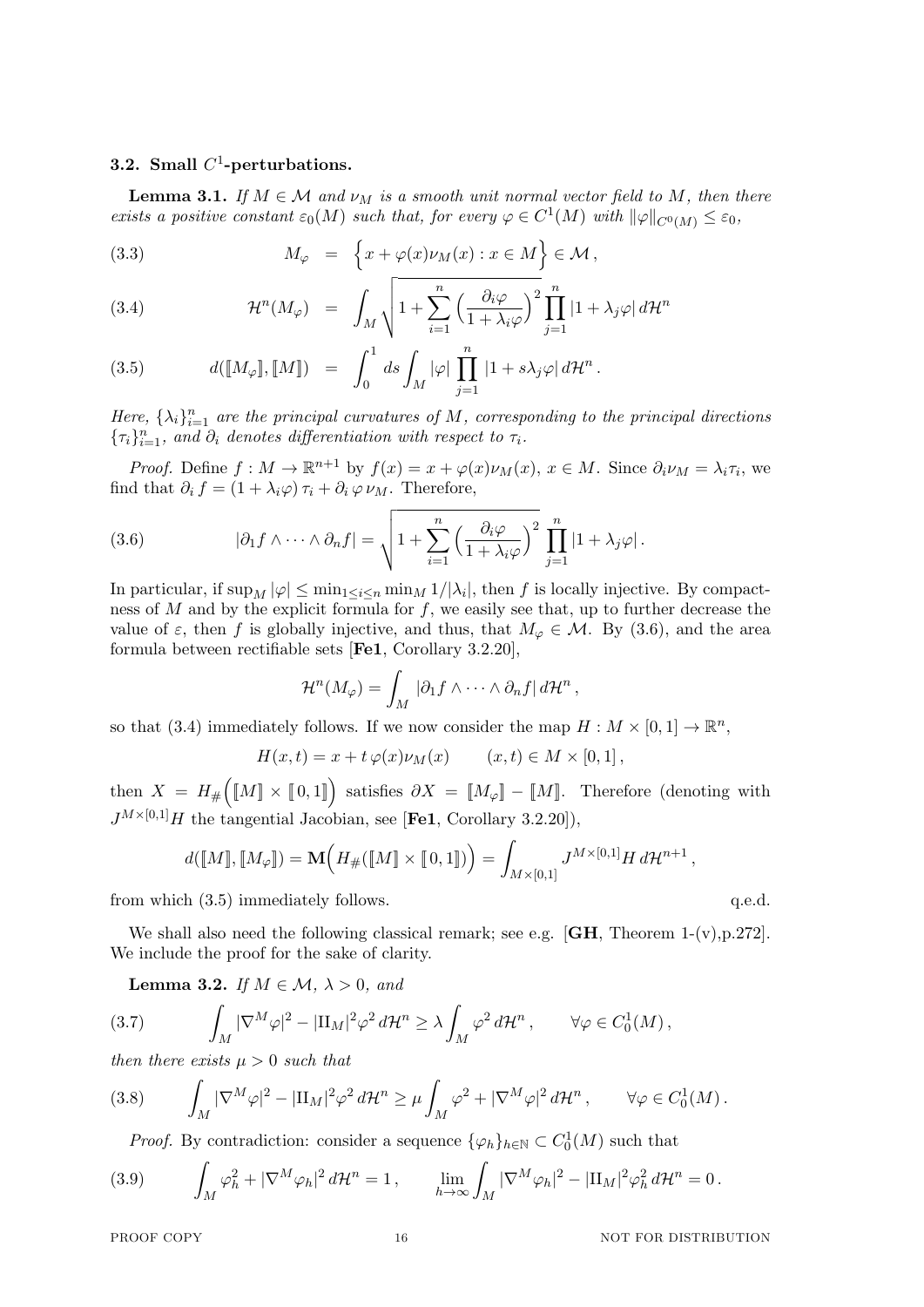By (3.7), we know that  $\int_M \varphi_h^2 d\mathcal{H}^n \to 0$  as  $h \to \infty$ ; hence,  $\int_M |\nabla^M \varphi_h|^2 d\mathcal{H}^n \to 1$ , and, in particular

$$
\liminf_{h\to\infty}\int_M|\nabla^M\varphi_h|^2-|\Pi_M|^2\varphi_h^2\,d\mathcal{H}^n\geq 1\,,
$$

since *M* is compact and thus  $\sup_M |II_M| < \infty$ . This contradicts the second equation on  $(3.9)$  and concludes the proof.  $q.e.d.$ 

**Theorem 6.** *If*  $M \in \mathcal{M}$  *has vanishing mean curvature and for some*  $\lambda > 0$ *,* 

(3.10) 
$$
\int_M |\nabla^M \varphi|^2 - |\Pi_M|^2 \varphi^2 d\mathcal{H}^n \ge \lambda \int_M \varphi^2 d\mathcal{H}^n, \qquad \forall \varphi \in C_0^1(M),
$$

*then there exist positive constants*  $\varepsilon_0(M)$  *and*  $\kappa_0(M)$  *depending only on M such that* 

(3.11) 
$$
\mathcal{H}^n(M_\varphi) - \mathcal{H}^n(M) \geq \kappa_0 d([\![M_\varphi]\!],[\![M]\!])^2,
$$

*for every*  $\varphi \in C_0^1(M)$  *with*  $\|\varphi\|_{C^1(M)} \leq \varepsilon_0$  *and*  $M_\varphi$  *as in* (3.3).

*Proof.* By (3.4) we have

(3.12) 
$$
\mathcal{H}^n(M_\varphi) - \mathcal{H}^n(M) = \int_M \left( \sqrt{1 + \sum_{i=1}^n \left( \frac{\partial_i \varphi}{1 + \lambda_i \varphi} \right)^2} \prod_{j=1}^n |1 + \lambda_j \varphi| - 1 \right) d\mathcal{H}^n.
$$

Taking into account that  $H_M = \sum_{i=1}^n \lambda_i = 0$ , by Taylor's formula we find,

$$
\sqrt{1 + \sum_{i=1}^{n} \left(\frac{\partial_i \varphi}{1 + \lambda_i \varphi}\right)^2} \prod_{j=1}^{n} |1 + \lambda_j \varphi|
$$
  
= 
$$
\left(1 + \frac{1}{2} \sum_{i=1}^{n} (\partial_i \varphi)^2 \left(1 + O(\|\varphi\|_{C^1})\right)\right) \left(1 + \varphi \sum_{i=1}^{n} \lambda_i + \varphi^2 \sum_{i < j} \lambda_i \lambda_j + O(\|\varphi\|_{C^0}^3)\right)
$$
  
= 
$$
\left(1 + \frac{1}{2} \sum_{i=1}^{n} (\partial_i \varphi)^2 \left(1 + O(\|\varphi\|_{C^1})\right)\right) \left(1 + \varphi^2 \sum_{i < j} \lambda_i \lambda_j + O(\|\varphi\|_{C^0}^3)\right).
$$

From the identity

$$
0 = (\lambda_1 + \dots + \lambda_n)^2 = \sum_{i=1}^n \lambda_i^2 + 2 \sum_{i < j} \lambda_i \lambda_j,
$$

and since  $|II_M|^2 = \sum_{i=1}^n \lambda_i^2$ , we finally conclude that

$$
\sqrt{1 + \sum_{i=1}^{n} \left(\frac{\partial_i \varphi}{1 + \lambda_i \varphi}\right)^2} \prod_{j=1}^{n} |1 + \lambda_j \varphi| - 1
$$
  
= 
$$
\frac{1}{2} |\nabla^M \varphi|^2 + \varphi^2 \sum_{i < j} \lambda_i \lambda_j + \left(|\nabla^M \varphi|^2 + \varphi^2\right) O(\|\varphi\|_{C^1})
$$
  
= 
$$
\frac{1}{2} \left( |\nabla^M \varphi|^2 - |\Pi_M|^2 \varphi^2 \right) + \left( |\nabla^M \varphi|^2 + \varphi^2 \right) O(\|\varphi\|_{C^1}).
$$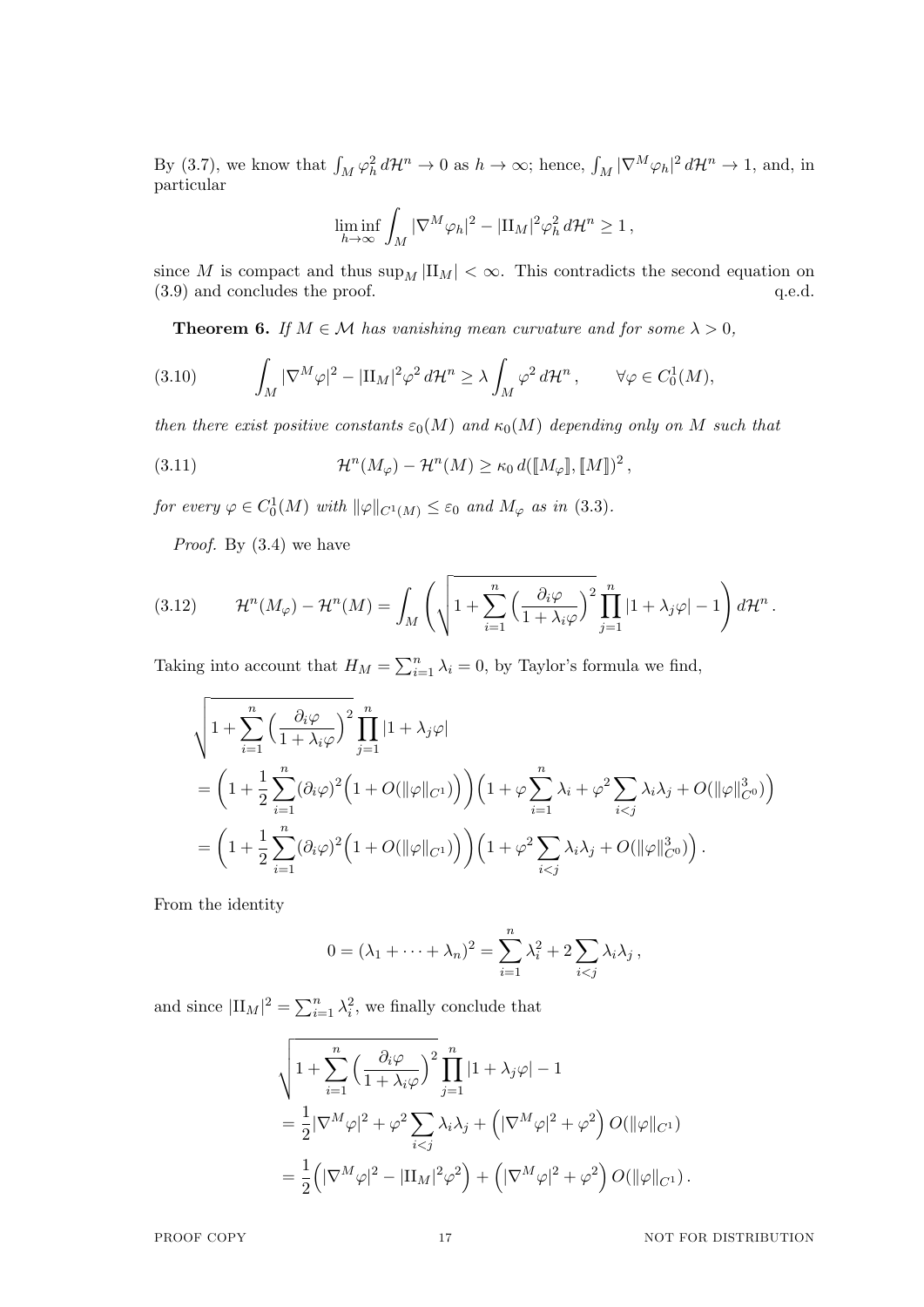By (3.10), Lemma 3.2, (3.12), and provided  $\|\varphi\|_{C^1(M)}$  is suitably small, we thus conclude that

$$
\mathcal{H}^{n}(M_{\varphi}) - \mathcal{H}^{n}(M) = \frac{1}{2} \int_{M} \left( |\nabla^{M} \varphi|^{2} - |\Pi_{M}|^{2} \varphi^{2} \right) d\mathcal{H}^{n} + O(||\varphi||_{C^{1}}) \int_{M} \left( |\nabla^{M} \varphi|^{2} + \varphi^{2} \right) d\mathcal{H}^{n}
$$
  
\n
$$
\geq \left( \frac{\mu}{2} + O(||\varphi||_{C^{1}}) \right) \int_{M} \left( |\nabla^{M} \varphi|^{2} + \varphi^{2} \right) d\mathcal{H}^{n}
$$
  
\n
$$
\geq \frac{\mu}{4} \int_{M} \varphi^{2} d\mathcal{H}^{n}
$$
  
\n
$$
\geq \frac{\mu}{4 \mathcal{H}^{n}(M)} \left( \int_{M} |\varphi| d\mathcal{H}^{n} \right)^{2}
$$
  
\n
$$
\geq \kappa \left( \int_{0}^{1} ds \int_{M} |\varphi| \prod_{j=1}^{n} |1 + s\lambda_{j} \varphi| d\mathcal{H}^{n} \right)^{2} = \kappa d([M], [M_{\varphi}])^{2}.
$$

q.e.d.

*Proof of Theorem 4, (b) implies (a).* For  $\varphi \in C_0^1(M)$ ,  $t \in [0,1]$ , define  $H_t : M \to \mathbb{R}^n$  as

$$
H_t(x) = x + t \varphi(x) \nu_M(x) , \qquad x \in M ,
$$

and set  $S_t = (H_t)_\# T$ ,  $T = [M]$ . Clearly  $\partial S_t = \partial T$  so that, by assumption,

(3.13) 
$$
\mathbf{M}(S_t) - \mathcal{H}^n(M) \geq \kappa d(S_t, T)^2.
$$

Now, by the Taylor expansion in the proof of Theorem 6, we have

(3.14) 
$$
\mathbf{M}(S_t) = \mathcal{H}^n(M) + \frac{t^2}{2} \int_M \left( |\nabla^M \varphi|^2 - |\Pi_M|^2 \varphi^2 \right) d\mathcal{H}^n + O(t^3),
$$

(3.15) 
$$
d(S_t,T) = t \int_M |\varphi| d\mathcal{H}^n + O(t^2).
$$

so that (3.13) immediately implies

(3.16) 
$$
\int_M |\nabla^M \varphi|^2 - |\Pi_M|^2 \varphi^2 d\mathcal{H}^n \geq 2\kappa \left( \int_M |\varphi| d\mathcal{H}^n \right)^2.
$$

By Nash's inequality, for every  $\psi \in W_0^{1,2}$  $\binom{1}{0}^{\prime}$  (*M*) we have

$$
\int_M \psi^2 \leq c_1 \,\varepsilon \int_M |\nabla^M \psi|^2 + \frac{c_2}{\varepsilon} \left( \int_M \psi \right)^2,
$$

(where  $c_1$  and  $c_2$  may be taken independent from  $M$ , just on the dimension  $n$ , thanks to the vanishing mean curvature condition  $H_M = 0$  see [Si, Section 18]). We apply this inequality to  $\psi = |\varphi|$ , and combine it with (3.16) to find that

$$
\int_M \varphi^2 \le \left(c_1 \varepsilon + \frac{2c_2}{\varepsilon \kappa}\right) \left(\int_M |\nabla \varphi|^2 - |\Pi_M|^2 \varphi^2\right) + c_1 \varepsilon \int_M |\Pi_M|^2 \varphi^2.
$$

Taking into account that  $M \in \mathcal{M}$ , so that  $\sup_M |II_M| < \infty$ , we conclude

$$
\left(1 - c_1 \,\varepsilon \sup_M |\Pi_M|\right) \int_M \varphi^2 \le \left(c_1 \,\varepsilon + \frac{2c_2}{\varepsilon \kappa}\right) \left(\int_M |\nabla \varphi|^2 - |\Pi_M|^2 \varphi^2\right) \,.
$$

By suitably choosing  $\varepsilon$ , we prove (1.8). q.e.d.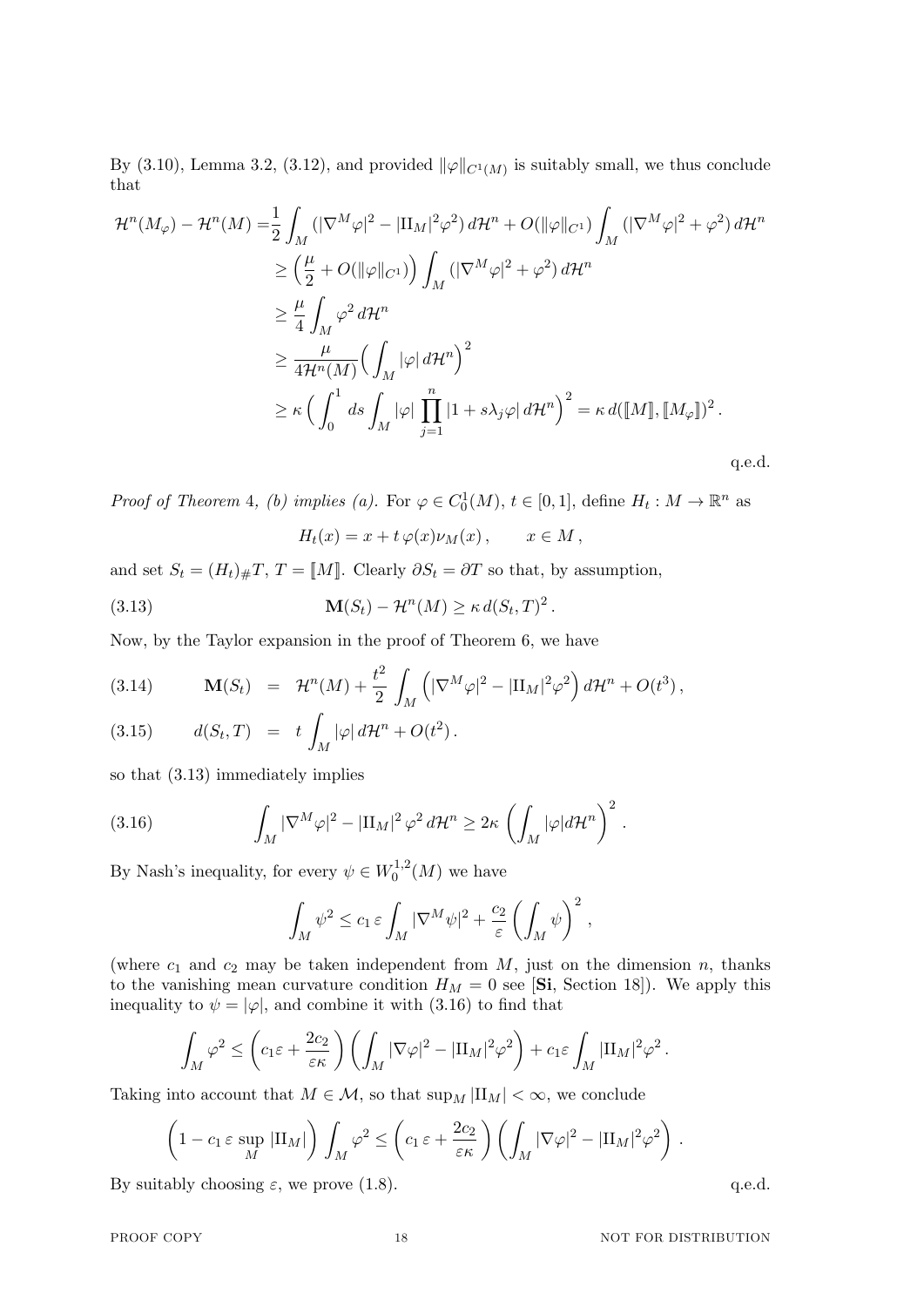**3.3. Almgren-type lemma.** In the following lemma we adapt to our needs a construction originally introduced by Almgren in the proof of the existence of minimal clusters [**Al1**, VI]. The idea behind the lemma is easily explained in the simplified framework of sets of finite perimeter. We are given two sets of finite perimeter  $E$  and  $F$  with  $E \subset F$ , and we seek a way to modify *F* inside a small ball so to obtain a new set *G* which still contains *E* and such that  $|G \setminus E|$  is increased with respect to  $|F \setminus E|$  by a given (but sufficiently small) amount. Roughly speaking, we construct a one-parameter family of diffeomorphisms  ${f_t}_{t\leq \varepsilon}$  such that  $f_t(x) - x \neq 0$  only inside a small ball centered at a regular point  $x_0$  of *E*, and with the property that  $f_t$  pushes *E* in the direction  $\nu_E(x_0)$ . We may arrange things carefully, so that  $E \subset f_t(E)$ ,  $|f_t(E)|$  is increasing for  $t \in (0, \varepsilon)$ , and  $(d/dt)P(f_t(E))$  is bounded. The sets  $f_t(F)$  provides a suitable choice for *G*. Indeed, it turns out that  $E \subset f_t(E) \subset f_t(F)$  and that  $|f_t(F) \setminus E| \geq |f_t(E) \setminus E| \geq ct$  for some positive *c* and provided  $|F \setminus E|$  is sufficiently small. In the framework of currents, the inclusion property  $E \subset F$  is replaced by the requirement that  $S = T + \partial X$  for some  $X \in \mathcal{I}_{n+1}^{+}(\mathbb{R}^{n+1}).$ 

**Notation 3.1.** We introduce the following useful notation. Decomposing  $\mathbb{R}^{n+1}$  as  $\mathbb{R}^n \times \mathbb{R}$ , we let  $\mathbf{p} \colon \mathbb{R}^{n+1} \to \mathbb{R}^n$  and  $\mathbf{q} \colon \mathbb{R}^{n+1} \to \mathbb{R}$  denote the corresponding orthogonal projections. Moreover, given  $r > 0$ ,  $z \in \mathbb{R}^n$  and  $x \in \mathbb{R}^{n+1}$ , we set

$$
D(z,r) = \{ y \in \mathbb{R}^n : |z - y| < r \}, \qquad C(x,r) = D(px,r) \times (qx - r, qx + r),
$$

for the *n*-dimensional disk of center  $z$  and radius  $r$  in  $\mathbb{R}^n$ , and for the cylinder of height 2*r* and radius *r* centered at *x* in  $\mathbb{R}^{n+1}$ .

**Lemma 3.3.** *If*  $M \in \mathcal{M}$  *and*  $T = [M]$ *, then there exist positive constants*  $\delta_0, t_0, c_0$  *and C*<sub>0</sub> (all depending only on *M*) with the following property. If  $S \in I_n(\mathbb{R}^{n+1})$  with

$$
(3.17) \t\t S = T + \partial X,
$$

$$
(3.18) \t\t X = \mathbf{E}^{n+1} \mathbf{L} u,
$$

$$
(3.19) \t u \in BV(\mathbb{R}^{n+1}; \mathbb{N}),
$$

$$
\mathbf{M}(X) \leq \delta_0 \,,
$$

$$
\mathbf{M}(S) \le 2\mathbf{M}(T)
$$

*then for every*  $t \in (0, t_0)$ *, there exists*  $S_t \in \mathcal{I}_n(\mathbb{R}^{n+1})$  *such that* 

$$
(3.22) \t\t S_t = T + \partial X_t,
$$

$$
(3.23) \t\t X_t = \mathbf{E}^{n+1} \mathbf{u}_t,
$$

$$
(3.24) \t\t u_t \in BV(\mathbb{R}^{n+1}; \mathbb{N}),
$$

$$
\mathbf{M}(X_t) \ge \mathbf{M}(X) + c_0 t,
$$

$$
\mathbf{M}(S_t) \leq \mathbf{M}(S) + C_0 t.
$$

*Proof.* Given  $x_0 \in M$ , there exist  $r_0$  and  $u : \mathbb{R}^n \to \mathbb{R}$  such that, up to a rotation,

(3.27) 
$$
\mathbf{C}(x_0, 2r_0) \cap M = \left\{ z + v(z) e_{n+1} : z \in \mathbf{D}(\mathbf{p}x_0, 2r_0) \right\},
$$

and, moreover,  $\mathbf{C}(x_0, 2r_0) \cap \Gamma = \emptyset$ ,  $\Gamma =$  bdry *M*. We now fix  $\varphi \in C_c^1(\mathbf{C}(x_0, 2r_0)), \varphi \ge 0$ ,  $\varphi = 1$  on  $\mathbf{C}(x_0, r_0)$ , and then define

$$
H(x,t) = H_t(x) = x + t\varphi(x)e_{n+1}, \qquad x \in \mathbb{R}^{n+1}, t \ge 0.
$$

Clearly, there exists  $t_0 > 0$  such that  ${H_t}_{t \mid t \mid \langle t_0 \rangle}$  is a family of smooth diffeomorphism of  $\mathbb{R}^{n+1}$  into itself, with

(3.28) 
$$
\{x : H_t(x) \neq x\} \subset \mathbf{C}(x_0, 2r_0).
$$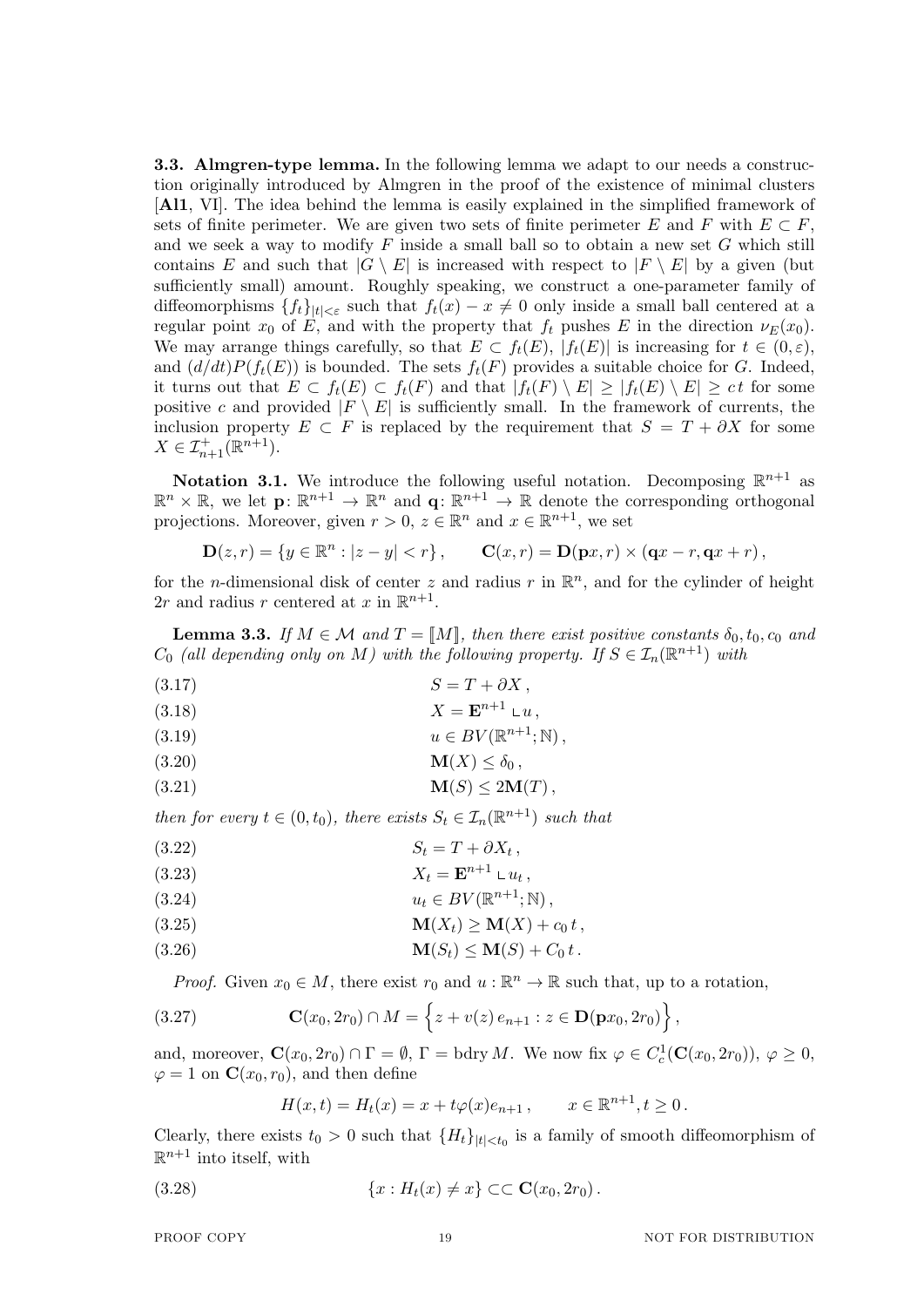Moreover, up to restrict the value of  $r_0$  we may find  $\{\tau_h\}_{h=1}^n \subset C^1(\mathbf{C}(x_0, 2r_0); \mathbb{R}^{n+1})$  such that  ${\{\tau_h(x)\}}_{h=1}^n$  is an orthonormal basis of  $T_xM$  for every  $x \in \mathbf{C}(x_0, 2r_0) \cap M$  and

$$
(3.29) \qquad \langle dx^1 \wedge \cdots \wedge dx^{n+1}, e_{n+1} \wedge \tau_1 \wedge \cdots \wedge \tau_n \rangle \geq c, \qquad \text{on } \mathbf{C}(x_0, 2r_0),
$$

for some positive constant  $c > 0$ , where we have also used  $(3.27)$ . We now set,

(3.30) 
$$
T_t = (H_t)_{\#} T \qquad Z_t = H_{\#}([0, t] \times T),
$$

for  $t \in (0, t_0)$ . Clearly  $\partial Z_t = T_t - T$ , and  $Z_t = \mathbf{E}^{n+1} \text{L} z_t$  for some  $z_t \in BV(\mathbb{R}^{n+1}; \mathbb{Z})$  with spt $z_t$  ⊂⊂ **C**( $x_0, 2r_0$ ). In fact,  $z_t$  ≥ 0: indeed, by the homotopy formula, if  $f$  ≥ 0, then

$$
\int_{\mathbb{R}^{n+1}} z_t(x) f(x) dx = \langle Z_t, f dx^1 \wedge \cdots \wedge dx^{n+1} \rangle
$$
  
= 
$$
\int_{[0,t] \times M} \varphi f \langle dx^1 \wedge \cdots \wedge dx^{n+1}, e_{n+1} \wedge \tau_1 \wedge \cdots \wedge \tau_n \rangle d\mathcal{H}^{n+1} \geq 0,
$$

as desired. In particular, thanks to (3.29),

$$
(3.31) \int_{\mathbb{R}^{n+1}} z_t = \mathbf{M}(Z_t) = \langle Z_t, dy^1 \wedge \cdots \wedge dy^n \rangle \ge c \mathcal{H}^n(M \cap \mathbf{C}(x_0, r_0)) t = c' t.
$$

We now consider  $S_t = (H_t)_\# S$  and  $Y_t = (H_t)_\# X$ , so that  $S_t \in \mathcal{I}_n(\mathbb{R}^{n+1})$ , with

$$
S_t = \partial Y_t + T_t = T + \partial (Y_t + Z_t).
$$

Moreover, since  $H_t$  is an orientation preserving diffeomorphisms, by  $(3.18)$  and  $(3.19)$  we have  $Y_t = \mathbf{E}^{n+1} \cup y_t$ , with  $y_t \in BV(\mathbb{R}^{n+1}; \mathbb{N})$ . Therefore, if we set,

$$
X_t = Y_t + Z_t
$$

*,*

then we have  $X_t = \mathbf{E}^{n+1} \cup u_t$  for  $u_t = y_t + z_t \in BV(\mathbb{R}^{n+1}; \mathbb{N})$ , with

$$
\mathbf{M}(X_t) = \int_{\mathbb{R}^{n+1}} |y_t + z_t| = \int_{\mathbb{R}^{n+1}} y_t + \int_{\mathbb{R}^{n+1}} z_t = \mathbf{M}(Y_t) + \mathbf{M}(Z_t),
$$
  
\n
$$
\mathbf{M}(Y_t) = \int_{\mathbb{R}^{n+1}} u \circ H_t^{-1} = \int_{\mathbb{R}^{n+1}} u \det DH_t = \int_{\mathbb{R}^{n+1}} u \left( 1 + t \operatorname{div} g + o(t) \right)
$$
  
\n
$$
\geq \mathbf{M}(X) - C \mathbf{M}(X) t \geq \mathbf{M}(X) - C \delta_0 t.
$$

where we have set  $g(x) = \varphi(x)e_{n+1}$ . By (3.31) we thus find that, provided  $\delta_0$  is small enough,

$$
\mathbf{M}(X_t) \ge \mathbf{M}(X) + (c' - C\delta_0)t \ge \mathbf{M}(X) + c_0 t.
$$

By the area formula between rectifiable sets, denoting by  $M_S$  and  $\theta_S$  the *n*-rectifiable set carrying *S* and the density of *S*, we find

$$
\mathbf{M}(S_t) = \mathbf{M}((H_t)_{\#}S) = \int_{M_S} J^{M_S} H_t \, \theta_S \, d\mathcal{H}^n = \int_{M_S} \left(1 + t \operatorname{div}^{M_S} g + o(t)\right) \theta_S \, d\mathcal{H}^n,
$$

where, again,  $g(x) = \varphi(x)e_{n+1}$ . Hence, by (3.21),

$$
\frac{d}{dt}\mathbf{M}(S_t)\Big|_{t=0} = \int_{M_S} \operatorname{div}^{M_S} g \, \theta_S \, d\mathcal{H}^n \le \sup_{\mathbb{R}^n} |\nabla g| \, \mathbf{M}(S) \le 2 \, \sup_{\mathbb{R}^n} |\nabla g| \, \mathbf{M}(T) \, .
$$

Therefore, up to further decrease the value of  $t_0$ , we certainly have

$$
\mathbf{M}(S_t) \le \mathbf{M}(S) + 2||Dg||_{\infty} \mathbf{M}(T) t = \mathbf{M}(S) + C_0 t, \qquad \forall t \in (0, t_0).
$$

q.e.d.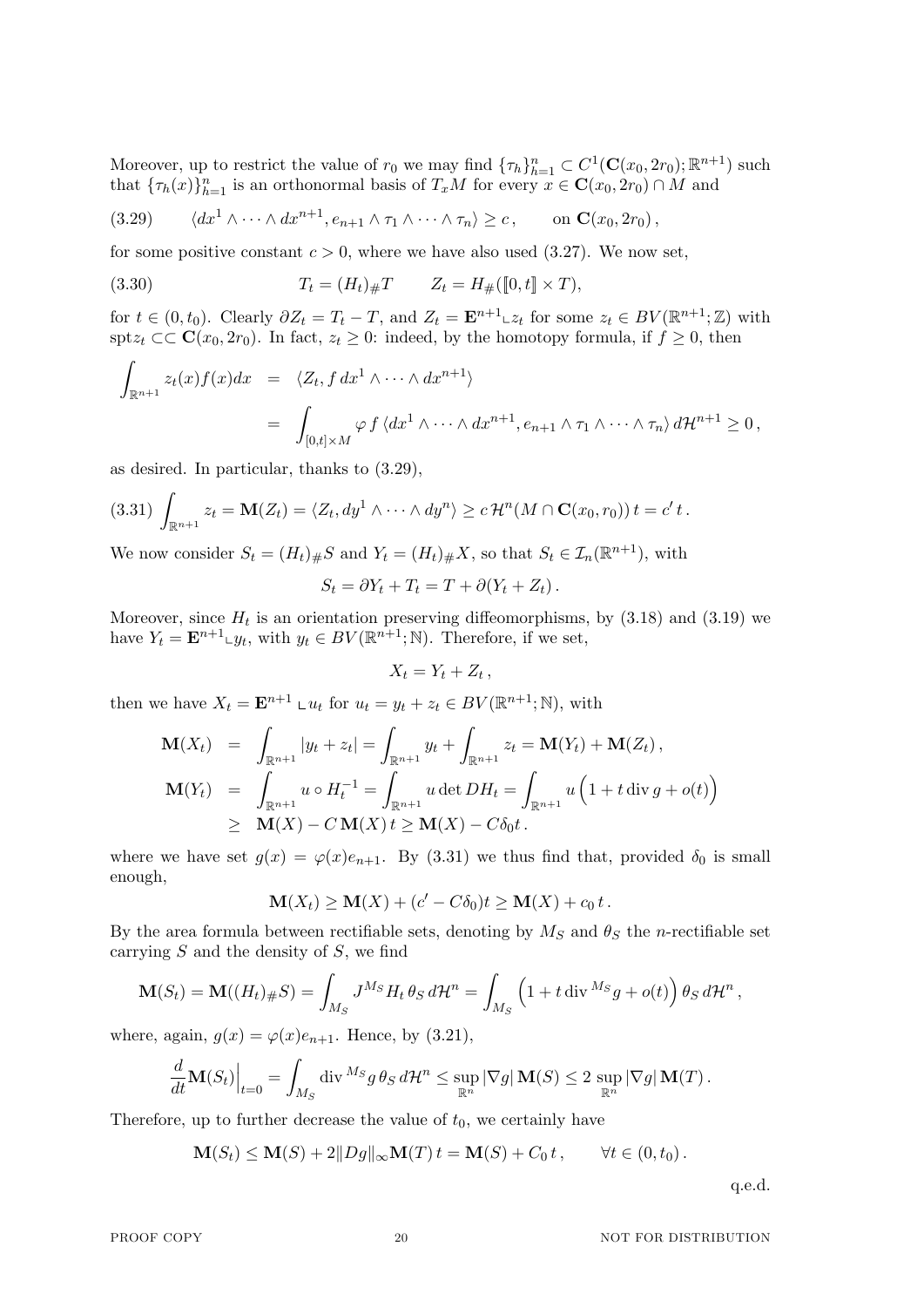**3.4. Existence of the** *ε***-approximating currents.** We now prove the existence of minimizers in the variational problems  $(3.1)$  and  $(3.2)$ .

**Lemma 3.4.** *If*  $M \in \mathcal{M}$  *and*  $T = [M]$  *is mass minimizing in*  $\mathcal{I}_n(\mathbb{R}^{n+1})$ *, then there exists a positive constant*  $\varepsilon_0$  *(depending on M)* such that the variational problem

(3.32) 
$$
\inf \left\{ \mathbf{M}(S) : S = T + \partial \left( \mathbf{E}^{n+1} \cup u \right), u \in BV(\mathbb{R}^{n+1}; \mathbb{N}), \int_{\mathbb{R}^{n+1}} u \geq \varepsilon \right\},
$$

*admits at least a minimizer*  $S_{\varepsilon}$ , provided  $\varepsilon \in (0, \varepsilon_0)$ . Moreover,

$$
\lim_{\varepsilon \to 0^+} \mathbf{M}(S_{\varepsilon}) = \mathbf{M}(T) ,
$$

*for every family*  ${S_{\varepsilon}}_{\varepsilon>0}$  *of such minimizers.* 

We first need to prove the following lemma.

**Lemma 3.5.** *If*  $u \in BV(\mathbb{R}^{n+1}; \mathbb{N})$ *, then for almost every*  $r > 0$  *it holds* 

*∂Br*

$$
\int_{\partial B_r} u \, d\mathcal{H}^n \le |Du|(B_r^c) .
$$

*In particular, if*  $S = T + \partial(\mathbf{E}^{n+1} \cup u)$  *with*  $u \in BV(\mathbb{R}^{n+1}, \mathbb{N})$  *and* spt  $T \subset\subset B_r$ *, then* ∫  $u d\mathcal{H}^n \leq ||S||(B_r^c)$ .

*Proof of Lemma* 3.5. Since div  $(x/|x|) = n/|x|$  for  $x \neq 0$ , then, by applying the divergence theorem on  $B_s \setminus B_r$  to the vector field  $u \circ g$  for  $g(x) = x/|x|$ , we find that, for a.e.  $r, s > 0$ ,

$$
0 \leq \int_{B_s \setminus B_r} u \operatorname{div} g = - \int_{B_s \setminus B_r} g \cdot Du - \int_{\partial B_r} u \, d\mathcal{H}^n + \int_{\partial B_s} u \, d\mathcal{H}^n.
$$

In particular,

(3.33) 
$$
\int_{\partial B_r} u \, d\mathcal{H}^n \le |Du|(B_r^c) + \int_{\partial B_s} u \, d\mathcal{H}^n.
$$

Since  $\int_{\mathbb{R}^{n+1}} u = \int_0^\infty ds \int_{\partial B_s} u d\mathcal{H}^n$  is finite, we can find  $s = s_h \to \infty$  as  $h \to \infty$  such that  $\int_{\partial B_{s_h}} u d\mathcal{H}^n \to 0$  as  $h \to \infty$  and (3.33) holds true. q.e.d.

*Proof of Lemma* 3.4. We let  $\delta_0$ ,  $t_0$ ,  $c_0$  and  $C_0$  be as in Lemma 3.3.

*Step one:* We claim that, if  $\gamma(\varepsilon)$  denotes the infimum in (3.32), then

(3.34) 
$$
\mathbf{M}(T) \le \gamma(\varepsilon) \le \mathbf{M}(T) + \Lambda \varepsilon, \qquad \forall \varepsilon \in (0, \varepsilon_0),
$$

where  $\Lambda = C_0/c_0$  and  $\varepsilon_0 = c_0 t_0$ . Indeed, applying Lemma 3.3 to  $X = 0$ , we find that, for every  $t \in (0, t_0)$ , there exists  $X_t \in \mathcal{I}_{n+1}(\mathbb{R}^{n+1})$  such that  $X_t = \mathbf{E}^{n+1} \cup \mathcal{I}_t$  for  $u_t \in$  $BV(\mathbb{R}^{n+1}; \mathbb{N})$  and

(3.35) 
$$
\mathbf{M}(X_t) \geq c_0 t, \qquad \mathbf{M}(T + \partial X_t) \leq \mathbf{M}(T) + C_0 t.
$$

In particular, if  $\varepsilon < c_0 t_0$ , then  $t(\varepsilon) = \varepsilon/c_0 \in (0, t_0)$  and, setting (with a slight abuse of notation)  $X_{\varepsilon} = X_{t(\varepsilon)}$  we find  $\mathbf{M}(X_{\varepsilon}) \geq \varepsilon$ . Therefore,

$$
\gamma(\varepsilon) \le \mathbf{M}(T + \partial X_{\varepsilon}) \le \mathbf{M}(T) + C_0 t(\varepsilon) = \mathbf{M}(T) + \frac{C_0}{c_0} \varepsilon,
$$

which is (3.34) (the fact that  $\gamma(\varepsilon) \geq \mathbf{M}(T)$  being trivial since *M* is area minimizing).

*Step two:* Let  $\varepsilon \in (0, \varepsilon_0)$  and let  $\{S_h^{\varepsilon}\}_{h \in \mathbb{N}}$  be a minimizing sequence for (3.32), with  $S_h^{\varepsilon} = T + \partial(\mathbf{E}^{n+1} \cup u_h^{\varepsilon}), \qquad u_h^{\varepsilon} \in BV(\mathbb{R}^{n+1}; \mathbb{N}).$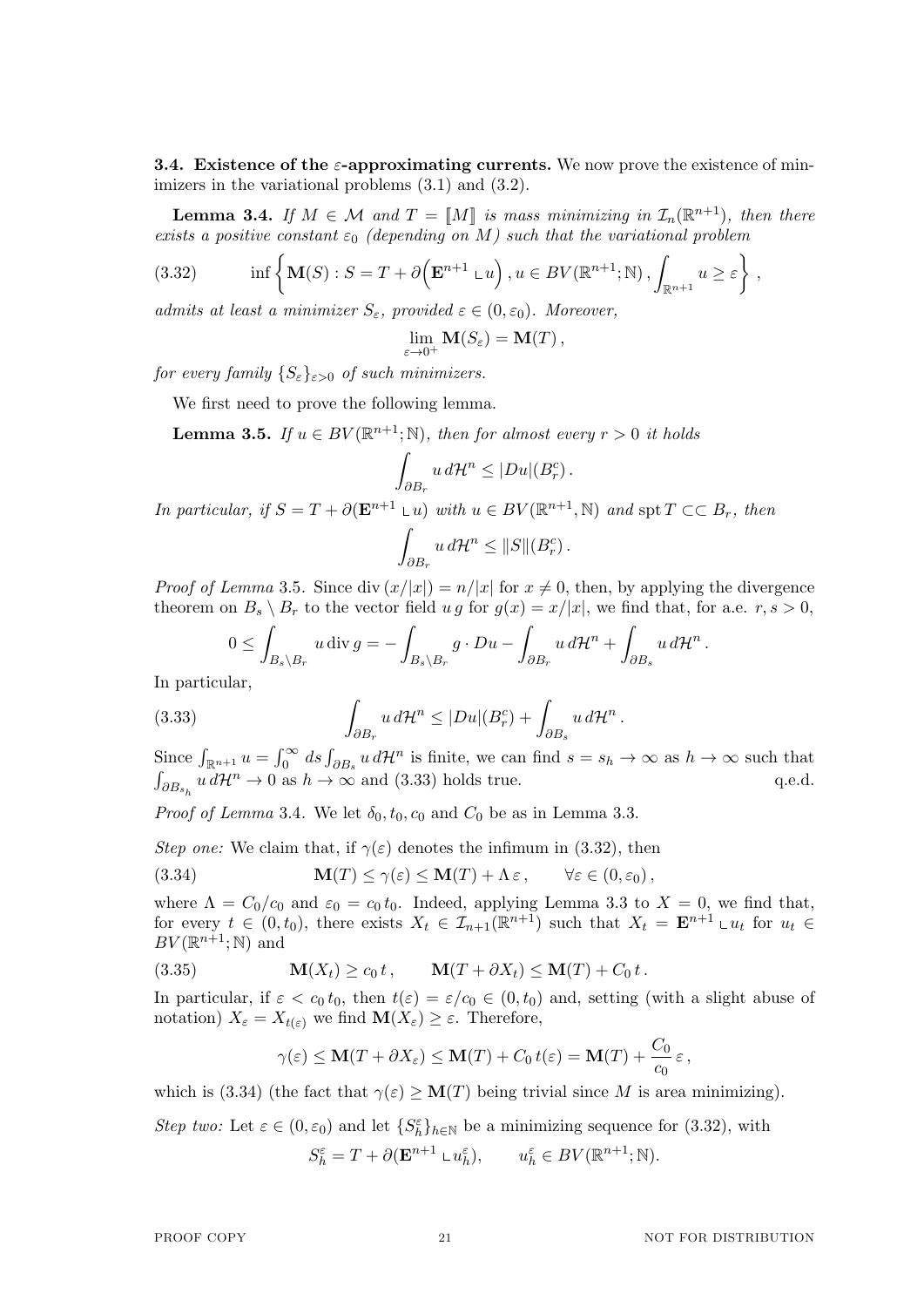By (3.34),  $\sup_{h \in \mathbb{N}} |Du_h^{\varepsilon}|(\mathbb{R}^{n+1}) < \infty$ . By the compactness theorem for *BV* functions, there exists  $u^{\varepsilon} \in L^1_{loc}(\mathbb{R}^{n+1}; \mathbb{N})$ , with  $|Du^{\varepsilon}|(\mathbb{R}^{n+1}) < \infty$ , such that, up to extracting a not-relabeled subsequence,

$$
u_h^{\varepsilon} \to u^{\varepsilon} \qquad \text{in } L^1_{\text{loc}}(\mathbb{R}^{n+1}).
$$

In particular, if  $S^{\varepsilon} = T + \partial(\mathbf{E}^{n+1} \mathbf{L} u^{\varepsilon})$ , then  $S^{\varepsilon}_h \to S^{\varepsilon}$ . The problem now is that  $u^{\varepsilon}$  may fail to satisfy the constraint

$$
\int_{\mathbb{R}^{n+1}} u^{\varepsilon} \geq \varepsilon.
$$

The next steps of the proof are devoted to show how to find a minimizing sequence  $\hat{S}_h^{\varepsilon}$ such that the convergence of the associated  $\hat{u}_h^{\varepsilon}$  to  $\hat{u}$  is actually in  $L^1(\mathbb{R}^n)$ . This will suffice to guarantee that  $\hat{u}$  satisfies (3.36), and hence that  $\hat{S}^{\varepsilon}$  is a minimizer in (3.32).

*Step three:* We show that, if  $\varepsilon \in (0, \varepsilon_0)$ ,  $\{S_h^{\varepsilon}\}_{h \in \mathbb{N}}$  and  $S^{\varepsilon}$  are as in step two, then

(3.37) 
$$
\limsup_{R \to \infty} \limsup_{h \to \infty} \int_{B_R^c} u_h^{\varepsilon} \leq (2\Lambda \varepsilon)^{(n+1)/n}.
$$

Indeed, by (3.34) and by the lower semi-continuity of the variation measure,

$$
\mathbf{M}(T) + \Lambda \varepsilon \geq \limsup_{h \to \infty} \left( \|S_h^{\varepsilon}\| (B_R^c) + \|S_h^{\varepsilon}\| (B_R) \right)
$$
  
\n
$$
\geq \limsup_{h \to \infty} \|S_h^{\varepsilon}\| (B_R^c) + \liminf_{h \to \infty} \|S_h^{\varepsilon}\| (B_R)
$$
  
\n
$$
\geq \limsup_{h \to \infty} \|S_h^{\varepsilon}\| (B_R^c) + \|S^{\varepsilon}\| (B_R) .
$$

Letting  $R \to \infty$ , and taking also into account that  $\mathbf{M}(S^{\varepsilon}) \geq \mathbf{M}(T)$  by minimality of M,

(3.38) 
$$
\limsup_{R \to \infty} \limsup_{h \to \infty} ||S_h^{\varepsilon}||(B_R^c) \le \mathbf{M}(T) + \Lambda \varepsilon - \mathbf{M}(S^{\varepsilon}) \le \Lambda \varepsilon.
$$

Thanks to Lemma 3.5 we have that for a.e.  $R > R_0$  (where  $R_0$  is such that  $M \subset B_{R_0}$ ),

$$
||S_h^{\varepsilon}||(B_R^c) \ge \int_{\partial B_R} u_h^{\varepsilon}, \qquad \mathbf{M}(S_h^{\varepsilon} \cup B_R^c) = ||S_h^{\varepsilon}||(B_R^c) + \int_{\partial B_R} u_h^{\varepsilon}.
$$

By the Sobolev inequality on *BV*-functions, and since  $u_h^{\varepsilon} \geq 1$  on its support,

(3.39)  

$$
\|S_h^{\varepsilon}\|(B_R^c) \ge \frac{1}{2} \mathbf{M}(S_h^{\varepsilon} \cup B_R^c)
$$

$$
\ge \frac{1}{2} \left( \int_{B_R^c} (u_h^{\varepsilon})^{(n+1)/n} \right)^{n/(n+1)} \ge \frac{1}{2} \left( \int_{B_R^c} u_h^{\varepsilon} \right)^{n/(n+1)}
$$

which immediately implies (3.37).

*Step four:* For  $\varepsilon_1 \leq \varepsilon_0$  to be chosen later, let  $\varepsilon \in (0, \varepsilon_1)$ , and let  $\{S_h^{\varepsilon}\}_{h \in \mathbb{N}}$  be as in step two. By (3.37), we can find  $R_1 \ge R_0$  such that, up to subsequences,

(3.40) 
$$
\sup_{h \in \mathbb{N}} \int_{B_R^c} u_h^{\varepsilon} \leq (3\Lambda \varepsilon_1)^{(n+1)/n},
$$

for every  $R \geq R_1$ . We now claim that, if we define

$$
R_2 = R_1 + 4(n+1)(3\Lambda \varepsilon_1)^{1/n},
$$

then, for every  $h \in \mathbb{N}$  there exists  $\hat{S}_h^{\varepsilon} \in \mathcal{I}_n(\mathbb{R}^{n+1})$ , admissible in (3.32), such that

(3.41)  $\mathbf{M}(\hat{S}_h^{\varepsilon}) \leq \mathbf{M}(S_h^{\varepsilon}), \quad \text{spt}S_h^{\varepsilon} \subset \overline{B_{R_2}}.$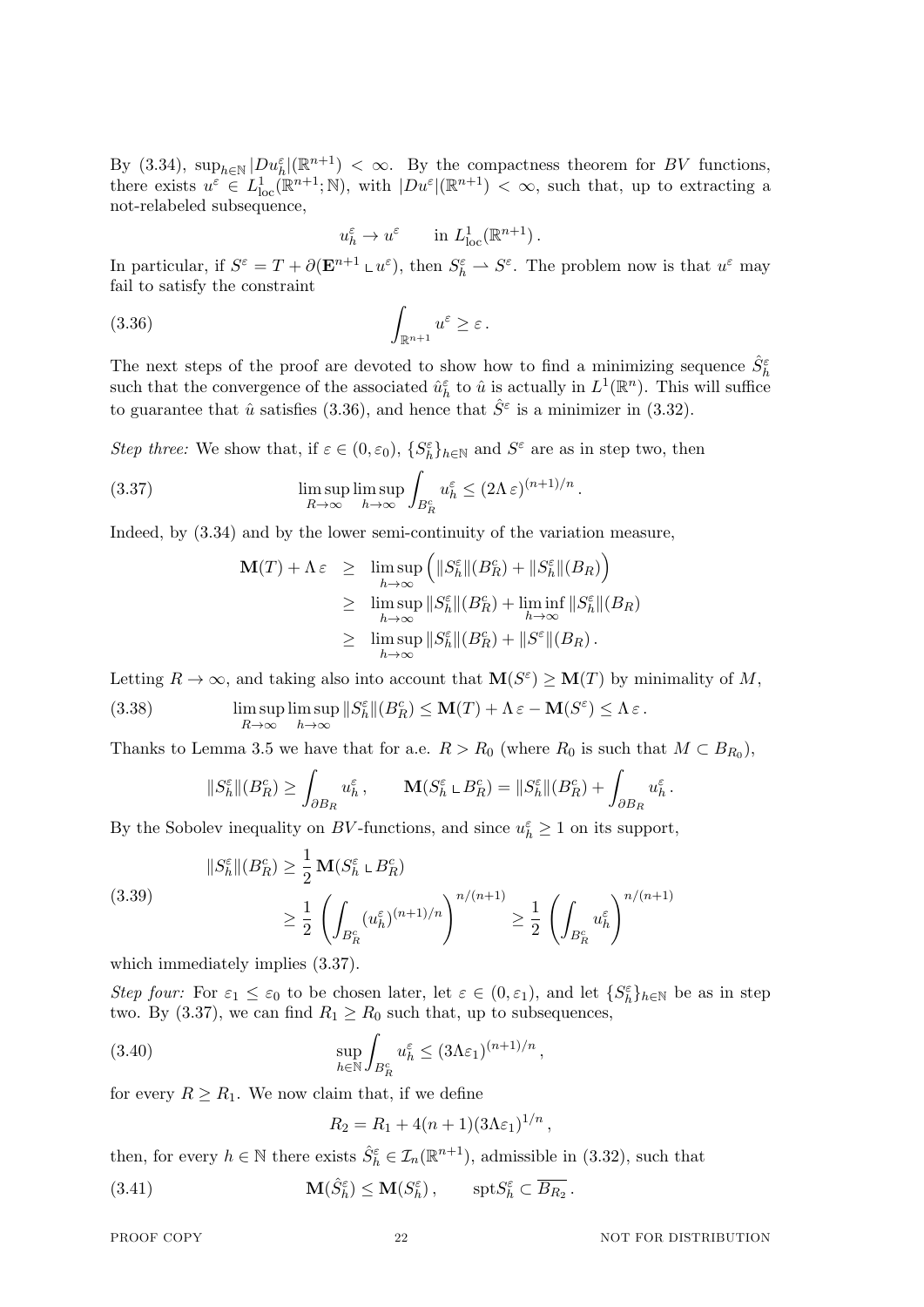Indeed, let us fix  $h \in \mathbb{N}$  and let  $S_h^{\varepsilon} = T + \partial(\mathbf{E}^{n+1} \cup \mathbf{u}_h^{\varepsilon})$ . If we have

$$
\int_{B_{R_2}} u_h^{\varepsilon} \ge \varepsilon
$$

then it suffices to set  $\hat{S}_h^{\varepsilon} = T + \partial(\mathbf{E}^{n+1} \cup 1_{B_{R_2}} u_h^{\varepsilon})$  and apply (3.46) below in order to achieve (3.41). Therefore we may directly assume that, for the considered values of  $\varepsilon$  and  $h$ , we have

(3.42) 
$$
\int_{B_R} u_h^{\varepsilon} < \varepsilon, \qquad \forall R \leq R_2.
$$

In order to prove (3.41) in this case, we shall preliminary show the existence of  $I_h \subset$  $(R_1, R_2)$  with  $\mathcal{L}^1(I_h) > 0$ , such that

(3.43) 
$$
||S_h^{\varepsilon}||(B_R^c) \geq \int_{\partial B_R} u_h^{\varepsilon} + \Lambda \int_{B_R^c} u_h^{\varepsilon}, \qquad \forall R \in I_h.
$$

Indeed suppose that it holds

(3.44) 
$$
||S_h^{\varepsilon}||(B_R^c) \leq \int_{\partial B_R} u_h^{\varepsilon} + \Lambda \int_{B_R^c} u_h^{\varepsilon}
$$

for almost all  $R \in (R_1, R_2)$ . If we introduce the non-increasing function,

$$
m_h^{\varepsilon}(R) = \int_{B_R^c} u_h^{\varepsilon}, \qquad R > 0,
$$

which, for a.e.  $R > 0$ , satisfies  $(m_h^{\varepsilon})'(R) = -\int_{\partial B_R} u_h^{\varepsilon}$ , then by (3.39) we find

(3.45) 
$$
m_h^{\varepsilon}(R)^{n/(n+1)} \leq -2(m_h^{\varepsilon})'(R) + 2\Lambda m_h^{\varepsilon}(R).
$$

Choosing  $\varepsilon_1 \leq 1/(3 \cdot 4^n \Lambda^{n+1})$ , from (3.40) we find that

$$
2\Lambda m_h^{\varepsilon}(R) \le \frac{(m_h^{\varepsilon}(R))^{n/(n+1)}}{2}, \qquad \forall R \ge R_1,
$$

which, combined with (3.45), implies

$$
\frac{m_h^{\varepsilon}(R)^{n/(n+1)}}{2} \le -2(m_h^{\varepsilon})'(R) , \quad \text{for a.e. } R \in (R_1, R_2) .
$$

In other words,

$$
\frac{d}{dR} \left( m_h^{\varepsilon}(R) \right)^{1/(n+1)} \le -\frac{1}{4(n+1)}, \quad \text{for a.e. } R \in (R_1, R_2).
$$

Integrating this differential inequality between  $R_1$  and  $R_2$ , and taking into account equation (3.40), we finally obtain

$$
m_h^{\varepsilon}(R_2)^{1/(n+1)} \le (3\Lambda \varepsilon_1)^{1/(n+1)} - \frac{R_2 - R_1}{4(n+1)},
$$

which, by the choice of  $R_2$ , gives  $0 = m_h^{\varepsilon}(R_2) = \int_{B_{R_2}^c} u_h^{\varepsilon}$ , against  $\int_{\mathbb{R}^{n+1}} u_h^{\varepsilon} \geq \varepsilon$  and (3.42). Having proved (3.43), we are now in the position of construct  $\hat{S}_h^{\varepsilon}$  satisfying (3.41) also in the case (3.42) holds true. Indeed, by suitably choosing a radii  $\tilde{R} \in I_h$ , we shall construct  $\hat{S}_h^{\varepsilon}$  by modifying

$$
T+\partial(\mathbf{E}^{n+1}\sqcup 1_{B_R}u_h^{\varepsilon}),
$$

through the use of Lemma 3.3. First of all, notice that, setting  $X_h^{\varepsilon} = \mathbf{E}^{n+1} \cup 1_{B_R} u_h^{\varepsilon}$  and taking into account Lemma 3.5, we have

$$
(3.46) \qquad \mathbf{M}(T+\partial X_h^{\varepsilon}) = \mathbf{M}(T+\partial(\mathbf{E}^{n+1}\mathbf{L}\mathbf{1}_{B_R}u_h^{\varepsilon})) = \|S_h^{\varepsilon}\|(B_R) + \int_{\partial B_R} u_h^{\varepsilon} \leq \mathbf{M}(S_h^{\varepsilon}).
$$

PROOF COPY 23 NOT FOR DISTRIBUTION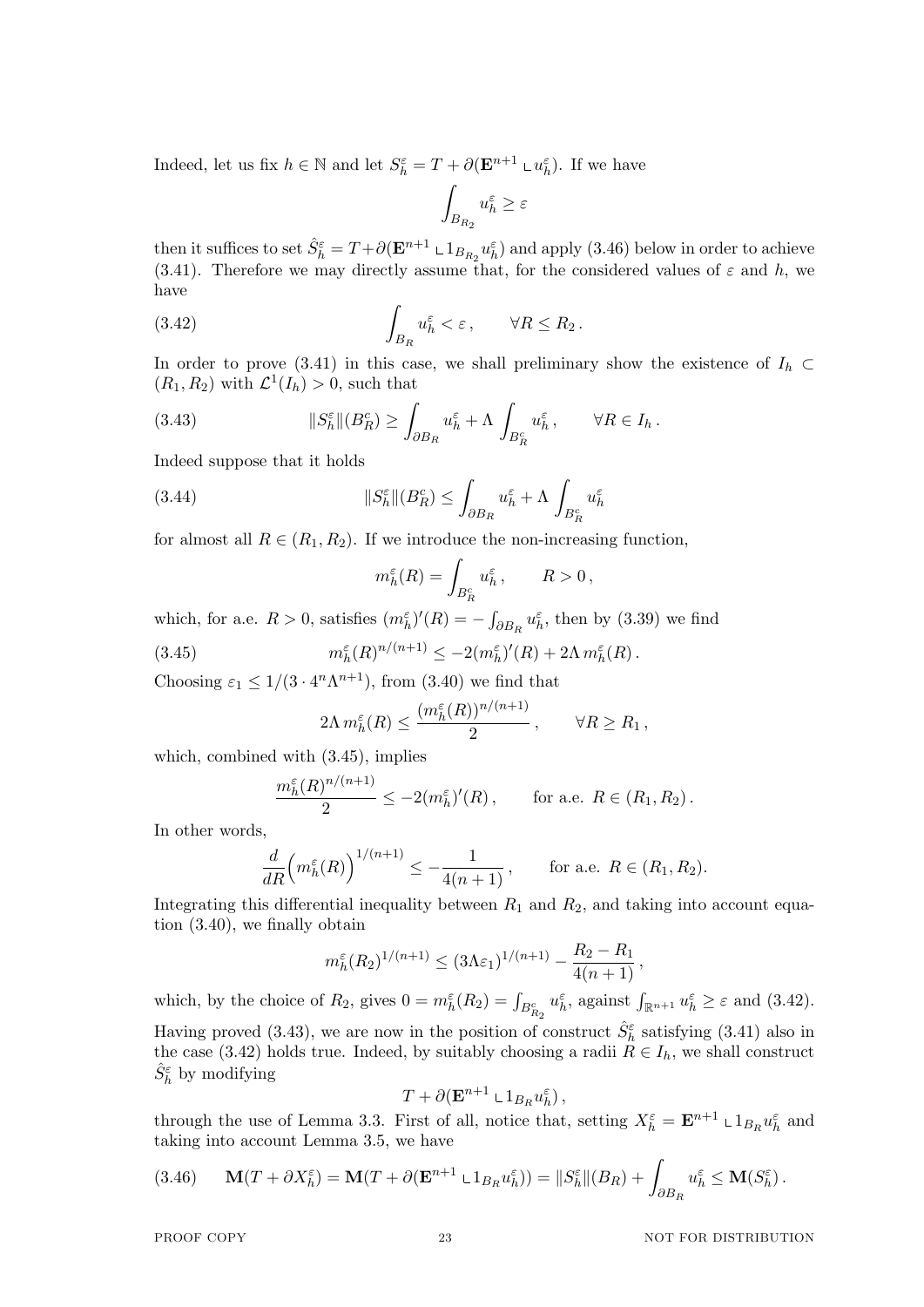Moreover, since

(3.47) 
$$
\mathbf{M}(X_h^{\varepsilon}) = \int_{B_R} u_h^{\varepsilon} < \varepsilon \,,
$$

we can apply Lemma 3.3 to  $X_h^{\varepsilon}$  with

$$
t = \frac{\varepsilon - \int_{B_R} u_h^{\varepsilon}}{c_0} = \frac{\varepsilon - \mathbf{M}(X_h^{\varepsilon})}{c_0},
$$

provided

$$
\varepsilon_1 \le \min\left\{\varepsilon_0, \delta_0, \frac{\mathbf{M}(T)}{2\Lambda}\right\}.
$$

Indeed  $\varepsilon_0 = c_0 t_0$ , while, by (3.47),  $\mathbf{M}(X_h^{\varepsilon}) \leq \varepsilon \leq \varepsilon_1$ . Moreover,

$$
\mathbf{M}(T+\partial X_h^\varepsilon)\leq \mathbf{M}(S_h^\varepsilon)\leq \mathbf{M}(T)+2\Lambda\,\varepsilon\leq 2\,\mathbf{M}(T)\,,
$$

by equations (3.34), (3.46), and up to extracting a subsequence. Thus, by Lemma 3.3, there exists  $Y_h^{\varepsilon} \in \mathcal{I}_{n+1}^+({\mathbb R}^{n+1})$  such that

$$
\mathbf{M}(Y_h^{\varepsilon}) \ge \mathbf{M}(X_h^{\varepsilon}) + c_0 t = \varepsilon
$$

and

$$
\mathbf{M}(T + \partial Y_h^{\varepsilon}) \leq \mathbf{M}(T + \partial X_h^{\varepsilon}) + \Lambda \left( \varepsilon - \int_{B_R} u_h^{\varepsilon} \right)
$$
  

$$
\leq \mathbf{M}(T + \partial X_h^{\varepsilon}) + \Lambda \left( \int_{\mathbb{R}^{n+1}} u_h^{\varepsilon} - \int_{B_R} u_h^{\varepsilon} \right) = \mathbf{M}(T + \partial X_h^{\varepsilon}) + \Lambda \int_{B_R^{\varepsilon}} u_h^{\varepsilon}.
$$

Moreover, as it is evident from the proof of Lemma 3.3, we may safely assume that  $\text{spt} Y_h^{\varepsilon} \subset$  $B_R \subset B_{R_2}$ . Now the previous equation, together with equations (3.43) and (3.46), implies

$$
\begin{array}{rcl} \mathbf{M}(T+\partial Y_{h}^{\varepsilon}) & \leq & \mathbf{M}(T+\partial X_{h}^{\varepsilon}) + \Lambda \, \int_{B_{R}^{c}} u_{h}^{\varepsilon} \\ \\ & = & \|S_{h}^{\varepsilon}\|(B_{R}) + \int_{\partial B_{R}} u_{h}^{\varepsilon} + \Lambda \, \int_{B_{R}^{c}} u_{h}^{\varepsilon} \\ \\ & \leq & \|S_{h}^{\varepsilon}\|(B_{R}) + \|S_{h}^{\varepsilon}\|(B_{R}^{\varepsilon}) = \mathbf{M}(S_{h}^{\varepsilon}). \end{array}
$$

In this case we set  $\hat{S}_h^{\varepsilon} = T + \partial Y_h^{\varepsilon}$ . We have thus provided a minimizing sequence  $\{\hat{S}_h^{\varepsilon}\}_{h \in \mathbb{N}}$  in  $(3.32)$ , with spt  $\hat{S}_h^{\varepsilon} \subset B_{R_2}$ . Hence, the corresponding functions  $\hat{u}_h^{\varepsilon} \in BV(\mathbb{R}^{n+1}; \mathbb{N})$  converge in  $L^1$  to a function  $\hat{u}^{\varepsilon}$ , which satisfies  $\int_{\mathbb{R}^{n+1}} \hat{u}^{\varepsilon} \geq \varepsilon$ . The current  $\hat{S}^{\varepsilon} = T + \partial(\mathbf{E}^{n+1} \cup \hat{u}^{\varepsilon})$  is thus a minimizer in  $(3.32)$ .

**3.5. Reduction to the** *ε***-approximating currents.** We now show that in proving the global stability inequality (2.3) of Theorem 1, one may directly reduce to consider the inequality on the minimizers of (3.32). Notice that, in proving this fact, we do not need to assume that  $T = [M]$  for some  $M \in \mathcal{M}$ .

**Theorem 7.** If  $T \in \mathcal{I}_n(\mathbb{R}^{n+1})$  *is a uniquely mass minimizing integral n*-current with *multiplicity one, and if there exist positive constants*  $\varepsilon_0$  *and*  $\kappa_0$  *such that* 

$$
\mathbf{M}(S_{\varepsilon}) - \mathbf{M}(T) \ge \kappa_0 d(S_{\varepsilon}, T)^2,
$$

*whenever*  $\varepsilon \in (0, \varepsilon_0)$ *, and*  $S_{\varepsilon}$  *denotes a minimizer in one of the variational problems* (3.1) *or* (3.2)*, then there exists a positive constant κ such that*

$$
\mathbf{M}(S) - \mathbf{M}(T) \ge \kappa \left\{ d(S,T)^2, d(S,T)^{n/(n+1)} \right\},\,
$$

*whenever*  $S \in \mathcal{I}_n(\mathbb{R}^{n+1})$  *with*  $\partial S = \partial T$ *.*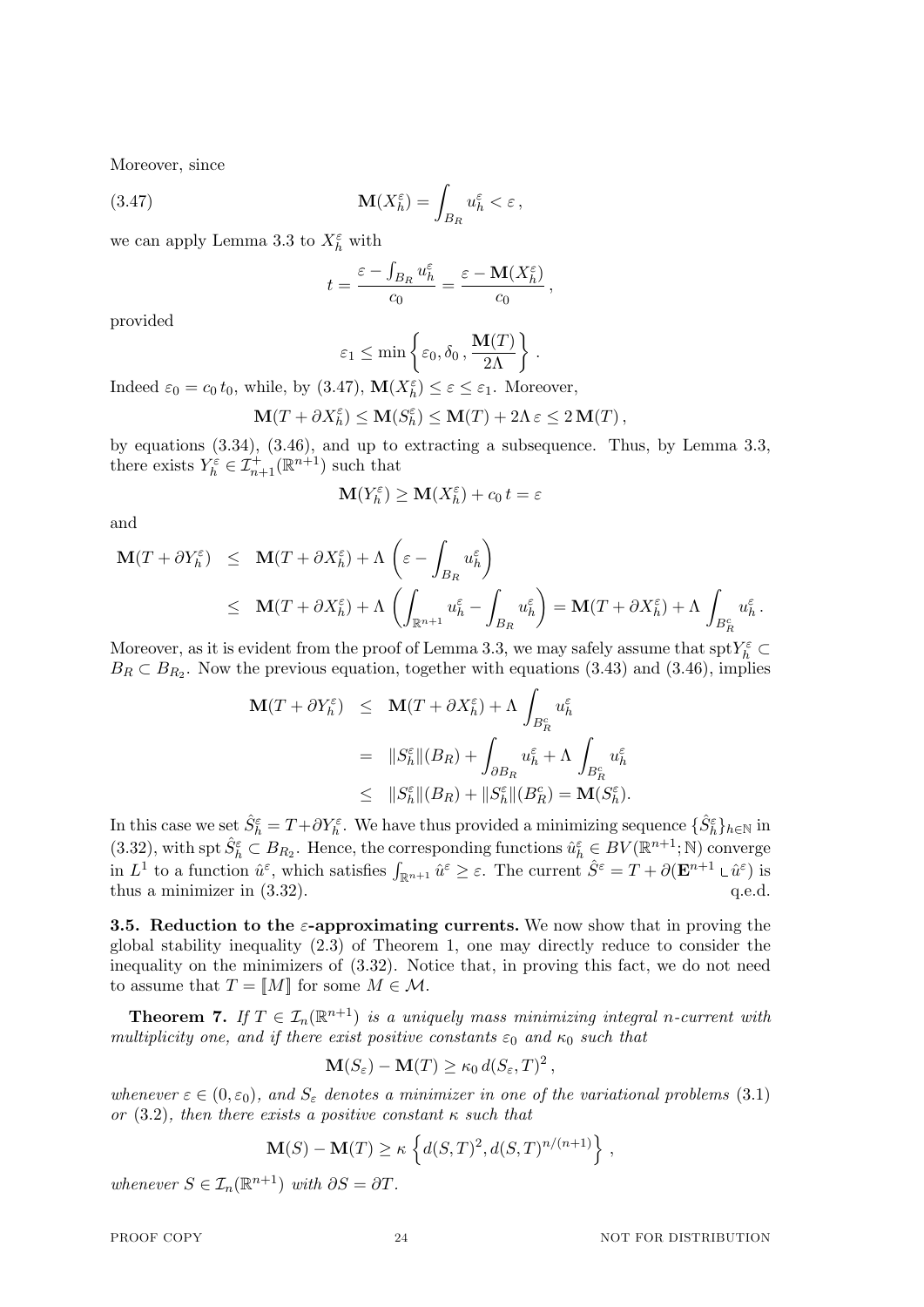**Lemma 3.6.** *If*  $T \in \mathcal{I}_n(\mathbb{R}^{n+1})$ *,*  $S = T + \partial X$ *,*  $X = \mathbf{E}^{n+1} \cup u$ *,*  $u \in BV(\mathbb{R}^{n+1}; \mathbb{Z})$ *, then*  $M(S) \geq M(S^+) + M(S^-) - M(T)$ ,  $where \ S^+ = T + \partial \left( \mathbf{E}^{n+1} \cup u^+ \right) \ and \ S^- = T - \partial \left( \mathbf{E}^{n+1} \cup u^- \right).$ 

*Proof.* From the theory of functions of bounded variation we know that if  $u \in BV(\mathbb{R}^{n+1}; \mathbb{Z})$ then there exists a locally *n*-rectifiable set *J*, two Borel functions  $a, b : J \to \mathbb{Z}$  with  $b > a$ on *J* and a unit *n*-vector-field  $\tau_J: J \to \Lambda_n(\mathbb{R}^{n+1})$  such that

$$
\partial \Big( \mathbf{E}^{n+1} \cup u \Big) = (b-a) \tau_J \mathcal{H}^n \cup J,
$$

where  $\tau_J(x)$  provides an orientation to  $T_xJ$  for every  $x \in J$ . Correspondingly, we have

$$
\partial \Big(\mathbf{E}^{n+1} \mathbf{L} u^+\Big) = (b^+ - a^+) \tau_J \mathcal{H}^n \mathbf{L} J,
$$

$$
\partial \Big(\mathbf{E}^{n+1} \mathbf{L} u^-\Big) = (b^- - a^-) \tau_J \mathcal{H}^n \mathbf{L} J.
$$

Taking now into account that  $T = \theta \tau_M \mathcal{H}^n \cup M$ , with  $\theta : M \to \mathbb{N}$  and  $\tau_M(x)$  which provides an orientation of  $T_xM$ , denoting for the sake of brevity

$$
\begin{aligned}\n\{\tau_M = \tau_J\} &= \{x \in M \cap J : \tau_M(x) = \tau_J(x)\}, \\
\{\tau_M = -\tau_J\} &= \{x \in M \cap J : \tau_M(x) = -\tau_J(x)\},\n\end{aligned}
$$

and recalling that  $\mathcal{H}^n((M \cap J) \setminus {\tau_M = \pm \tau_J}) = 0$ , we thus find that

$$
S^{+} = \theta \tau_M \mathcal{H}^n \mathop{\perp}(M \setminus J)
$$
  
\n
$$
+ (b^{+} - a^{+}) \tau_J \mathcal{H}^n \mathop{\perp}(J \setminus M)
$$
  
\n
$$
+ (b^{+} - a^{+} + \theta) \mathcal{H}^n \mathop{\perp} \{\tau_M = \tau_J\}
$$
  
\n
$$
+ (b^{+} - a^{+} - \theta) \mathcal{H}^n \mathop{\perp} \{\tau_M = -\tau_J\},
$$
  
\n
$$
S^{-} = \theta \tau_M \mathcal{H}^n \mathop{\perp}(M \setminus J)
$$
  
\n
$$
+ (a^{-} - b^{-}) \tau_J \mathcal{H}^n \mathop{\perp} \{\tau_M = \tau_J\}
$$
  
\n
$$
+ (a^{-} - b^{-} - \theta) \mathcal{H}^n \mathop{\perp} \{\tau_M = -\tau_J\},
$$
  
\n
$$
S = \theta \tau_M \mathcal{H}^n \mathop{\perp} (M \setminus J)
$$
  
\n
$$
+ (b - a) \tau_J \mathcal{H}^n \mathop{\perp} \{\tau_M = \tau_J\}
$$
  
\n
$$
+ (b - a + \theta) \mathcal{H}^n \mathop{\perp} \{\tau_M = \tau_J\}
$$
  
\n
$$
+ (b - a - \theta) \mathcal{H}^n \mathop{\perp} \{\tau_M = -\tau_J\}.
$$

We may thus compute,

$$
\mathbf{M}(S) + \mathbf{M}(T) - \mathbf{M}(S^{+}) - \mathbf{M}(S^{-})
$$
\n
$$
= \int_{J \setminus M} \left( (b - a) - (b^{+} - a^{+}) - (a^{-} - b^{-}) \right) d\mathcal{H}^{n}
$$
\n
$$
+ \int_{\{\tau_{M} = \tau_{J}\}} \left( |b - a + \theta| + \theta - |b^{+} - a^{+} + \theta| - |a^{-} - b^{-} + \theta| \right) d\mathcal{H}^{n}
$$
\n
$$
+ \int_{\{\tau_{M} = -\tau_{J}\}} \left( |b - a - \theta| + \theta - |b^{+} - a^{+} - \theta| - |a^{-} - b^{-} - \theta| \right) d\mathcal{H}^{n}
$$

The first integrand is identically zero, while the second and the third integrand are nonnegative, as it may easily checked.  $q.e.d.$ 

*.*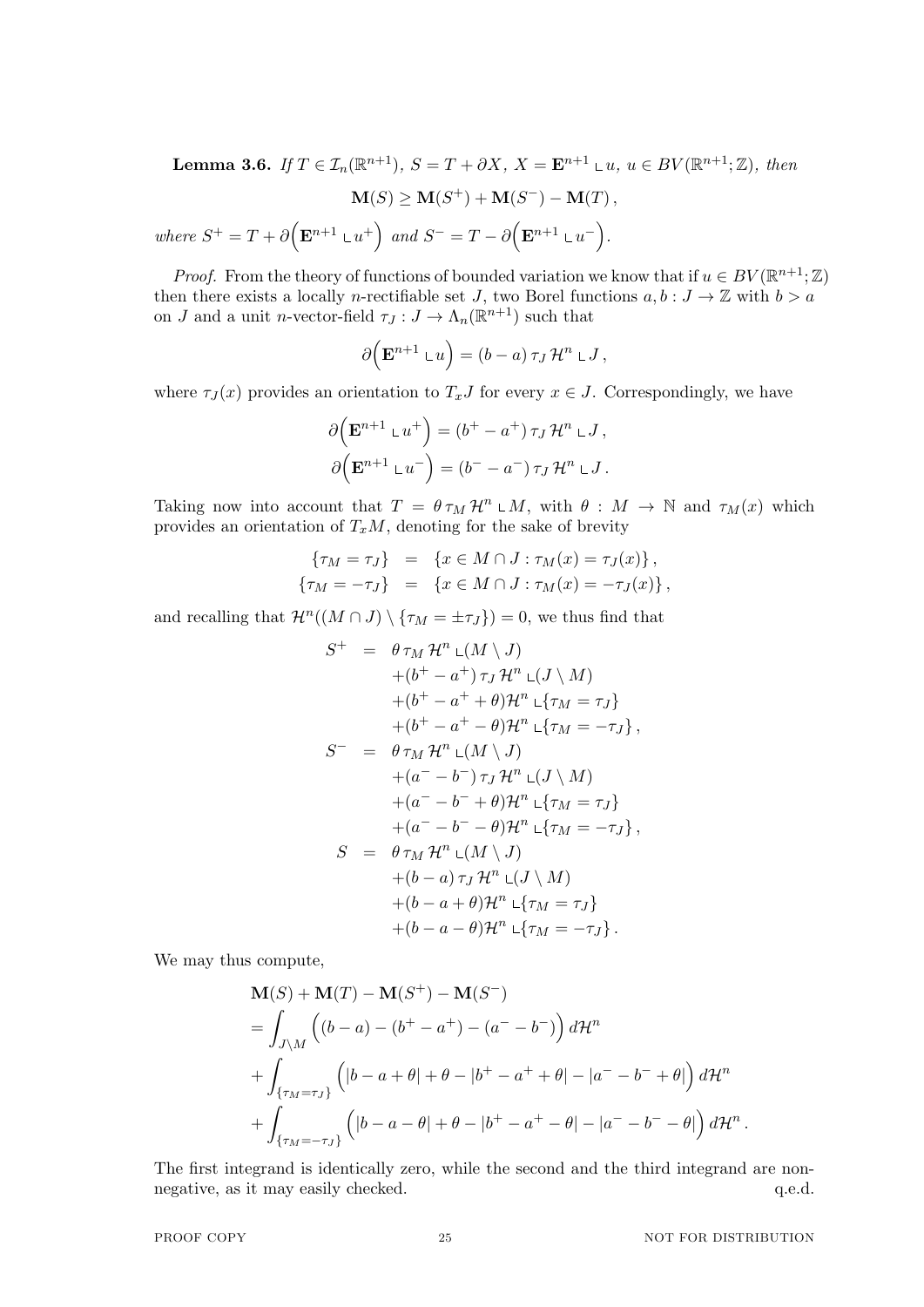In proving Theorem 7 we shall first rule out the case in which the mass of *S* is not close to the mass of *T*. To this end, it is convenient to introduce the mass deficit of *S* with respect to *T*, defined as

$$
\delta(S;T) = \frac{\mathbf{M}(S)}{\mathbf{M}(T)} - 1.
$$

If *T* is uniquely mass minimizing in  $\mathcal{I}_n(\mathbb{R}^{n+1})$ , then  $\delta(S; T) \geq 0$  for every  $S \in \mathcal{I}_n(\mathbb{R}^{n+1})$ , with  $\delta(S; T) = 0$  if and only if  $S = T$ . We now prove two simple preparatory lemmas.

**Lemma 3.7.** *Let T be uniquely mass minimizing in*  $\mathcal{I}_n(\mathbb{R}^{n+1})$ *. If*  $\delta(S; T) \geq \delta > 0$ *, then there exists*  $c(n, \delta) > 0$  *such that* 

$$
\mathbf{M}(S) - \mathbf{M}(T) \ge c(n, \delta) d(S, T)^{n/(n+1)}.
$$

*Proof.* By Lemma 2.1, there exists  $X \in \mathcal{I}_{n+1}(\mathbb{R}^{n+1})$  with  $\mathbf{M}(X) = d(S,T)$ ,  $\partial X = S - T$ and  $c(n)$ **M** $(X)^{n/(n+1)} \leq$ **M** $(\partial X) \leq$ **M** $(S)$ **+M** $(T)$ . We conclude since  $\delta(S; T) \geq \delta$  implies

$$
\mathbf{M}(S) - \mathbf{M}(T) \ge \frac{\mathbf{M}(S) + \mathbf{M}(T)}{C(\delta)}, \qquad C(\delta) = 1 + \frac{2}{\delta}.
$$

q.e.d.

**Lemma 3.8.** If T is a uniquely mass minimizing integer *n*-current, then for every  $\varepsilon > 0$ *there exists*  $\delta > 0$  *such that if*  $\delta(S; T) \leq \delta$  *then*  $d(S,T) \leq \varepsilon$ *.* 

*Proof.* By contradiction, there exist  $\varepsilon_0 > 0$  and  $\{u_h\}_{h \in \mathbb{N}} \subset BV(\mathbb{R}^{n+1}; \mathbb{Z})$  such that, if we set  $S_h = T + \partial(\mathbf{E}^{n+1} \n\perp u_h)$ , then  $\mathbf{M}(S_h) \to \mathbf{M}(T)$  as  $h \to \infty$ , with  $d(S_h, T) \geq \varepsilon_0$ for every  $h \in \mathbb{N}$ . Exploiting the decomposition  $S_h = S_h^+ + S_h^-$  of Lemma 3.6, since *T* is uniquely minimizing in  $\mathcal{I}_n(\mathbb{R}^{n+1})$ , we find that both  $\mathbf{M}(S_h^+)$  $h_h^{(+)}$  and  $\mathbf{M}(S_h^{-})$  converge to  $\mathbf{M}(T)$  as  $h \to \infty$ , with

$$
d(S_h, T) = \int_{\mathbb{R}^{n+1}} |u_h| = \int_{\mathbb{R}^{n+1}} u_h^+ + \int_{\mathbb{R}^{n+1}} u_h^- = d(S_h^+, T) + d(S_h^-, T).
$$

In other words, we may have assumed from the beginning that  $u \in BV(\mathbb{R}^{n+1}; \mathbb{N})$ . This said, repeating the compactness argument in the proof of Lemma 3.4 we may construct a  $\{\tilde{S}_h\}_{h\in\mathbb{N}}\subset \mathcal{I}_n(\mathbb{R}^{n+1})$  and  $S\in\mathcal{I}_n(\mathbb{R}^{n+1})$ , such that  $\tilde{S}_h\to S$ ,  $\partial S=\partial T$ ,  $\mathbf{M}(\tilde{S}_h)\to \mathbf{M}(T)$  as  $h \to \infty$ , and  $d(S,T) \geq \varepsilon_0$ , against the fact that *T* is uniquely mass minimizing. q.e.d.

*Proof of Theorem* 7. By Lemma 3.7 and Lemma 3.8, we may assume  $d(S,T) \leq \varepsilon_0$ . Decomposing *S* as  $S = S^+ + S^-$ , we have  $d(S^+, T) \leq \varepsilon_0$  and  $d(S^-, T) \leq \varepsilon_0$ . Let us now consider the minimizers  $S_{\varepsilon^+}$  and  $S_{\varepsilon^-}$  in (3.1) and (3.2), corresponding to the choices  $\varepsilon^+ = d(S^+, T)$ and  $\varepsilon^- = d(S^-, T)$ . By construction,

$$
\mathbf{M}(S^+) - \mathbf{M}(T) \ge \mathbf{M}(S_{\varepsilon^+}) - \mathbf{M}(T) \ge \kappa_0 d(S_{\varepsilon^+}, T)^2 \ge \kappa_0 d(S^+, T)^2,
$$

and, in the same way,  $\mathbf{M}(S^-) - \mathbf{M}(T) \ge \kappa_0 d(S^-, T)^2$ . By adding up these inequalities, by Lemma 3.6, and since  $d(S,T) = d(S^+,T) + d(S^-,T)$ , we conclude the proof. q.e.d.

# **3.6. Properties of the** *ε***-approximating currents.**

**Lemma 3.9.** *If*  $M \in \mathcal{M}$  and  $T = [M]$  *is mass minimizing in*  $\mathcal{I}_n(\mathbb{R}^{n+1})$ *, then there exist positive constants*  $\Lambda$  *and*  $\varepsilon_0$  *(depending on*  $M$  *only) such that every minimizer*  $S_{\varepsilon}$  *in* (3.32) with  $\varepsilon \in (0, \varepsilon_0)$  *is*  $\Lambda$ -mass minimizing, in the sense that

(3.48) 
$$
\mathbf{M}(S_{\varepsilon}) \leq \mathbf{M}(S_{\varepsilon} + \partial Y) + \Lambda \mathbf{M}(Y), \qquad \forall Y \in \mathcal{I}_{n+1}(\mathbb{R}^{n+1}).
$$

*Proof.* By construction,  $S_{\varepsilon} = T + \partial \left( \mathbf{E}^{n+1} \cup u_{\varepsilon} \right)$ , with  $u_{\varepsilon} \in BV(\mathbb{R}^{n+1}; \mathbb{N})$ ,  $\int_{\mathbb{R}^{n+1}} u_{\varepsilon} \geq \varepsilon$ . Moreover, by Lemma 3.4, we may also assume that

$$
\mathbf{M}(S_{\varepsilon}) \le 2\mathbf{M}(T),
$$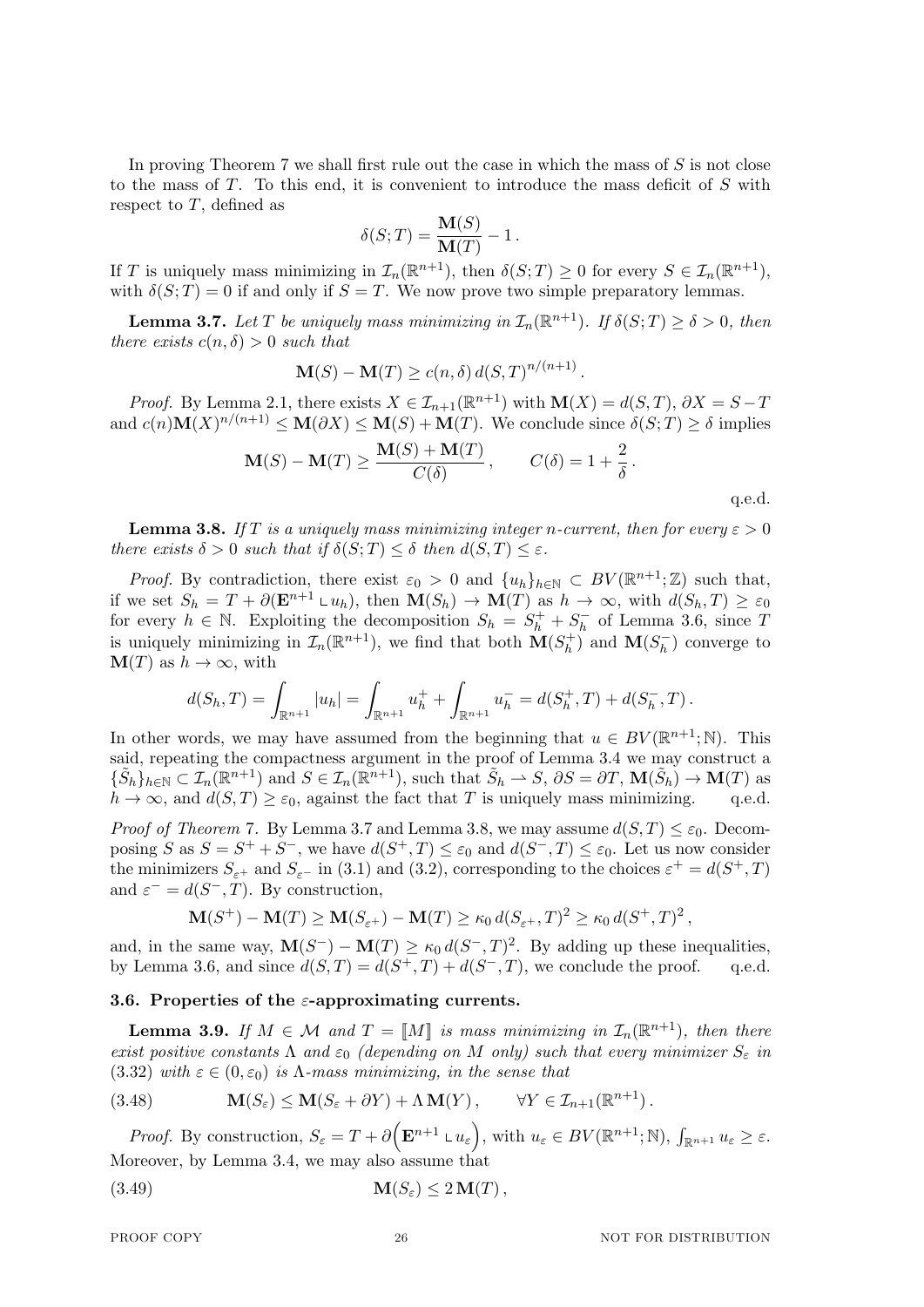for every  $\varepsilon \in (0, \varepsilon_0)$ . We now divide the argument in two steps.

*Step one:* Let  $Y \in \mathcal{I}_{n+1}(\mathbb{R}^{n+1})$  so that  $Y = \mathbf{E}^{n+1} \cup v$  for some  $v \in BV(\mathbb{R}^{n+1}; \mathbb{Z})$ . We claim the existence of  $Z \in \mathcal{I}_{n+1}(\mathbb{R}^{n+1})$  such that  $Z = \mathbf{E}^{n+1} \cup w$  for some  $w \in BV(\mathbb{R}^{n+1}; \mathbb{Z})$  with

$$
w \ge -u_{\varepsilon}
$$
,  $\mathbf{M}(S_{\varepsilon} + \partial Z) \le \mathbf{M}(S_{\varepsilon} + \partial Y)$ ,  $\mathbf{M}(Z) \le \mathbf{M}(Y)$ .

Indeed it suffices to set  $w = (u_{\varepsilon} + v)^+ - u_{\varepsilon}$ . Clearly,  $w \ge -u_{\varepsilon}$ . By Lemma 3.6, and since *T* is mass minimizing in  $\mathcal{I}_n(\mathbb{R}^{n+1})$ , we have

$$
\mathbf{M}(S_{\varepsilon} + \partial Y) = \mathbf{M} (T + \partial (\mathbf{E}^{n+1} \mathbf{L}(u_{\varepsilon} + v)))
$$
\n
$$
\geq \mathbf{M} (T + \partial (\mathbf{E}^{n+1} \mathbf{L}(u_{\varepsilon} + v)^+)) + \mathbf{M} (T - \partial (\mathbf{E}^{n+1} \mathbf{L}(u_{\varepsilon} + v)^-)) - \mathbf{M}(T)
$$
\n
$$
\geq \mathbf{M} (T + \partial (\mathbf{E}^{n+1} \mathbf{L}(u_{\varepsilon} + v)^+)) = \mathbf{M}(S_{\varepsilon} + \partial Z).
$$

At the same time, since  $u_{\varepsilon} \geq 0$ ,

$$
\mathbf{M}(Y) - \mathbf{M}(Z) = \int_{\mathbb{R}^{n+1}} |v| - |w| = \int_{\mathbb{R}^{n+1}} |v| - |(u_{\varepsilon} + v)^{+} - u_{\varepsilon}| = \int_{\mathbb{R}^{n+1}} (u_{\varepsilon} + v)^{-} \geq 0.
$$

*Step two:* We are left to prove (3.48) for  $Y \in \mathcal{I}_{n+1}(\mathbb{R}^{n+1})$  such that  $Y = \mathbf{E}^{n+1} \cup v$  for some  $v \in BV(\mathbb{R}^{n+1}; \mathbb{Z})$  with  $u_{\varepsilon} + v \geq 0$ . If we set  $X = \mathbf{E}^{n+1} \cup (u_{\varepsilon} + v)$ , then

$$
S_{\varepsilon} + \partial Y = T + \partial X.
$$

and, in particular,

$$
\mathbf{M}(X) = \int_{\mathbb{R}^{n+1}} u_{\varepsilon} + v \, .
$$

If  $\mathbf{M}(X) \geq \varepsilon$ , then, by minimality of  $S_{\varepsilon}$  in (3.32), we trivially have  $\mathbf{M}(S_{\varepsilon}) \leq \mathbf{M}(S_{\varepsilon} + \partial Y)$ , and (3.48) is proved. We may thus assume that

(3.50) **M**(*X*)  $\leq \varepsilon$ .

We may also assume that

(3.51) **M**( $T + \partial X$ )  $\leq 2$  **M**( $T$ ).

Indeed, if this were not the case, then, this time by (3.49), we would have, as required,

$$
\mathbf{M}(S_{\varepsilon}) \le 2 \mathbf{M}(T) \le \mathbf{M}(T + \partial X) = \mathbf{M}(S_{\varepsilon} + \partial Y),
$$

If now  $t_0$ ,  $c_0$ ,  $\delta_0$  and  $C_0$  are the constants appearing in Lemma 3.3, then by (3.50) and (3.51), and provided  $\varepsilon_0 \le \delta_0$ , for every  $t \in (0, t_0)$  there exist  $X_t \in \mathcal{I}_{n+1}^+(\mathbb{R}^{n+1})$  such that

$$
\mathbf{M}(X_t) \ge \mathbf{M}(X) + c_0 t, \qquad \mathbf{M}(T + \partial X_t) \le \mathbf{M}(T + \partial X) + C_0 t.
$$

If we further assume that  $\varepsilon_0 \leq c_0 t_0$ , then the following value of t is admissible in this construction,

$$
t=\frac{\varepsilon-\mathbf{M}(X)}{c_0},
$$

and, correspondingly, we find that  $\mathbf{M}(X_t) \geq \varepsilon$  with  $X_t \in \mathcal{I}_{n+1}^+(\mathbb{R}^{n+1})$ . Exploiting the minimality property of  $S_{\varepsilon}$ , we conclude that

$$
\mathbf{M}(S_{\varepsilon}) \leq \mathbf{M}(T + \partial X_t) \leq \mathbf{M}(T + \partial X) + C_0 t = \mathbf{M}(T + \partial X) + \frac{C_0}{c_0} \left( \varepsilon - \mathbf{M}(X) \right)
$$
  
\n
$$
\leq \mathbf{M}(T + \partial X) + \frac{C_0}{c_0} \left( \int_{\mathbb{R}^{n+1}} u_{\varepsilon} - \int_{\mathbb{R}^{n+1}} (u_{\varepsilon} + v) \right)
$$
  
\n
$$
\leq \mathbf{M}(T + \partial X) + \frac{C_0}{c_0} \int_{\mathbb{R}^{n+1}} |v| = \mathbf{M}(S_{\varepsilon} + \partial Y) + \Lambda \mathbf{M}(Y),
$$

provided we set  $\Lambda = C_0/c_0$ .  $q.e.d.$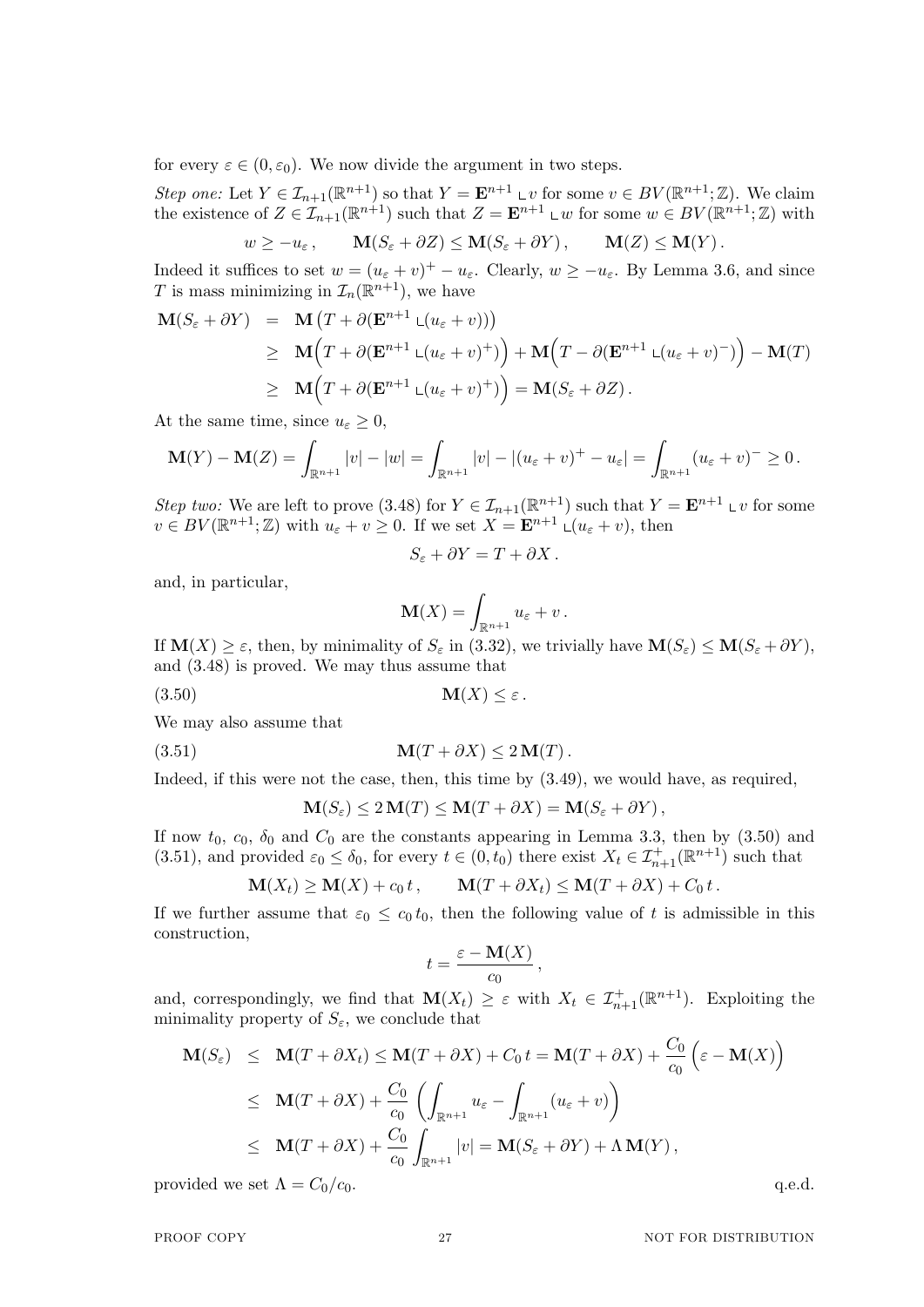**3.7.** *C* 1 **-convergence of the** *ε***-approximating currents.** The following theorem provides a standard application of the regularity theory for  $\Lambda$ -mass minimizing currents. In the proof, which is briefly sketched for the reader's convenience, we shall use Notation 3.1.

**Theorem 8.** *If*  $M \in \mathcal{M}$ ,  $T = [M]$ ,  $\{S_h\}_{h \in \mathbb{N}} \subset \mathcal{I}_n(\mathbb{R}^{n+1})$  *are*  $\Lambda$ *-mass minimizing, i.e.* 

$$
\mathbf{M}(S_h) \le \mathbf{M}(S_h + \partial Y) + \Lambda \mathbf{M}(Y), \qquad \forall Y \in \mathcal{I}_{n+1}(\mathbb{R}^{n+1}),
$$

with  $\partial S_h = \partial T$  and  $d(S_h, T) \to 0$  as  $h \to \infty$ , then there exists  $\{\varphi_h\}_{h \in \mathbb{N}} \subset C_0^1(M)$  with  $S_h = (\text{Id} + \varphi_h \nu_M)_{\#} T$ ,

*where*  $\nu_M$  *is a smooth unit normal vector field to*  $M$ *, and* 

(3.53) 
$$
\lim_{h \to \infty} \|\varphi_h\|_{C^1(\overline{M})} = 0.
$$

*Proof.* If  $S \in \mathcal{I}_n(\mathbb{R}^{n+1})$  and  $x \in \text{spt } S$ , then the excess of *S* in  $\mathbf{C}(x, r)$  is defined as

$$
\mathbf{e}(S,x,r)=\frac{\mathbf{M}(S\mathop{\llcorner}\mathbf{C}(x,r))-\mathbf{M}(\mathbf{p}_{\#}(S\mathop{\llcorner}\mathbf{C}(x,r)))}{r^{n}},
$$

If  $u : \mathbb{R}^n \to \mathbb{R}$ , then we set Id  $\times u : \mathbb{R}^n \to \mathbb{R}^{n+1}$ , Id  $\times u(x) = (x, u(x))$  for  $x \in \mathbb{R}^n$ .

*Step one:* First of all notice that from the density estimates for Λ-mass minimizing currents (see [**DSt1**, Lemma 2.2, Lemma 2.3]) and classical arguments (see for instance [**Fe1**, Theorem 5.4.2] and [**Ma2**, Chapter 3]) the following two properties hold true:

- (i)  $||S_h|| \stackrel{*}{\rightharpoonup} ||T||$  as Radon measure in  $\mathbb{R}^n$ , and  $||S_h||(\mathbb{R}^n) \to ||T||(\mathbb{R}^n)$ .
- (ii) spt  $S_h$  converges to sptT in the Kuratowski sense, that is
	- (a) for every  $x \in \text{spt } S$  there exists  $\{x_h\}_{h \in \mathbb{N}} \subset \text{spt } T_h$  converging to x;

(b) if  $x_h \to x$  and  $x_h \in \text{spt } S_h$ , then  $x \in \text{spt } T$ .

*Step two:* Let  $\Gamma = \text{bdry } M$ . Given  $x \in M \setminus \Gamma$  and  $\varepsilon > 0$ , there exists  $r_0 > 0$  and a smooth function  $u : \mathbb{R}^n \to \mathbb{R}$  with  $\text{Lip}(u) \leq 1/2$ , such that, up to a rotation of *T*,

(3.54) 
$$
\Gamma \cap \mathbf{C}(x, 2r_0) = \emptyset,
$$

(3.55) 
$$
T \mathop{\llcorner} \mathbf{C}(x, 2r_0) = (\mathrm{Id} \times u)_{\#} (\mathbf{E}^n \mathop{\llcorner} \mathbf{D}(\mathbf{p}x, 2r_0)),
$$

and, for every  $r \in (0, r_0)$ ,

(3.56) 
$$
\mathbf{p}_{\#}(T \cup \mathbf{C}(x, 2r)) = \mathbf{E}^{n} \cup \mathbf{D}(\mathbf{p}x, 2r),
$$

$$
e(T, x, 2r) \leq \varepsilon.
$$

We now claim that if  $\{x_h\}_{h\in\mathbb{N}} \subset \mathbb{R}^{n+1}$ ,  $x_h \to x$  and  $x_h \in \text{spt } S_h$ , then there exists  $s \in (r_0, 2r_0)$  such that, for *h* large enough

$$
(3.58) \t\t \t\t \partial S_h \cup \mathbf{C}(x_h, s) = 0,
$$

(3.59) 
$$
\mathbf{p}_{\#}(S_h \cup \mathbf{C}(x_h, s)) = \mathbf{E}^n \cup \mathbf{D}(\mathbf{p}x_h, s),
$$

$$
e(S_h, x_h, s) \leq 2\varepsilon.
$$

Defining  $f: \mathbb{R}^{n+1} \to [0, \infty)$  as

(3.61) 
$$
f(y) = \max\{|py|, |qy|\}, \qquad y \in \mathbb{R}^{n+1},
$$

so that  $\mathbf{C}(x_h, s) = \{y : f(y - x_h) < s\}$ , we select  $s \in (r_0, 2r_0)$  such that

(3.62) 
$$
\mathbf{M}(S_h \cup \{y : |f(y - x_h)| = s\}) = 0, \quad \forall h \in \mathbb{N}.
$$

Since  $\partial S_h = \partial T$ , (3.58) immediately follows from (3.54). By (3.58) and, thanks to (3.62), by slicing of currents (see [**Fe1**, Section 4.2.1], [**Si**, Section 28]),

$$
spt\big(\partial\Big(S_h\,\llcorner\,\mathbf{C}(x_h,s)\Big)\big)=spt\,\langle S_h,f(\cdot-x_h),s\rangle\subset\Big(sptS_h\Big)\cap\{y:f(y-x_h)=s\}\,.
$$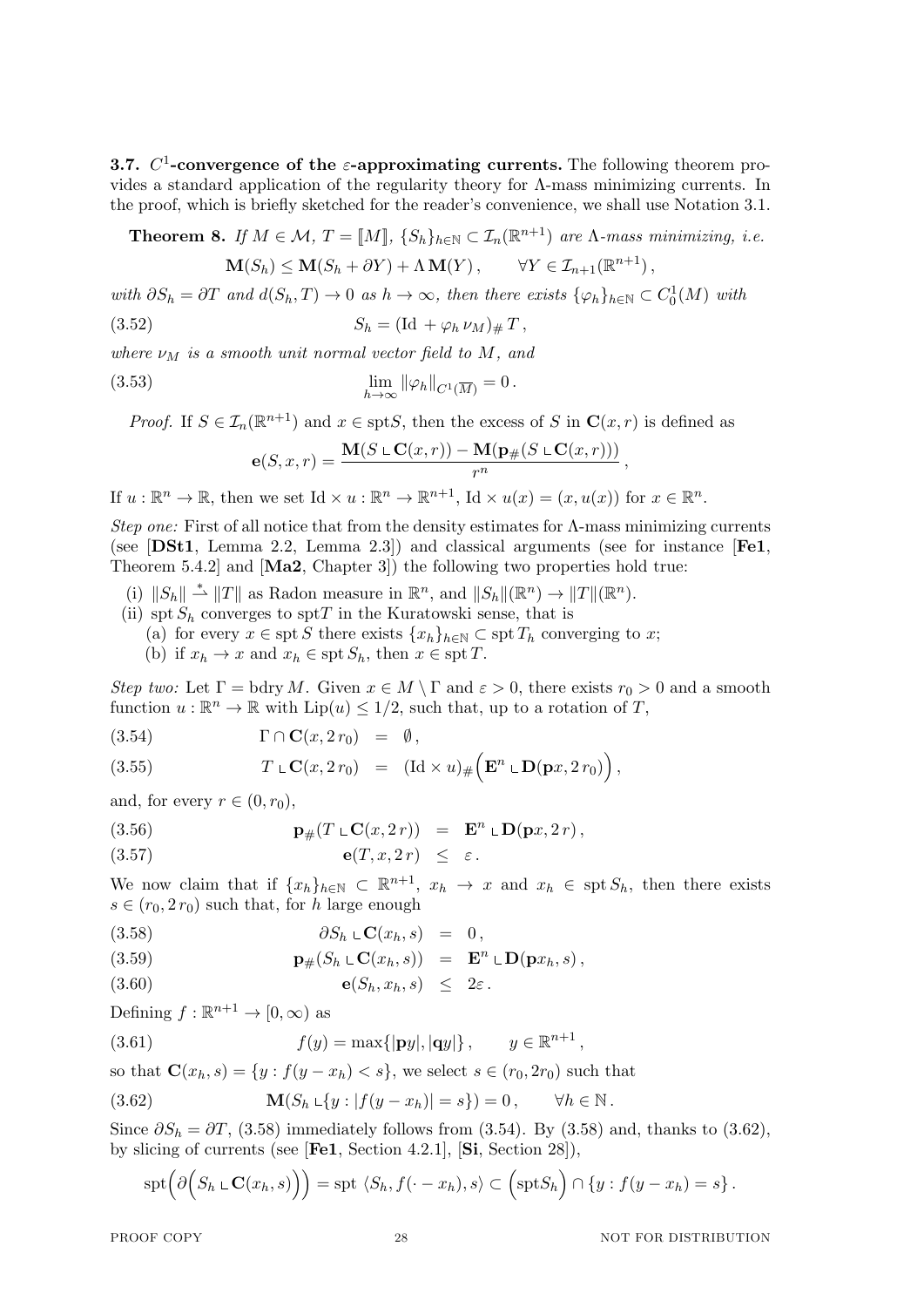Moreover, by (3.55),  $x \in \text{spt } T$ ,  $x_h \to x$ , and  $\text{Lip}(u) \leq 1/2$ ,

$$
\left(\operatorname{spt} T\right)\cap\left\{y:f(y-x_h)=s\right\}\subset\left\{y:\mathbf{p}(y-x_h)=s\,,\left|\mathbf{q}(y-x_h)\right|<\frac{3}{4}\,s\right\}\,.
$$

Combining the two previous inclusions with the Kuratowski convergence of spt  $S_h$  to spt  $T$ ,

$$
spt\left(\partial\Big(S_h\,\llcorner\,\mathbf{C}(x_h,s)\Big)\right)\subset\left\{y:\mathbf{p}(y-x_h)=s\,,|\mathbf{q}(y-x_h)|<\frac{4}{5}\,s\right\}\,.
$$

By the constancy theorem [**Fe1**, 4.1.7], there exists  $m_h \in \mathbb{Z}$  such that

$$
\mathbf{p}_{\#}\Big(S_h \,\mathop{\llcorner}\mathbf{C}(x_h,s)\Big) = m_h\,\mathbf{E}^n \,\mathop{\llcorner}\mathbf{D}(\mathbf{p}x_h,s)\,.
$$

Again by Kuratowski convergence of spt  $S_h$  to spt  $T$ , we easily see that

$$
\mathbf{p}_{\#}\Big(S_h \,\mathop{\llcorner}\, \mathbf{C}(x_h,s)\Big) \rightharpoonup \mathbf{p}_{\#}\Big(T \,\mathop{\llcorner}\, \mathbf{C}(x,s)\Big)\,.
$$

In particular, by (3.56), it must be  $m_h \to 1$  as  $h \to \infty$ , so that  $m_h = 1$  for every *h* large enough. This proves (3.59). Finally from  $||S_h|| \overset{*}{\rightharpoonup} ||T||$ , (3.56) and (3.59) we deduce (3.60).

*Step three:* Given  $x \in \Gamma$  and  $\varepsilon > 0$ , there exists  $r_0 > 0$ , a smooth function  $u : \mathbb{R}^n \to \mathbb{R}$  with  $\text{Lip}(u) \leq 1/2$ , an open set  $E \subset \mathbb{R}^n$  with smooth boundary, such that, up to a rotation, *T* satisfies the following properties:

$$
(3.63) \qquad \Gamma \cap \mathbf{C}(x, 2r_0) = \{(y, u(y)) : y \in \mathbf{D}(\mathbf{p}x, 2r_0) \cap \partial E\},
$$

$$
(3.64) \t\t |\nu_E(y) - \nu_E(z)| \leq \varepsilon |y - z|, \quad \forall y, z \in \mathbf{D}(\mathbf{p}x, 2r_0) \cap \partial E,
$$

(3.65) 
$$
T \mathop{\llcorner} \mathbf{C}(x, 2r_0) = (\mathrm{Id} \times u)_{\#} (\mathbf{E}^n \mathop{\llcorner} (\mathbf{D}(\mathbf{p}x, 2r_0) \cap E)),
$$

and, for every  $r \in (0, r_0)$ ,

(3.66) 
$$
\mathbf{p}_{\#}(T \sqcup \mathbf{C}(x, 2r)) = \mathbf{E}^{n} \sqcup (\mathbf{D}(\mathbf{p}x, 2r) \cap E),
$$

$$
e(T, x, 2r) \leq \varepsilon.
$$

We now claim the existence of  $s \in (r_0, 2r_0)$  such that, for *h* large enough

(3.68) 
$$
\partial S_h \mathop{\llcorner} \mathbf{C}(x,s) = \mathbf{I} \mathbf{I} \mathbf{I} \mathbf{C}(x,s),
$$

(3.69) 
$$
\mathbf{p}_{\#}(S_h \cup \mathbf{C}(x,s)) = \mathbf{E}^n \cup (\mathbf{D}(\mathbf{p}x,s) \cap E),
$$

$$
e(S_h, x, s) \leq 2\varepsilon.
$$

We select  $s \in (r_0, 2r_0)$  such that, for every  $h \in \mathbb{N}$ ,

$$
(3.71) \t\t \mathbf{M}(S_h \cup \{y : |f(y - x_h)| = s\}) = \mathbf{M}\Big((\partial S_h) \cup \{y : |f(y - x_h)| = s\}\Big) = 0,
$$

where *f* is defined in (3.61) and  $x_h \to x$ . Since  $\partial S_h = \mathbb{F}$ , (3.68) is trivial. Repeating the argument of step two, we now see that, for *h* large enough,

$$
spt\left(\partial\Big((S_h-T)\mathop{\llcorner}\mathbf{C}(x,s)\Big)\right)\subset\left\{y:\mathbf{p}(y-x)=s\,,|\mathbf{q}(y-x)|<\frac{4}{5}s\right\}\,,
$$

so that, by the constancy theorem, there exists  $m_h \in \mathbb{Z}$  such that

$$
\mathbf{p}_{\#}\Big((S_h-T)\,\mathbb{L}\mathbf{C}(x,s)\Big)=m_h\,\mathbf{E}^n\,\mathbb{L}\mathbf{D}(\mathbf{p}x,s)\,.
$$

However, by (3.66) and since

$$
\mathbf{p}_{\#}\Big(S_h \,\mathop{\llcorner}\, \mathbf{C}(x_h,s)\Big) \rightharpoonup \mathbf{p}_{\#}\Big(T \,\mathop{\llcorner}\, \mathbf{C}(x,s)\Big)\,,
$$

we easily infer that  $m_h = 0$  for *h* large enough. In particular, (3.69) follows. The proof of (3.70) is again consequence of (3.67), (3.69) and the fact that  $||S_h|| \stackrel{*}{\rightharpoonup} ||T||$ .

*Step four:* By compactness, we can cover spt *T* with finitely many cylinders  $\mathbf{C}(x_i, s_0)$  such that (3.58), (3.59), (3.60) (if  $x_i \in M \setminus \Gamma$ ) or (3.68), (3.69), (3.70) (if  $x_i \in \Gamma$ ) hold true. By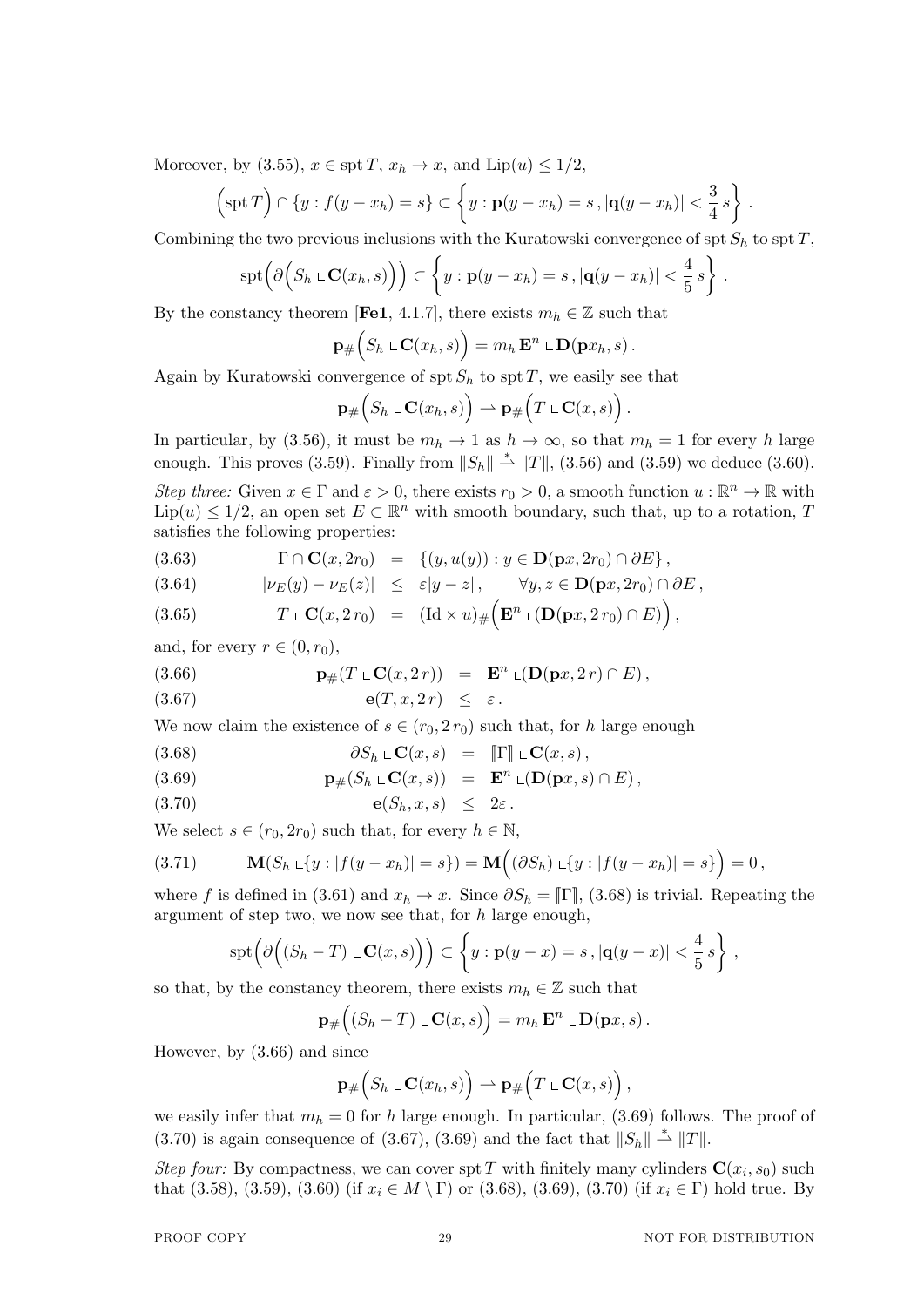the interior and boundary regularity theory for Λ-mass minimizing integral currents (see, e.g., [DSt2, Theorem 6.1, Theorem 6.4]), if  $\varepsilon < \varepsilon_0(\Lambda, s_0)$ ,  $h \ge h_0 \in \mathbb{N}$ , and  $\gamma \in (0, 1/2)$ , then there exist  $N \in \mathbb{N}$  (depending on *T*) and  $\{u_h^i : 1 \leq i \leq N\}_{h \geq h_0} \subset C^{1,\gamma}(\mathbb{R}^n)$  with  $\max_{1 \leq i \leq N, h \geq h_0} ||u^i_h||_{C^{1,\gamma}(\mathbb{R}^n)} \leq C_0$ , such that, up to a rotation which depends on *i*, and for  $h \geq h_0$ ,

$$
S_h \,\mathop{\llcorner} C(x_i,s_0) = (\mathrm{Id} \times u)_\# \Big( \mathbf{E}^n \,\mathop{\llcorner} \mathbf{D}(\mathbf{p} x_i,s_0) \Big) \,,
$$

if  $x_i \in M \setminus \Gamma$ , and

$$
S_h \, \text{L}\mathbf{C}(x_i, s_0) = (\text{Id} \times u)_{\#} \Big( \mathbf{E}^n \, \text{L}(\mathbf{D}(\mathbf{p}x_i, s_0) \cap E) \Big),
$$

$$
[\![\Gamma]\!] = (\text{Id} \times u)_{\#} \Big( [\![\partial E]\!] \, \text{L}(\mathbf{D}(\mathbf{p}x_i, s_0)) \Big),
$$

if  $x_i \in \Gamma$ . We thus conclude that (3.52) holds true. Moreover, by the Kuratowski convergence of spt $S_h$  to spt $S$ , and by the uniform  $C^{1,\gamma}$ -bound on the  $u^i_h$ , we obtain (3.53). q.e.d.

**3.8. Proof of Theorem 4, (a) implies (b).** By Theorem 7 it is enough to show that there exists  $\varepsilon_0 > 0$  such that, if  $\varepsilon < \varepsilon_0$  and  $S_\varepsilon$  is a minimizer in (3.32), then

(3.72) 
$$
\mathbf{M}(S_{\varepsilon}) - \mathbf{M}(T) \geq \kappa_0 d(S_{\varepsilon}, T)^2.
$$

By Lemma 3.9, there exists Λ (independent from  $\varepsilon$ ), such that each  $S_{\varepsilon}$  is Λ-mass minimizing. Since *T* is uniquely mass minimizing, by arguing as in Lemma 3.8 we see that  $d(S_{\varepsilon}, T) \to 0$  as  $\varepsilon \to 0$ . By Theorem 8,  $S_{\varepsilon} = (\text{Id} + \varphi_h \nu_{\varepsilon})_{\#} T$ , for  $\varphi_{\varepsilon} \in C_0^1(M)$ , with  $\|\varphi_{\varepsilon}\|_{C^1(\overline{M})} \to 0$  as  $\varepsilon \to 0$ . By Theorem 6, we finally prove (3.72).

## **4. Stability inequalities for Lawson's cones**

In this section we present the proof of Theorem 5, introduced in section 1.3, and of Theorem 3. We start with a proposition which allows to make rigorous the argument based on the divergence theorem from section 1.3 (recall that Sobolev functions on R *<sup>m</sup>* are unambiguously defined  $\mathcal{H}^{m-1}$ -a.e. on  $(m-1)$ -rectifiable sets, and that the the generalized divergence theorem (2.14) holds true).

 ${\bf Proposition 4.1.} \ \ If \ m\geq 2, \ E \ \ is \ \ of \ locally \ finite \ perimeter \ in \ \mathbb{R}^m, \ and \ g \in W^{1,1}_{\rm loc}(\mathbb{R}^m;\mathbb{R}^m),$ 

$$
(4.1) \t\t |g| \le 1, \t\t on \mathbb{R}^m,
$$

(4.2) 
$$
\operatorname{div} g \ge 0, \qquad a.e. \text{ in } E^c,
$$

(4.3) 
$$
\operatorname{div} g \le 0, \qquad a.e. \text{ in } E,
$$

(4.4) 
$$
g = \nu_E, \qquad \mathcal{H}^{m-1}\text{-}a.e. \text{ on } \partial_{1/2}E,
$$

*then*  $E$  *is a local minimizer of the perimeter in*  $\mathbb{R}^m$ *, with* 

(4.5) 
$$
P(F; A) - P(E; A) = \int_{E \Delta F} |\text{div} g| + \int_{A \cap \partial_{1/2} F} 1 - (g \cdot \nu_F) d\mathcal{H}^{m-1}.
$$

*whenever A is a bounded open set with*  $E\Delta F \subset C \land C \mathbb{R}^m$ .

The second tool used in the proof of Theorem 5 are the "quantitative calibrations" for the Lawson's cones constructed in the following lemma.

**Lemma 4.1.** *For*  $h \geq k \geq 2$ ,  $m = k + h$ , *set* 

$$
M_{kh} = \left\{ (x, y) \in \mathbb{R}^m : \frac{|x|}{\sqrt{k-1}} = \frac{|y|}{\sqrt{h-1}} \right\},\
$$

$$
K_{kh} = \left\{ (x, y) \in \mathbb{R}^m : \frac{|x|}{\sqrt{k-1}} < \frac{|y|}{\sqrt{h-1}} \right\}.
$$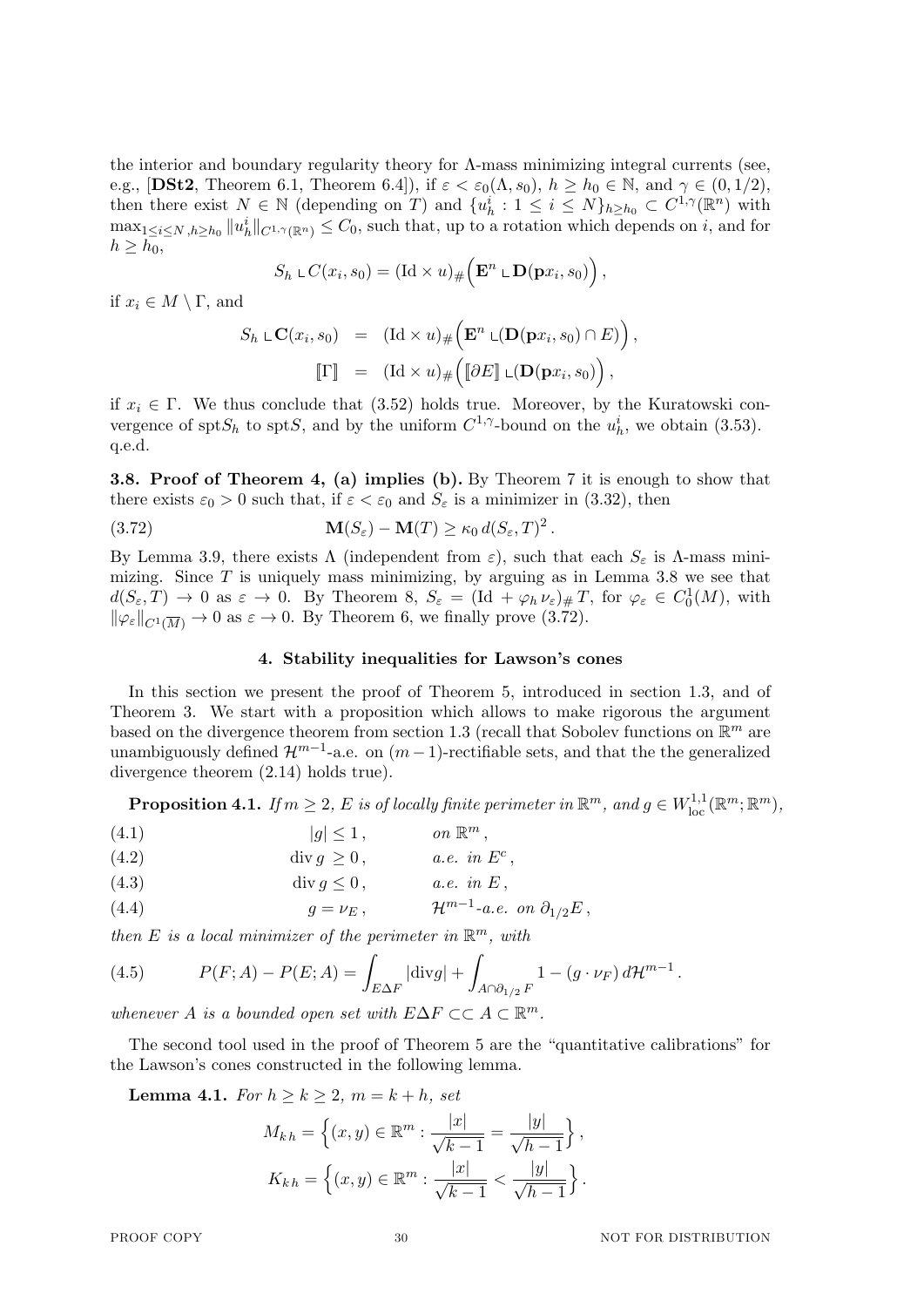*For*  $p > 2$ *, set* 

(4.6) 
$$
f(z) = f(x, y) = \frac{1}{p} \left( \frac{|x|^p}{(k-1)^{p/2}} - \frac{|y|^p}{(h-1)^{p/2}} \right), \qquad z = (x, y) \in \mathbb{R}^m,
$$

and define  $g: \mathbb{R}^m \setminus M_{kh} \to \mathbb{R}^m$  by  $g = \nabla f / |\nabla f|$ . Then  $K_{kh} = \{f < 0\}$ ,  $M_{kh} = \{f = 0\}$ ,  $g \in W^{1,1}(\mathbb{R}^m;\mathbb{R}^m)$  and

$$
g = \nu_{K_{k,h}}, \qquad \text{on} \quad \partial_{1/2} K_{k,h},
$$

$$
|g| \le 1, \qquad \text{on} \quad \mathbb{R}^m.
$$

*Moreover, if either*

(4.7)  $p = 4, \quad h + k \geq 9, \quad \text{and} \quad h \geq 12 \quad \text{if} \quad k = 2,$ 

or  $p = \frac{7}{2}$ (4.8) or  $p = \frac{1}{2}$ ,  $k = h = 4$ ,

*then*

$$
\text{div } g(z) \ge \frac{c}{|z|^2} \left| \frac{|x|}{\sqrt{k-1}} - \frac{|y|}{\sqrt{h-1}} \right|, \qquad \text{if} \qquad \frac{|x|}{\sqrt{k-1}} > \frac{|y|}{\sqrt{h-1}},
$$
\n
$$
\text{div } g(z) \le -\frac{c}{|z|^2} \left| \frac{|x|}{\sqrt{k-1}} - \frac{|y|}{\sqrt{h-1}} \right|, \qquad \text{if} \qquad \frac{|x|}{\sqrt{k-1}} < \frac{|y|}{\sqrt{h-1}}.
$$

*where*

(4.9) 
$$
c = \frac{1}{512} \left( \frac{k-1}{h-1} \right)^2 (k-1)^{3/4}, \quad \text{if } (k,h) \neq (4,4),
$$

(4.10) 
$$
c = \frac{\sqrt{3}}{16}
$$
, if  $(k, h) = (4, 4)$ .

We now prove, in order, Theorem 5 and Theorem 3, Proposition 4.1 and Lemma 4.1.

*Proof of Theorem* 5 *and Theorem* 3. Let  $R > 0$ . If  $F \subset \mathbb{R}^m$  with  $K_{kh} \Delta F \subset \subset H_R$ , we set  $P(F \cdot H_B) - P(K_{h,k} \cdot H_B)$ 

$$
\delta = \frac{P(F; H_R) - P(K_{kh}; H_R)}{R^{m-1}}, \qquad \alpha = \frac{|K_{kh}\Delta F|}{R^m}.
$$

We have  $\alpha \leq R^{-m} \mathcal{L}^m(H_R) = \mathcal{L}^m(H_1) = \omega_k \omega_h$ . If  $\delta \geq \omega_k \omega_h$ , then we trivially find *√*

(4.11) 
$$
\alpha \leq \omega_k \,\omega_h \leq \sqrt{\omega_k \,\omega_h} \,\sqrt{\delta} \,.
$$

We thus assume  $\delta < \omega_k \omega_h$ . By applying Proposition 4.1 to the vector field *g* associated to *k* and *h* through Lemma 4.1, we find that

(4.12) 
$$
P(F;H_R) - P(K_{k,h};H_R) \geq \int_{K_{k,h}\Delta F} |\text{div } g|,
$$

(4.13) 
$$
|\text{div } g(z)| \geq c \frac{p(z)}{|z|^2}, \quad \forall z \in \mathbb{R}^m \setminus \{0\},
$$

where we have set, for the sake of brevity,

$$
p(z) = p(x, y) = \left| \frac{|x|}{\sqrt{k-1}} - \frac{|y|}{\sqrt{h-1}} \right|, \qquad z = (x, y) \in \mathbb{R}^k \times \mathbb{R}^h,
$$

and where *c* is defined in (4.9) if  $(k, h) \neq (4, 4)$ ,  $c =$  $3/16$  if  $(k, h) = (4, 4)$ . We now divide the argument in two steps.

*Step one:* We prove Theorem 3. By (4.12) and (4.13) we find that, if  $E\Delta F \subset F$ <sup>R</sup>, then

(4.14) 
$$
P(F; H_R) - P(K_{k,h}; H_R) \geq \frac{c}{R^2} \int_{K_{k,h}\Delta F} p(z) dz.
$$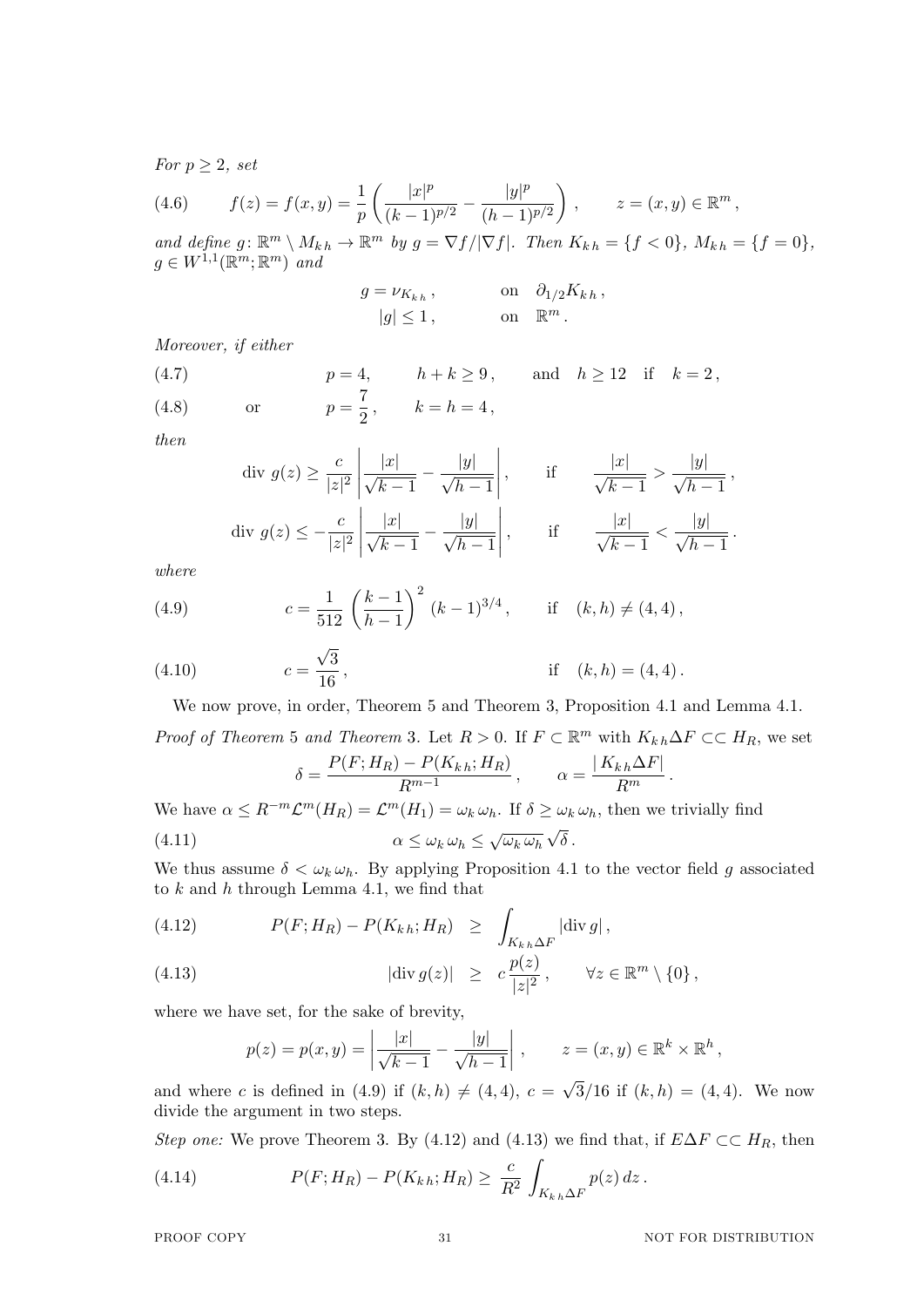If now  $\varphi \in C^1(M_{kh})$ , spt $\varphi \cap \{0\} = \emptyset$ , and spt $\varphi \subset\subset B_R^m$ , then there exists  $t_0 > 0$  such that for every  $t < t_0$  we may define an open set  $F \subset \mathbb{R}^m$  with  $\partial F \setminus \{0\}$  a smooth hypersurface and  $E\Delta F \subset H_R$ , such that

$$
\partial F \setminus \{0\} = \left\{ z + t \varphi(z) \, \nu_{K_{k,h}}(z) : z \in M_{k,h} \setminus \{0\} \right\}.
$$

By Taylor expansion, and since

$$
p(z) = \ell \operatorname{dist}(z, M_{kh}), \quad \forall z \in \mathbb{R}^m,
$$
  

$$
\ell = \sqrt{\frac{1}{k-1} + \frac{1}{h-1}},
$$

we see that

$$
P(F;H_R) - P(K_{k,h};H_R) = \frac{t^2}{2} \int_{M_{k,h}} |\nabla^{M_{k,h}} \varphi|^2 - |\Pi_{M_{k,h}}|^2 \varphi^2 d\mathcal{H}^{m-1} + O(t^3),
$$
  

$$
\int_{K_{k,h}\Delta F} p(z) dz = \ell (1 + O(t)) \int_{M_{k,h}} d\mathcal{H}^{m-1}(z) \int_0^{t|\varphi(z)|} s ds
$$
  

$$
= \frac{\ell t^2}{2} \int_{M_{k,h}} \varphi^2 d\mathcal{H}^{m-1} + O(t^3).
$$

By (4.14) we thus conclude that

(4.15) 
$$
\int_{M_{kh}} |\nabla^{M_{kh}} \varphi|^2 - |\Pi_{M_{kh}}|^2 \varphi^2 d\mathcal{H}^{m-1} \ge \frac{c\ell}{R^2} \int_{M_{kh}} \varphi^2 d\mathcal{H}^{m-1},
$$

for every  $\varphi \in C^1(M_{kh})$  such that  $\text{spt } \varphi \cap \{0\} = \emptyset$  and  $\text{spt } \varphi \subset\subset B_R^m$ . To extend (4.15) to every  $\varphi \in C^1(M_{kh})$  with  $\text{spt}\varphi \subset\subset B_R^m$ , we consider a sequence  $\{\psi_j\}_{j\in\mathbb{N}} \subset C^{\infty}(\mathbb{R}^m)$  with  $\text{Lip } \psi_j \leq 2j, \ \psi_j = 0 \text{ on } B^m_{1/j}, \text{ and } \psi_j = 1 \text{ on } \mathbb{R}^m \setminus B^m_{2/j}.$  By standard density estimates,  $\mathcal{H}^m(M_{k,h}\cap B_r^m) \leq c(m)r^{m'}$ , while  $|\Pi_{M_{k,h}}(x)| \leq C_{k,h}/|x|$  for every  $x \neq 0$  since  $M_{k,h}$  is a cone: hence, we may pass to the limit as  $j \to \infty$  in (4.15) applied to  $\psi_j \varphi$ , to deduce (4.15) on  $\varphi$ , as required.

*Step two:* We prove Theorem 5, i.e. we prove  $(2.10)$ . By  $(4.12)$  and  $(4.13)$ ,

$$
\begin{aligned}\n\left| K_{kh} \Delta F \right| &\leq \left| \left( K_{kh} \Delta F \right) \cap \{ p > \varepsilon \} \right| + \left| \{ p < \varepsilon \} \cap H_R \right| \\
&\leq \frac{2 \, R^2}{\varepsilon} \int_{(K_{kh} \Delta F) \cap \{ p > \varepsilon \}} \frac{p(z)}{|z|^2} \, dz + \left| \{ p < \varepsilon \} \cap H_R \right| \\
&\leq \frac{2 \, R^2}{c \, \varepsilon} \left( P(F; H_R) - P(K_{kh}; H_R) \right) + \left| \{ p < \varepsilon \} \cap H_R \right|.\n\end{aligned}
$$

We now claim that

(4.17) 
$$
\left| \{ p < \varepsilon \} \cap H_R \right| \leq \gamma R^{m-1} \varepsilon, \quad \text{whenever} \quad \varepsilon < \frac{R}{2\sqrt{h-1}},
$$

where we have set

(4.18) 
$$
\gamma = 2 \omega_k \omega_h \frac{k h}{m-1} \left( \frac{k-1}{h-1} \right)^{k/2} \sqrt{h-1}.
$$

Indeed, we hve

$$
\left| \{ p < \varepsilon \} \cap H_R \right| = \int_{B_R^h} \mathcal{H}^k \left( \left\{ x \in B_R^k : \frac{|y|}{\sqrt{h-1}} - \varepsilon < \frac{|x|}{\sqrt{k-1}} < \frac{|y|}{\sqrt{h-1}} + \varepsilon \right\} \right) dy
$$
  

$$
\leq \omega_k (k-1)^{k/2} \int_{B_R^h} \left( \frac{|y|}{\sqrt{h-1}} + \varepsilon \right)^k - \left( \frac{|y|}{\sqrt{h-1}} - \varepsilon \right)^k_+ dy.
$$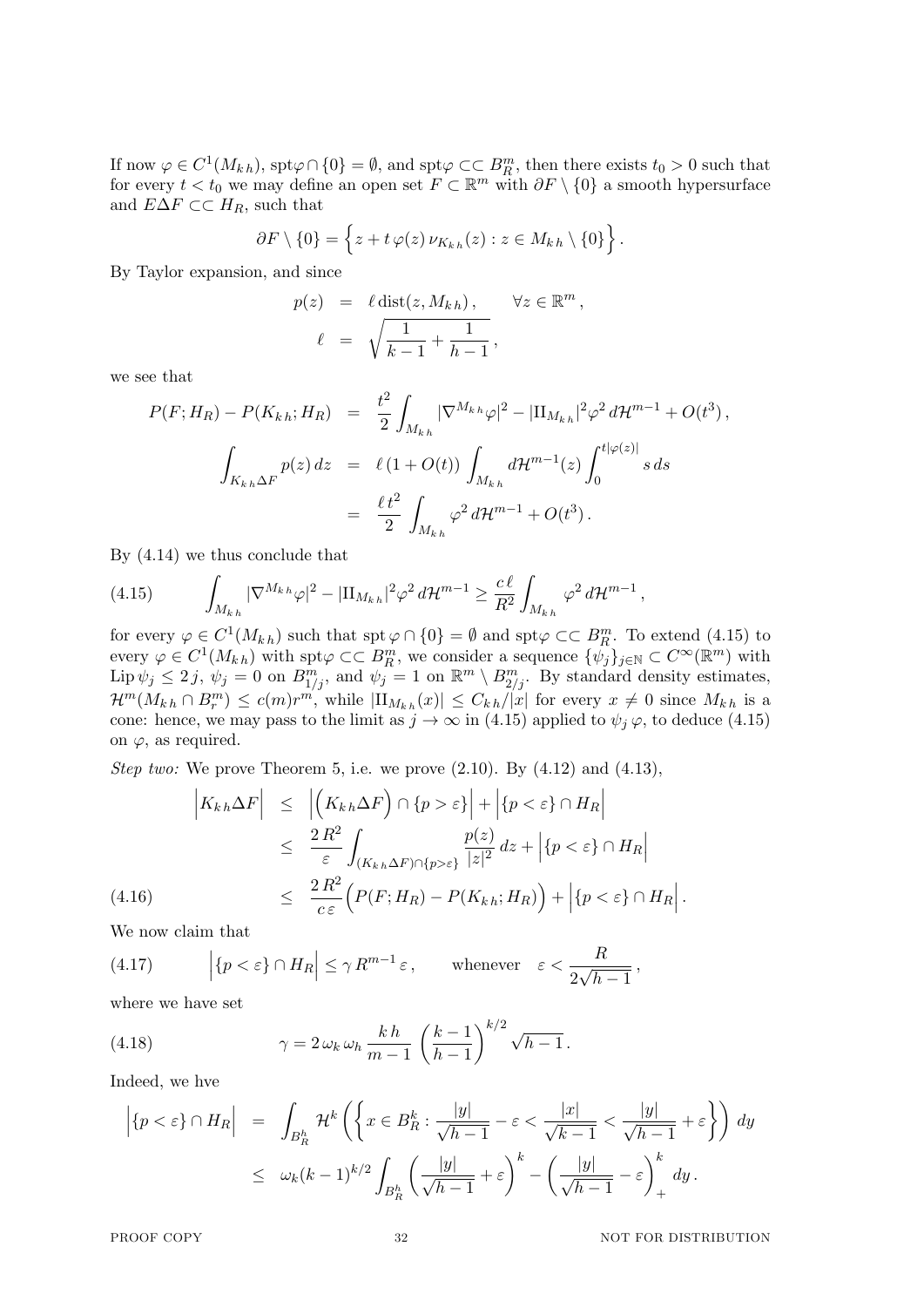On the one hand,

$$
\int_{B_{\varepsilon\sqrt{h-1}}^h} \left(\frac{|y|}{\sqrt{h-1}} + \varepsilon\right)^k - \left(\frac{|y|}{\sqrt{h-1}} - \varepsilon\right)^k + dy
$$
\n
$$
= \int_{B_{\varepsilon\sqrt{h-1}}^h} \left(\frac{|y|}{\sqrt{h-1}} + \varepsilon\right)^k dy \le \omega_h (h-1)^{h/2} 2^k \varepsilon^{h+k}
$$

On the other hand, since  $(1 + t)^k - (1 - t)^k \leq kt$  for every  $t \in (0, 1)$ ,

$$
\int_{B_R^h \backslash B_{\varepsilon\sqrt{h-1}}^h} \left( \frac{|y|}{\sqrt{h-1}} + \varepsilon \right)^k - \left( \frac{|y|}{\sqrt{h-1}} - \varepsilon \right)^k dy
$$
\n
$$
= \frac{1}{(h-1)^{k/2}} \int_{B_R^h \backslash B_{\varepsilon\sqrt{h-1}}^h} |y|^k \left\{ \left( 1 + \frac{\varepsilon\sqrt{h-1}}{|y|} \right)^k - \left( 1 - \frac{\varepsilon\sqrt{h-1}}{|y|} \right)^k \right\} dy
$$
\n
$$
\leq \frac{k}{(h-1)^{k/2}} \int_{B_R^h \backslash B_{\varepsilon\sqrt{h-1}}^h} |y|^k \frac{\varepsilon\sqrt{h-1}}{|y|} dy
$$
\n
$$
= \frac{h \, k \, \omega_h \, \varepsilon}{(h-1)^{(k-1)/2}} \int_{\varepsilon\sqrt{h-1}}^R r^{h+k-2} \, dr \leq \omega_h \, \frac{hk}{m-1} \frac{R^{m-1}}{(h-1)^{(k-1)/2}} \, \varepsilon \,,
$$

where, recall,  $m = k + h$ . We thus find

$$
\left| \{ p < \varepsilon \} \cap H_R \right| \le \omega_h \, \omega_k (h-1)^{h/2} \left( k-1 \right)^{k/2} \left( 2^k \varepsilon^{m-1} + \frac{hk}{m-1} \frac{R^{m-1}}{(h-1)^{(m-1)/2}} \right) \varepsilon
$$

which implies (4.17) since  $hk/(m-1) > 1$  and  $\varepsilon < R/(2\sqrt{h-1})$ , so that

$$
2^{k} \varepsilon^{m-1} \le \frac{2^{k}}{2^{m-1}} \frac{R^{m-1}}{(h-1)^{(m-1)/2}} \le \frac{h \, k}{m-1} \frac{R^{m-1}}{(h-1)^{(m-1)/2}}
$$

We may thus combine (4.16) and (4.17) to find

(4.19) 
$$
\alpha \le \frac{2R\delta}{c\varepsilon} + \frac{\gamma \varepsilon}{R}, \quad \text{whenever} \quad \varepsilon < \frac{R}{2\sqrt{h-1}}.
$$

If  $\varphi(\varepsilon)$  denotes the right-hand side of (4.19), then  $\varphi$  attains its minimum on  $\varepsilon > 0$  at  $\varepsilon_0$ ,

$$
\varepsilon_0 = \sqrt{\frac{2\,\delta}{c\,\gamma}}\,R\,.
$$

If  $\varepsilon_0 < R/(2\sqrt{h-1})$ , then by (4.19)

(4.20) 
$$
\alpha \leq \varphi(\varepsilon_0) = \frac{2 \gamma \varepsilon_0}{R} = \sqrt{\frac{8 \gamma}{c}} \sqrt{\delta}.
$$

Otherwise,  $1/(2\sqrt{h-1}) < \sqrt{2\delta/c\gamma}$ . Hence, by  $\delta < \omega_k \omega_h$ , and setting  $\gamma_0 = \gamma/\omega_k \omega_h$ , *√*

(4.21) 
$$
\alpha \leq \varphi \left( \frac{R}{2\sqrt{h-1}} \right) = \frac{4\sqrt{h-1}}{c} \delta + \frac{\gamma}{R} \frac{R}{2\sqrt{h-1}}
$$

$$
\leq \frac{4\sqrt{h-1}}{c} \delta + \gamma \sqrt{\frac{2\delta}{c\gamma}} \leq \sqrt{\omega_k \omega_h} \left( \frac{4\sqrt{h-1}}{c} + \sqrt{\frac{2\gamma_0}{c}} \right) \sqrt{\delta},
$$

Combining  $(4.11)$ ,  $(4.20)$  and  $(4.21)$ , we thus find

$$
\alpha \leq \sqrt{\omega_k \omega_h} \max \left\{ 1, \frac{8\sqrt{h-1}}{c}, \sqrt{\frac{8\gamma_0}{c}} \right\} \sqrt{\delta}.
$$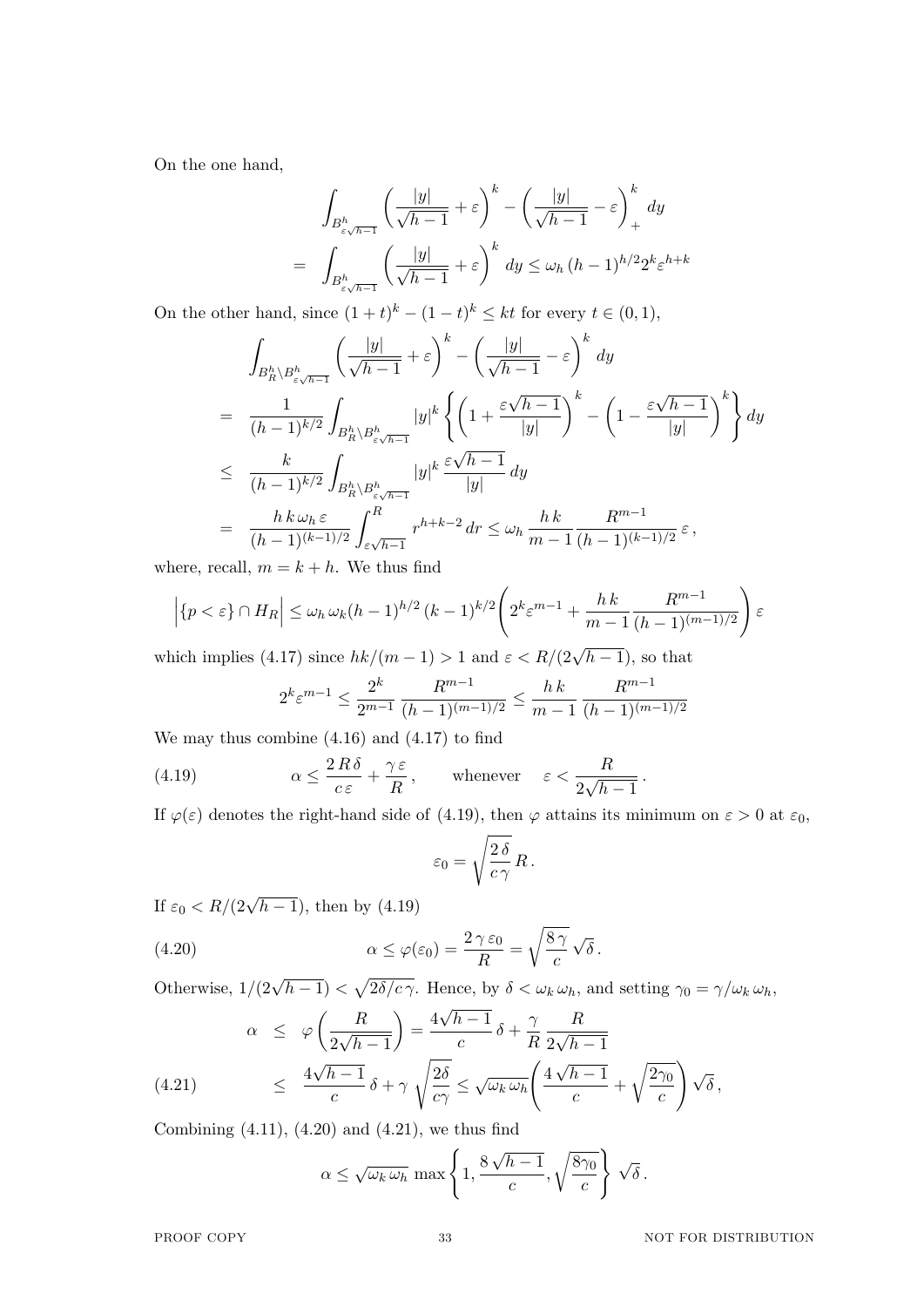If  $(k, h) \neq (4, 4)$ , then by  $(4.9)$ 

$$
\frac{8\sqrt{h-1}}{c} = 2^{12} \left(\frac{h-1}{k-1}\right)^{3/2} \frac{1}{(k-1)^{1/4}},
$$
  

$$
\sqrt{\frac{8\gamma_0}{c}} = \sqrt{2^{13} \left(\frac{h-1}{k-1}\right)^{(5-k)/2} \frac{hk}{m-1} \frac{1}{(k-1)^{1/4}}}.
$$

Since  $hk \geq m-1$  and  $(5-k)/4 \leq 3/2$ , we have

$$
\max\left\{\frac{8\sqrt{h-1}}{c}, \sqrt{\frac{8\gamma_0}{c}}\right\} \le \frac{2^{12}}{(k-1)^{1/8}}\sqrt{\frac{hk}{m-1}} \left(\frac{h-1}{k-1}\right)^{3/2}
$$

where the right-hand side of this inequality is larger than one since  $k/2 \leq hk/(m-1)$ . This proves that  $\alpha \leq C \sqrt{\delta}$ , with *C* as in (1.19), when  $(k, h) \neq (4, 4)$ . If  $k = h = 4$ , then *c* satisfies (4.10), and

$$
\frac{8\sqrt{h-1}}{c} = \frac{8\sqrt{3}16}{\sqrt{3}} = 128,
$$
  

$$
\sqrt{\frac{8\gamma_0}{c}} = \sqrt{\frac{2^8}{7}\sqrt{3}\frac{16}{\sqrt{3}}} = \sqrt{\frac{2^{12}}{7}} < 64.
$$

Thus  $\alpha \leq C$ *√*  $\delta$ , with *C* as in (1.20). q.e.d.

*Proof of Proposition* 4.1. Let *F* be a set of locally finite perimeter with  $E\Delta F \subsetsubset A \subset \mathbb{R}^m$ . By [**Ma2**, Theorem 16.3],

$$
\mu_{E\setminus F} = \mu_E \mathop{\llcorner} \left( F^{(0)} \cup \{ \nu_E = -\nu_F \} \right) - \mu_F \mathop{\llcorner} E^{(1)},
$$

where  $\{\nu_E = -\nu_F\} = \{x \in \partial_{1/2}E \cap \partial_{1/2}F : \nu_E(x) = -\nu_F(x)\}\.$  Thus, by applying the divergence theorem (2.14) to *g* on  $E \setminus F$ , and denoting for the sake of simplicity by *g* the trace of *g* along  $\partial_{1/2}E$  (oriented by  $\nu_E$ ) and along  $\partial_{1/2}F$  (oriented by  $\nu_F$ ), we find that

$$
\int_{E \backslash F} \text{div}g = \int_{\mathbb{R}^n} g \cdot d\mu_{E \backslash F}
$$
\n
$$
= P(E; F^{(0)} \cup \{\nu_E = -\nu_F\}) - \int_{E^{(1)} \cap \partial_{1/2} F} g \cdot \nu_F d\mathcal{H}^{m-1},
$$

where (4.1) was taken into account. Since  $E \setminus F \subset E$ , by (4.3),

$$
P(E; F^{(0)} \cup \{\nu_E = -\nu_F\}) + \int_{E \setminus F} |\text{div} g| = \int_{E^{(1)} \cap \partial_{1/2} F} g \cdot \nu_F d\mathcal{H}^{m-1}
$$
  
(4.22) 
$$
= P(F; E^{(1)}) - \int_{E^{(1)} \cap \partial_{1/2} F} \left(1 - (g \cdot \nu_F)\right) d\mathcal{H}^{m-1}.
$$

Similarly, again by [**Ma2**, Section II.5.1],

$$
\mu_{F \setminus E} = \mu_F \mathop{\llcorner} \left( E^{(0)} \cup \{ \nu_E = -\nu_F \} \right) - \mu_E \mathop{\llcorner} F^{(1)},
$$

by applying the divergence theorem (2.14) to *g* on  $F \setminus E$  and by (4.1),

$$
\int_{F \backslash E} \text{div} g = \int_{\mathbb{R}^n} g \cdot d\mu_{F \backslash E} \n= \int_{(E^{(0)} \cup \{\nu_E = -\nu_F\}) \cap \partial_{1/2} F} g \cdot \nu_F d\mathcal{H}^{m-1} - P(E; F^{(1)}).
$$

*,*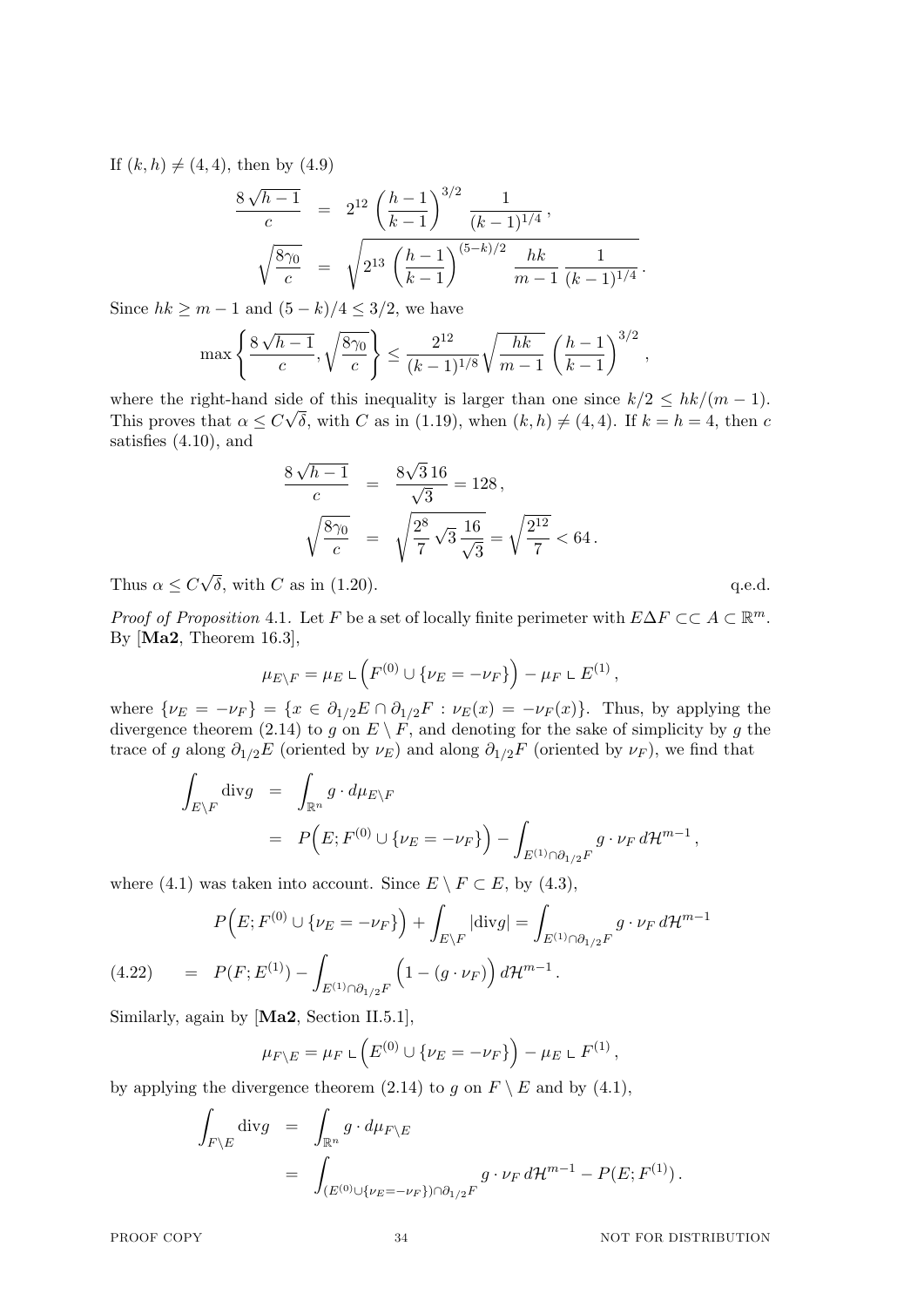Since  $F \setminus E \subset E^0$ , by (4.2) we find

$$
P(E; F^{(1)}) + \int_{F \backslash E} |\text{div} g| = \int_{(E^{(0)} \cup \{\nu_E = -\nu_F\}) \cap \partial_{1/2} F} g \cdot \nu_F d\mathcal{H}^{m-1}
$$
  
(4.23) =  $P(F; E^{(0)} \cup \{\nu_E = \nu_F\}) - \int_{(E^{(0)} \cup \{\nu_E = -\nu_F\}) \cap \partial_{1/2} F} \left(1 - (g \cdot \nu_F)\right) d\mathcal{H}^{m-1}.$ 

Since  $\partial_{1/2}E \setminus \overline{A} = \partial_{1/2}F \setminus \overline{A} = \{\nu_E = \nu_F\} \setminus \overline{A}$ , by (4.22) and (4.23) we find (4.5). q.e.d.

We finally prove Lemma 4.1. We recall the following elementary inequalities,

(4.24) 
$$
(a^q + b^q)^{1/q} \le (a^2 + b^2)^{1/2} \le a + b,
$$

(4.25) 
$$
(a^{2} + b^{2})^{1/2} \leq \sqrt{2} \max\{a, b\},
$$

 $a, b \geq 0, q \geq 2$  and we premise the following remark.

**Remark 6.** In proving Lemma 4.1-(2), we shall make use of the following inequality,

$$
(4.26)\ 3(1+s+s^2+s^{10}+s^{11}+s^{12})-\frac{5}{2}(s^3+s^4+s^5+s^6+s^7+s^8+s^9)\geq \frac{1}{4},\qquad \forall s\in [0,1]\,.
$$

One can prove this inequality by dividing [0*,* 1] into suitable subintervals, and by exploiting the resulting inequalities on *s* to prove the non-negativity of suitably regrouped differences of positive and negative terms. We omit the details of this rather elementary and lengthy argument, as it is uninteresting.

*Proof of Lemma* 4.1*. Step one:* Since  $f \in C^{\infty}(\mathbb{R}^m)$ , with  $|\nabla f| > 0$  on  $\mathbb{R}^m \setminus \{0\}$ , it turns out that  $g \in C^{\infty}(\mathbb{R}^m \setminus \{0\}; \mathbb{R}^m)$ , with

(4.27) 
$$
\operatorname{div} g = \frac{|\nabla f|^2 \Delta f - \nabla^2 f(\nabla f, \nabla f)}{|\nabla f|^3}, \quad \text{on } \mathbb{R}^m \setminus \{0\}.
$$

Setting  $\nabla f = (\nabla_x f, \nabla_y f)$ , we now compute from (4.6) that

$$
\nabla_x f = \frac{|x|^{p-2}x}{(k-1)^{p/2}}, \qquad \nabla_y f = -\frac{|y|^{p-2}y}{(h-1)^{p/2}}.
$$

We easily deduce that  $g \in W^{1,1}(\mathbb{R}^m;\mathbb{R}^m)$ . Moreover,

$$
\nabla^2 f = \begin{pmatrix} \nabla_{xx}^2 f & 0 \\ 0 & \nabla_{yy}^2 f \end{pmatrix},
$$

where

$$
\nabla_{xx}^2 f = \frac{|x|^{p-2}}{(k-1)^{p/2}} \left( \operatorname{Id}_x + (p-2) \frac{x \otimes x}{|x|^2} \right),
$$
  

$$
\nabla_{yy}^2 f = -\frac{|y|^{p-2}}{(h-1)^{p/2}} \left( \operatorname{Id}_y + (p-2) \frac{y \otimes y}{|y|^2} \right).
$$

Therefore,

$$
|\nabla f| = \sqrt{\frac{|x|^{2(p-1)}}{(k-1)^p} + \frac{|y|^{2(p-1)}}{(h-1)^p}},
$$
  
\n
$$
\Delta f = \frac{(k+p-2)}{(k-1)^{p/2}} |x|^{p-2} - \frac{(h+p-2)}{(h-1)^{p/2}} |y|^{p-2},
$$
  
\n
$$
\nabla^2 f(\nabla f) = (p-1) \left( \frac{|x|^{2p-4}x}{(k-1)^p}, \frac{|y|^{2p-4}y}{(h-1)^p} \right),
$$
  
\n
$$
\nabla^2 f(\nabla f, \nabla f) = (p-1) \left( \frac{|x|^{3p-4}}{(k-1)^{3p/2}} - \frac{|y|^{3p-4}}{(h-1)^{3p/2}} \right).
$$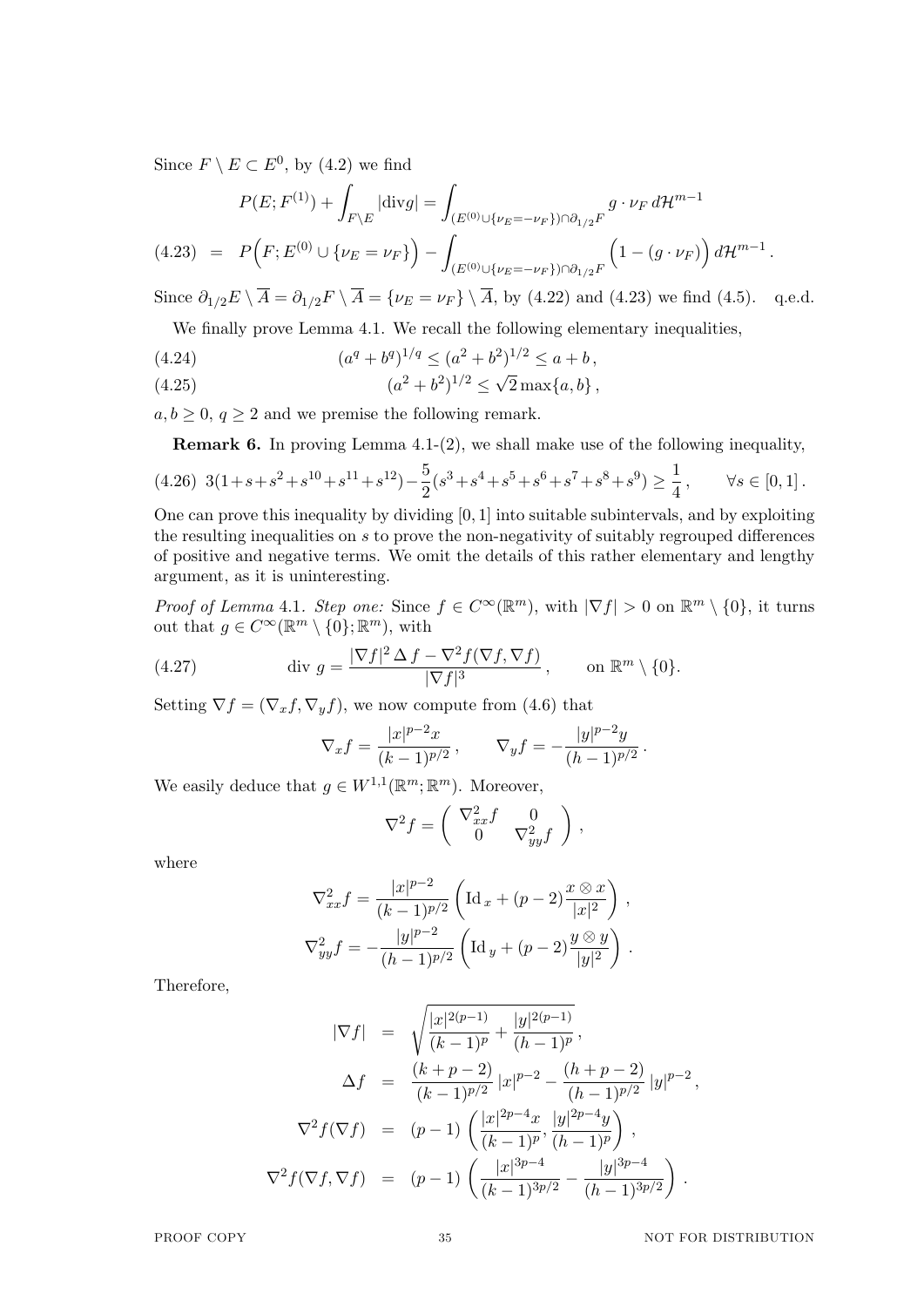By combining these identities with (4.27), we thus find

(4.28) 
$$
\operatorname{div} g(z) = \frac{N(z)}{D(z)},
$$

where we have set

$$
N(z) = \left(\frac{|x|^{2(p-1)}}{(k-1)^p} + \frac{|y|^{2(p-1)}}{(h-1)^p}\right) \left(\frac{(k+p-2)}{(k-1)^{p/2}}|x|^{p-2} - \frac{(h+p-2)}{(h-1)^{p/2}}|y|^{p-2}\right)
$$
  
(4.29)
$$
-(p-1)\left(\frac{|x|^{3p-4}}{(k-1)^{3p/2}} - \frac{|y|^{3p-4}}{(h-1)^{3p/2}}\right),
$$

$$
(4.30) D(z) = \left(\sqrt{\frac{|x|^{2(p-1)}}{(k-1)^p} + \frac{|y|^{2(p-1)}}{(h-1)^p}}\right)^3.
$$

*Step two:* We let  $p = 4$  and prove assertion (i). For the sake of brevity, we set

$$
\alpha = k - 1, \qquad \beta = h - 1.
$$

We start noticing that,

$$
N(z) = \left(\frac{|x|^6}{\alpha^4} + \frac{|y|^6}{\beta^4}\right) \left((k+2)\frac{|x|^2}{\alpha^2} - (h+2)\frac{|y|^2}{\beta^2}\right) - 3\left(\frac{|x|^8}{\alpha^6} - \frac{|y|^8}{\beta^6}\right)
$$
  
(4.31) = 
$$
\left(\frac{|x|^2}{\alpha} - \frac{|y|^2}{\beta}\right) \frac{\alpha^4 |y|^6 + \beta^4 |x|^6 - 3\alpha^2 \beta |x|^2 |y|^4 - 3\alpha \beta^2 |x|^4 |y|^2}{\alpha^4 \beta^4}.
$$

We now notice that

$$
\frac{1}{D(z)} \left( \frac{|x|}{\sqrt{\alpha}} + \frac{|y|}{\sqrt{\beta}} \right) = \frac{\alpha^6 \beta^6}{(\beta^4 |x|^6 + \alpha^4 |x|^6)^{3/2}} \frac{\sqrt{\beta} |x| + \sqrt{\alpha} |y|}{\sqrt{\alpha \beta}}
$$
  
\nas  $\beta \ge \alpha \ge \frac{\alpha^{6} \beta^6}{\beta^{3/2} ((\sqrt{\beta} |x|)^6 + (\sqrt{\alpha} |y|)^6)^{3/2}} \frac{\sqrt{\beta} |x| + \sqrt{\alpha} |y|}{\sqrt{\alpha \beta}}$   
\n
$$
= \frac{\alpha^{11/2} \beta^4}{((\sqrt{\beta} |x|)^6 + (\sqrt{\alpha} |y|)^6)^{4/3}} \frac{\sqrt{\beta} |x| + \sqrt{\alpha} |y|}{((\sqrt{\beta} |x|)^6 + (\sqrt{\alpha} |y|)^6)^{1/6}}
$$
  
\nby (4.24) 
$$
\ge \frac{\alpha^{11/2} \beta^4}{((\sqrt{\beta} |x|)^6 + (\sqrt{\alpha} |y|)^6)^{4/3}}
$$
  
\nas  $\beta \ge \alpha$  and by (4.24) 
$$
\ge \frac{\alpha^{11/2}}{(|x|^6 + |y|^6)^{4/3}} \ge \frac{\alpha^{11/2}}{|z|^8}.
$$
  
\nHence, by (4.28) and (4.31), we conclude that

(4.32) 
$$
\operatorname{div} g(z) = A(z) B(z) \left( \frac{|x|}{\sqrt{\alpha}} - \frac{|y|}{\sqrt{\beta}} \right),
$$

where

(4.33) 
$$
A(z) \geq \frac{\alpha^{11/2}}{|z|^8} \frac{1}{\alpha^4 \beta^4} = \frac{\alpha^{3/2}}{\beta^4} \frac{1}{|z|^8},
$$

$$
B(z) = \alpha^4 |y|^6 + \beta^4 |x|^6 - 3\alpha^2 \beta |x|^2 |y|^4 - 3\alpha \beta^2 |x|^4 |y|^2.
$$

If  $|y| \ge |x|$  and  $t = (|x|/|y|)^2 \in [0, 1]$ , then

(4.34) 
$$
B(z) = \max\{|x|, |y|\}^6 \left(\beta^4 t^3 - 3\alpha \beta^2 t^2 - 3\alpha^2 \beta t + \alpha^4\right).
$$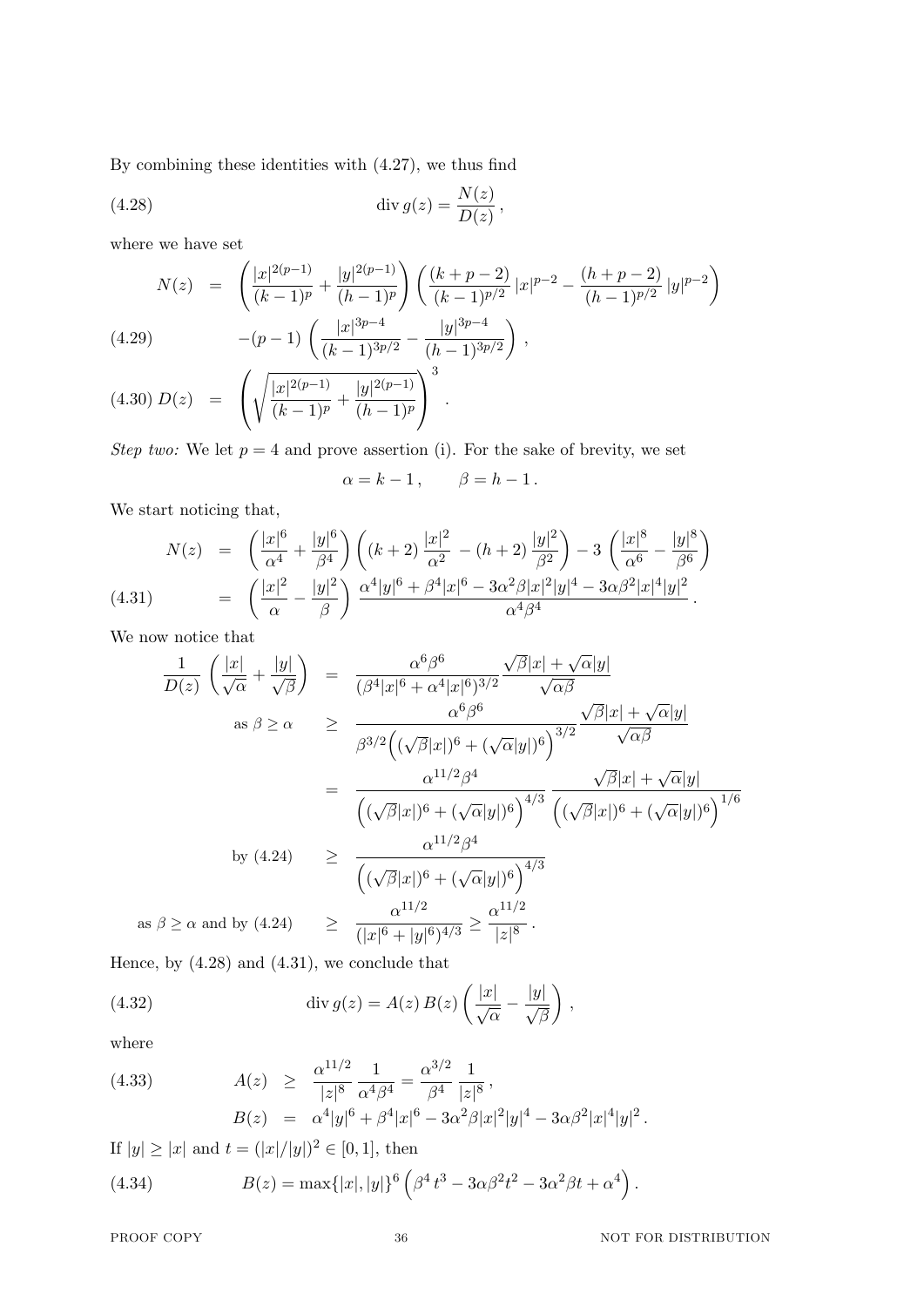If  $|x| \ge |y|$  and  $t = (|y|/|x|)^2 \in [0, 1]$ , then

(4.35) 
$$
B(z) = \max\{|x|, |y|\}^6 \left(\alpha^4 t^3 - 3\alpha^2 \beta t^2 - 3\alpha \beta^2 t + \beta^4\right).
$$

By Lemma 4.2 and Lemma 4.3 below, provided  $k + h \geq 9$  and, if  $k = 2$ ,  $h \geq 12$ , we have

(4.36) 
$$
\beta^4 t^3 - 3\alpha \beta^2 t^2 - 3\alpha^2 \beta t + \alpha^4 \ge \frac{\alpha^4}{64},
$$

(4.37) 
$$
\alpha^4 t^3 - 3\alpha^2 \beta t^2 - 3\alpha \beta^2 t + \beta^4 \ge \frac{\beta^4}{64},
$$

for every  $t \in [0, 1]$ . Combining  $(4.34)$ ,  $(4.35)$ ,  $(4.36)$  and  $(4.37)$  with  $(4.25)$ , we thus find

(4.38) 
$$
B(z) \ge \frac{\max\{|x|, |y|\}^6 \alpha^4}{64} \ge \frac{|z|^6 \alpha^4}{512}.
$$

We finally combine (4.32), (4.33) and (4.38) to deduce that

(4.39) 
$$
\operatorname{div} g(z) \ge \frac{\alpha^{11/2}}{512 \, \beta^4} \frac{1}{|z|^2} \left| \frac{|x|}{\sqrt{\alpha}} - \frac{|y|}{\sqrt{\beta}} \right|, \qquad \text{on } \mathbb{R}^m \setminus K_{kh},
$$

(4.40) 
$$
\operatorname{div} g(z) \le -\frac{\alpha^{11/2}}{512 \, \beta^4} \frac{1}{|z|^2} \left| \frac{|x|}{\sqrt{\alpha}} - \frac{|y|}{\sqrt{\beta}} \right|, \qquad \text{on } K_{k \, h}.
$$

*Step three:* We let  $k = h = 4$  and  $p = 7/2$ . In this way (4.28), (4.29) and (4.30) give

$$
\operatorname{div} g = \frac{\frac{11}{2} \left( |x|^{3/2} - |y|^{3/2} \right) \left( |x|^5 + |y|^5 \right) - \frac{5}{2} \left( |x|^{13/2} - |y|^{13/2} \right)}{\left( |x|^5 + |y|^5 \right)^{3/2}}.
$$

Since  $(a^{3/2} - b^{3/2})(a^5 + b^5) = (a^{13/2} - b^{13/2}) - a^{3/2}b^{3/2}(a^{7/2} - b^{7/2})$  and  $(a^5 + b^5)^{1/5} \le$  $(a^2 + b^2)^{1/2}$ , we find that

$$
\left|\text{div } g\right| \ge \frac{3\left(|x|^{13/2} - |y|^{13/2}\right) - \frac{11}{2}|x|^{3/2}|y|^{3/2}(|x|^{7/2} - |y|^{7/2})}{|z|^{15/2}}.
$$

We now notice that

$$
|x|^{13/2} - |y|^{13/2} = (|x|^{1/2} - |y|^{1/2}) \sum_{k=0}^{12} |x|^{k/2} |y|^{(12-k)/2},
$$
  

$$
|x|^{7/2} - |y|^{7/2} = (|x|^{1/2} - |y|^{1/2}) \sum_{k=0}^{6} |x|^{k/2} |y|^{(6-k)/2},
$$

so that,

$$
\left|\text{div } g\right| \geq \sqrt{2} \, \frac{|\,|x|^{1/2} - |y|^{1/2}|}{|z|^{15/2}} \left(3 \sum_{k=0}^{12} |x|^{k/2} |y|^{(12-k)/2} - \frac{11}{2} \, |x|^{3/2} |y|^{3/2} \sum_{k=0}^{6} |x|^{k/2} |y|^{(6-k)/2}\right).
$$

If  $|y| < |x|$  and we set  $t = |x|/|y| \geq 1$ , then

$$
\left| |x|^{1/2} - |y|^{1/2} \right| = |y|^{1/2} (t^{1/2} - 1) \ge |y|^{1/2} (t - 1)
$$

$$
= \frac{|x| - |y|}{|y|^{1/2}} = \frac{\left| |x| - |y| \right|}{|z|^{1/2}}.
$$

By symmetry, we thus find,

$$
\left|\text{div } g\right| \ge \frac{\left||x|-|y|\right|}{|z|^8} \left(3 \sum_{k=0}^{12} |x|^{k/2} |y|^{(12-k)/2} - \frac{11}{2} |x|^{3/2} |y|^{3/2} \sum_{k=0}^{6} |x|^{k/2} |y|^{(6-k)/2}\right).
$$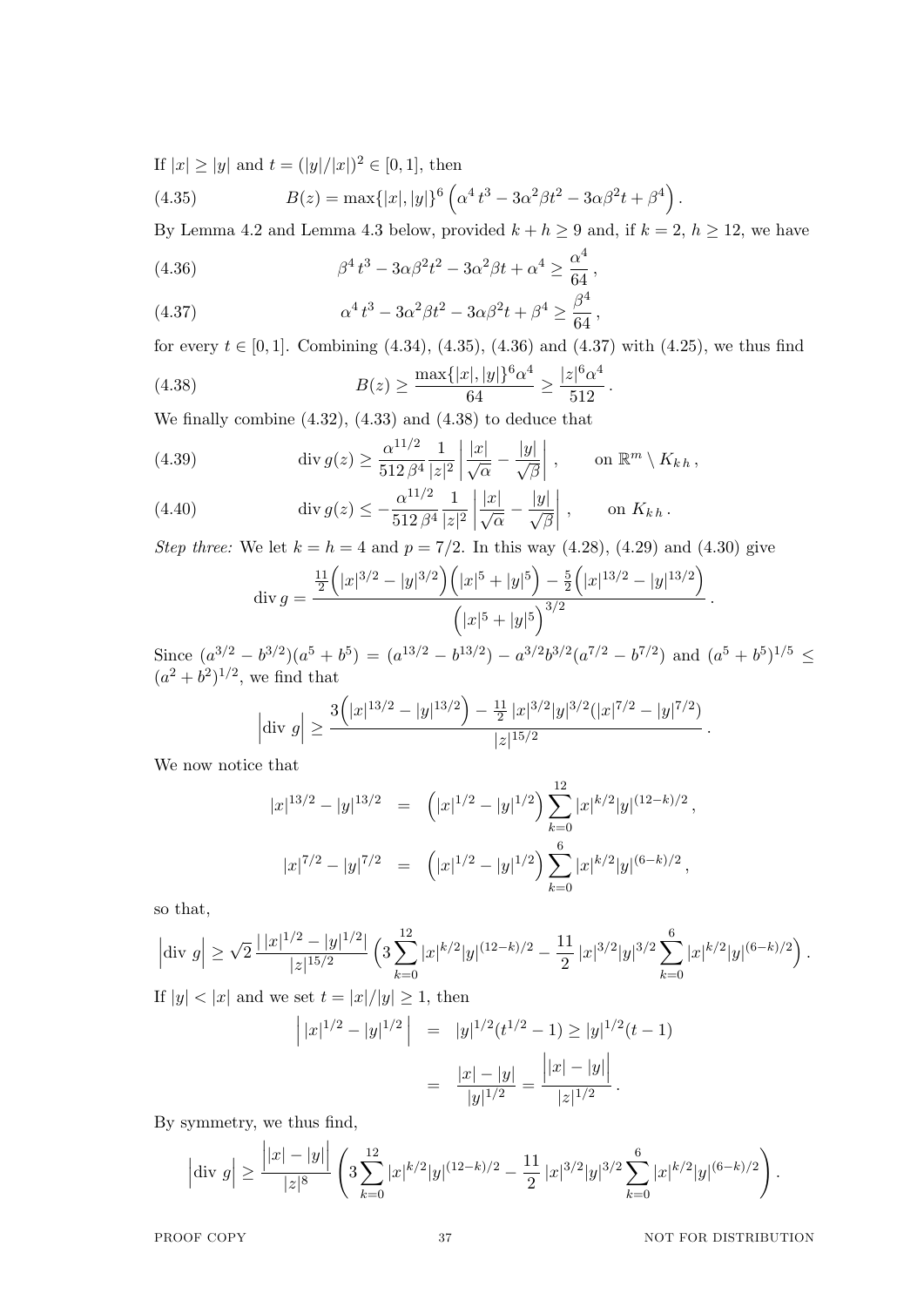Let us now notice that if  $b > a > 0$ , then  $s = a/b \in (0, 1]$  and

$$
h(a,b) = 3 \sum_{k=0}^{12} a^k b^{12-k} - \frac{11}{2} a^3 b^3 \sum_{k=0}^6 a^k b^{6-k}
$$
  
\n
$$
= b^{12} \left( 3 \sum_{k=0}^{12} s^k - \frac{11}{2} s^3 \sum_{k=0}^6 s^k \right) = b^{12} \left( 3 \sum_{k=0}^{12} s^k - \frac{11}{2} \sum_{k=3}^9 s^k \right)
$$
  
\n
$$
= b^{12} \left( 3(1+s+s^2+s^{10}+s^{11}+s^{12}) - \frac{5}{2} (s^3+s^4+s^5+s^6+s^7+s^8+s^9) \right)
$$
  
\n
$$
\geq \frac{b^{12}}{4},
$$

by (4.26). Hence, by (4.25),

$$
3\sum_{k=0}^{12} |x|^{k/2} |y|^{(12-k)/2} - \frac{11}{2} |x|^{3/2} |y|^{3/2} \sum_{k=0}^{6} |x|^{k/2} |y|^{(6-k)/2}
$$
  

$$
\geq \frac{1}{4} \max\{|x|, |y|\}^{6} \geq \frac{1}{2} \left(\frac{|z|}{\sqrt{2}}\right)^{6} = \frac{|z|^{6}}{16}.
$$

In conclusion,  $|\text{div } g(z)| \ge ||x| - |y|| / 16 |z|^2$ , as required. q.e.d.

We conclude this section with the proof of the two lemmas used in step two of the proof of Lemma 4.1. Note that the restriction (1.17) in Theorem 5 arise in discussing the sign of  $B^4 t^3 - 3AB^2 t^2 - 3A^2 B t + A^4$ ,  $B =$ *√*  $h-1, A =$ *√ k −* 1 on *t ∈* [0*,* 1] (Lemma 4.2), see also Remark 7. The sign of  $A^4 t^3 − 3A^2 B t^2 − 3AB^2 t + B^4$  on  $t ∈ [0, 1]$  (Lemma 4.3) does not require to put any further assumption than (1.15) and (1.16) on *k* and *h*. In particular, this fact can be used to prove stability inequalities for *all* the Lawson's cones with respect to compact variations *F* with  $K_{k,h} \Delta F \subset \subset H_R$  and  $E \subset F$ .

**Lemma 4.2.** *If*

(4.41)  $B \ge A \ge 1, \quad A + B \ge 6,$ 

*and, moreover,*

| (4.42) | $B\geq 4$ , | if $A \geq 3$ ,           |
|--------|-------------|---------------------------|
| (4.43) |             | $B\geq 5$ , if $A=2$ ,    |
| (4.44) |             | $B \ge 11$ , if $A = 1$ , |

*then*

$$
p(t) = B4 t3 - 3AB2 t2 - 3A2 Bt + A4 \ge \frac{A4}{64}, \qquad \forall t \in [0, 1].
$$

*Proof.* Clearly we have

$$
p'(t) = 3B\left(B^3t^2 - 2ABt - A^2\right),
$$

so that  $p'(t) = 0$  if and only if

$$
t = \frac{A}{B^2} \left( 1 \pm \sqrt{1+B} \right) \, .
$$

Thus  $p'(t) < 0$  for  $t > 0$  if and only if

$$
t < \frac{A}{B^2} \left( 1 + \sqrt{1+B} \right) =: t_{AB} \, .
$$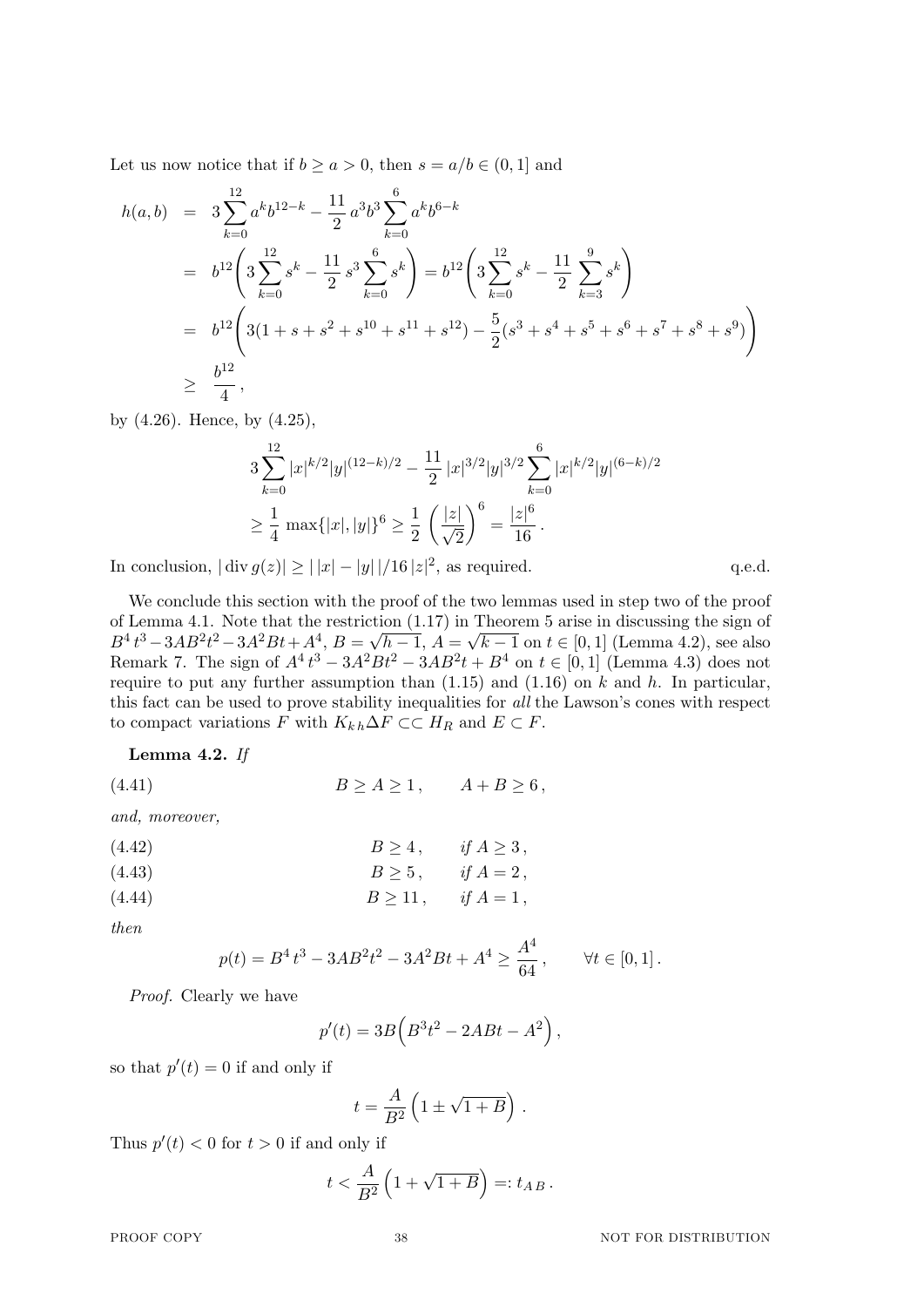In particular,

$$
p(t) \ge p(t_{AB}) = \frac{A^3}{B^2} \left( AB^2 - 2(1+B)^{3/2} - 2 - 3B \right), \quad \forall t \ge 0.
$$

Let us now set

$$
q(A, B) = AB^2 - 2(1 + B)^{3/2} - 2 - 3B.
$$

We now claim that, under the assumptions of the lemma on *A* and *B*, we have

(4.45) 
$$
q(A, B) \ge \frac{AB^2}{64}.
$$

Indeed, let us set

$$
q_0(A, B) = \frac{63}{64} AB^2 - 2(1+B)^{3/2} - 2 - 3B,
$$

and prove  $q_0 > 0$ . Let us notice that,

(4.46) 
$$
\frac{\partial q_0}{\partial B} = \frac{63}{32} AB - 3\left(1 + \sqrt{1 + B}\right).
$$

*Case*  $A = 1$ *:* By (4.41) and  $A = 1$ , we have  $B \ge 5$  and

$$
\frac{\partial q_0}{\partial B} = \frac{63}{32} B - 3\left(1 + \sqrt{1 + B}\right).
$$

In particular,  $q_0(1, B)$  is increasing on  $B \in [6, \infty)$ . By direct computation,  $q_0(1, 10) < -6$ , while  $q_0(1, 11) > 0.9$ . Hence,

$$
q_0(1, B) \ge q_0(1, 11) > 0, \quad \forall B \ge 11,
$$

and (4.45) follows under (4.44).

*Case*  $A = 2$ *:* By (4.41) and  $A = 2$ , we have  $B \ge 4$  and

$$
\frac{\partial q_0}{\partial B} = \frac{126}{32} B - 3\left(1+\sqrt{1+B}\right).
$$

In particular,  $q_0(1, B)$  is increasing on  $B \in [4, \infty)$ . By direct computation,  $q_0(2, 4) < -4$ , while  $q_0(2, 5) > 2$ . Hence,

$$
q_0(2, B) \ge q_0(2, 5) > 0
$$
,  $\forall B \ge 5$ ,

and (4.45) follows under (4.43).

*Case*  $A \geq 3$ *:* By (4.41) and  $A \geq 3$ , we have  $B \geq 3$ , and

$$
\frac{\partial q_0}{\partial B} \ge \frac{189}{32} B - 3\left(1 + \sqrt{1 + B}\right).
$$

In particular,  $q_0(A, B)$  is increasing on  $B \in [3, \infty)$  for every  $A \geq 3$ . A direct computation shows that  $q_0(3,3) < -0.4$ , while  $q_0(3,4) > 10$ . Since  $q_0$  is increasing on  $A \in \mathbb{R}$ , we find

$$
q_0(A, B) \ge q_0(3, B) \ge q_0(3, 4) > 0, \qquad \forall A \ge 3, B \ge 4,
$$

and  $(4.45)$  is proved under assumption  $(4.42)$  too. q.e.d.

**Remark 7.** If one is not interested in the sharp behavior of  $\min_{[0,1]} p$  in the limits  $A \rightarrow$  $\infty$  or *B* →  $\infty$ , then it would suffice to prove *q*(*A, B*) > 0 (4.45) in order to prove stability inequalities for the cone corresponding to a given  $(A, B)$ . In this way, one could hope to recover some of the cases which are admissible for (4.41), but that are not covered by (4.42), (4.43) and (4.44), namely:  $(A, B) \in \{(3, 3), (2, 4), (1, C) : 5 \le C \le 10\}$ . However, as it can be directly checked, even the condition  $q(A, B) > 0$ , is characterized by (4.42), (4.43) and (4.44).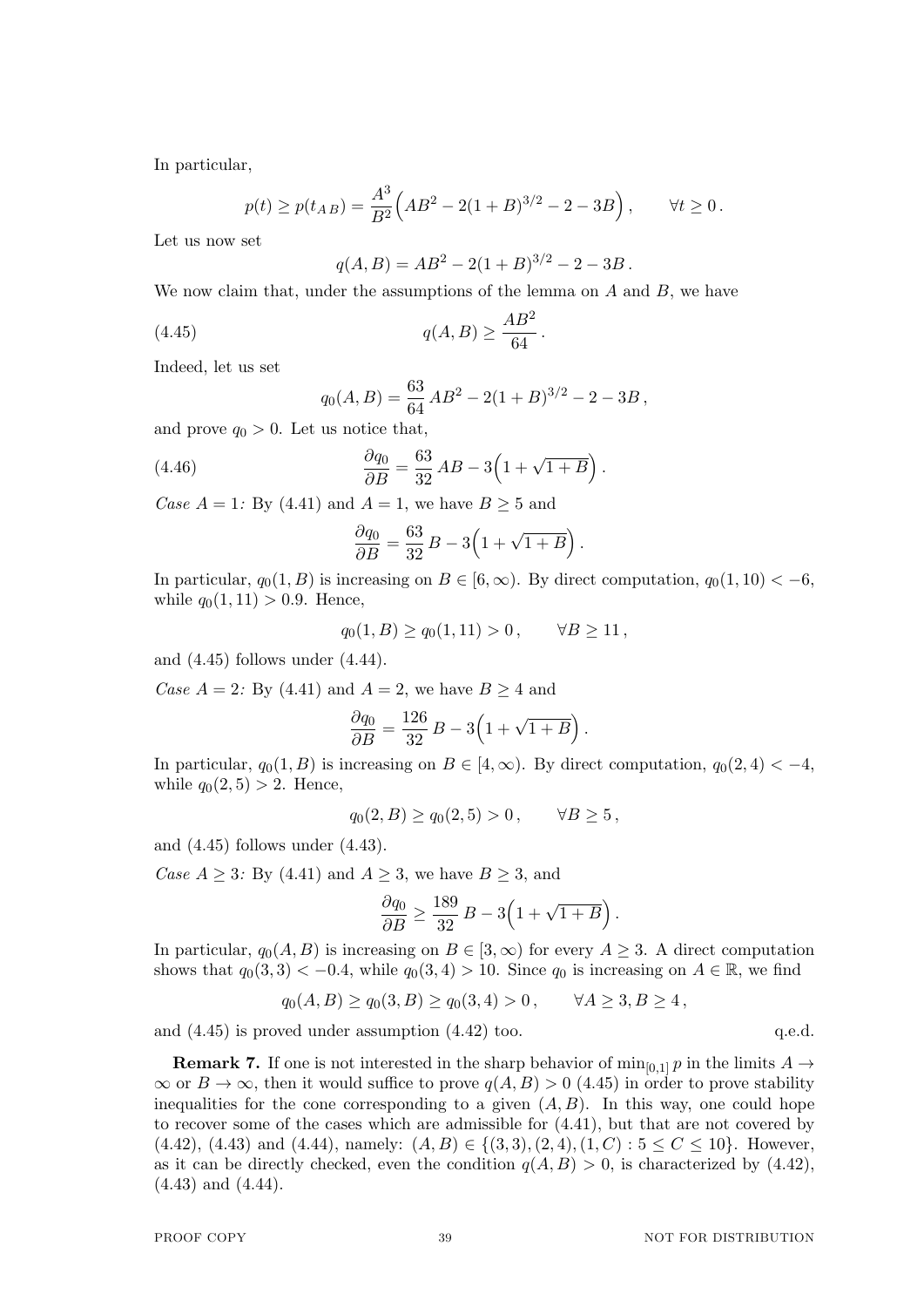# **Lemma 4.3.** *If*

$$
(4.47) \t\t B \ge A \ge 1, \t A + B \ge 6,
$$

*then*

$$
p(t) = A4 t3 - 3A2 Bt2 - 3AB2t + B4 \ge \frac{B4}{64}, \qquad \forall t \in [0, 1].
$$

*Proof.* This time we have  $p'(t) = 3A(A^3t^2 - 2ABt - B^2)$ , so that  $p'(t) = 0$  if and only if

$$
t = \frac{B}{A^2} \left( 1 \pm \sqrt{1 + A} \right) \, .
$$

In particular,  $p'(t) < 0$  for  $t > 0$  if and only if

$$
t < \frac{B}{A^2} \left( 1 + \sqrt{1 + A} \right) =: t_{AB}.
$$

*Case*  $A = 1$ : In the case  $A = 1$  we see that  $t_{1B} = B(1 + \sqrt{2}) > 1$ . Hence we find  $p(t) \geq p(1) = 1 - 3B - 3B^2 + B^4$  $\forall t \in [0, 1]$ .

By (4.47),  $B > 5$ , hence  $p(t) > B^4/4$  for  $t \in [0, 1]$ , since

$$
\frac{3}{4}B^4 \ge \frac{3}{4}\left(25B^2\right) \ge \frac{3}{4}\left(20B^2 + 25B\right) \ge 15B^2 + 21B > 3B^2 + 3B.
$$

*Case*  $A = 2$ : In this case (4.47) implies  $B \ge 4$ , which gives  $t_{2B} > 1$ . Once again,  $p(t) \geq p(1) = 16 - 12B - 6B^2 + B^4$  $\forall t \in [0, 1]$ .

$$
p(\iota) \ge p(1) - 10 - 12D - 0D + D ,
$$

Using again  $B \geq 4$  we find that

$$
\frac{3}{4}B^4 \ge \frac{3}{4}\left(16B^2\right) \ge \frac{3}{4}\left(8B^2 + 24B\right) \ge 6B^2 + 24B > 6B^2 + 12B,
$$
  

$$
\ge B^4 + 12B \le 5B + 12B
$$

that is,  $p(t) \geq B^4/4$  if  $t \in [0, 1]$ .

*Case*  $A = 3$ ,  $B \geq 4$ *:* Also in this case we have  $t_{3, B} \geq 1$ , hence  $p(t) \geq p(1) = B^4 - 9B^2 - 27B + 81, \quad \forall t \in [0, 1].$ 

Since  $B \geq 4$  we have

$$
\frac{63}{64}B^4 - 9B^2 - 27B \ge \left(\frac{63}{4} - 9\right)B^2 - 27B = \frac{27}{4}B^2 - 27B \ge 0.
$$

Hence,  $p(t)$  ≥  $B^4/64$  if  $t \in [0, 1]$ .

*Case*  $A \geq 4$ *:* By  $p'(t) = 3A(A^3t^2 - 2ABt - B^2)$  we find that  $p'(t) = 0$  if and only if  $t = \frac{B}{A^2}$ *A*<sup>2</sup>  $(1 \pm$ *√*  $\overline{1+A}$ ).

Thus  $p'(t) < 0$  for  $t > 0$  if and only if

$$
t < \frac{B}{A^2} \left( 1 + \sqrt{1 + A} \right) =: t_{AB},
$$

and, in particular,

$$
p(t) \ge p(t_{AB}) = \frac{B^3}{A^2} \Big( A^2 B - 2(1+A)^{3/2} - 2 - 3A \Big) , \qquad \forall t \ge 0.
$$

We now set

$$
q_1(A, B) = A^2 B - 2(1 + A)^{3/2} - 2 - 3A,
$$

and aim to prove that  $q_1(A, B) \geq A^2B/4$ . Indeed,

$$
\frac{3}{4}A^2B - 2(1+A)^{3/2} - 2 - 3A \ge \frac{3}{4}A^3 - 2(1+A)^{3/2} - 2 - 3A,
$$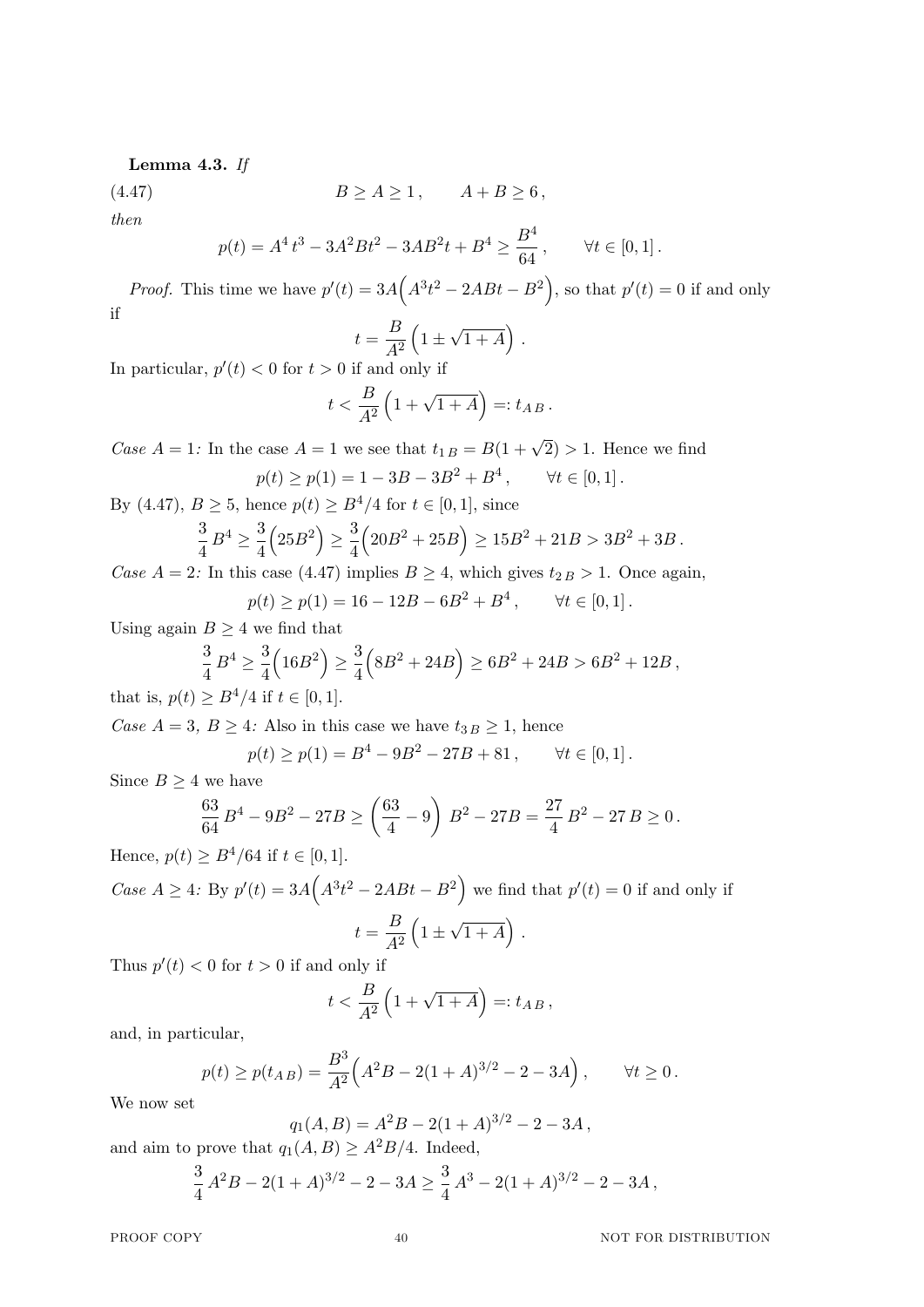where

$$
\frac{\partial}{\partial A} \left( \frac{3}{4} A^3 - 2(1+A)^{3/2} - 2 - 3A \right) = \frac{9}{4} A^2 - 3(1+A)^{1/2} - 3
$$
  
= 9A - 3(1+A)^{1/2} - 3 \ge 0,

if and only if  $3A - 1 \ge (1 + A)^{1/2}$ , if and only if  $9A^2 \ge 7A$ , i.e.  $A \ge 7/9$ . q.e.d.

## **References**

- [AFM] E. Acerbi, N. Fusco, & M. Morini, Minimality via second variation for a nonlocal isoperimetric problem,Comm. Math. Phys. 322 (2013), no. 2, 515-557. MR3077924, Zbl 1270.49043.
- [Al1] F. J. Almgren, Jr., Existence and regularity almost everywhere of solutions to elliptic variational problems with constraints, Memoirs AMS volume 4, no. 165, 1976. MR0420406, Zbl 0327.49043.
- [AmFP] L. Ambrosio, N. Fusco & D. Pallara, Functions of bounded variation and free discontinuity problems. Oxford Mathematical Monographs. The Clarendon Press, Oxford University Press, New York, 2000. MR1857292, Zbl 0957.49001.
- [BDGG] E. Bombieri, E. De Giorgi & E. Giusti, Minimal cones and the Bernstein problem. Invent. Math. 7 1969 243-268. . MR0250205, Zbl 0219.53006.
- [CL] M. Cicalese & G. P. Leonardi, A selection principle for the sharp quantitative isoperimetric inequality, Arch. Ration. Mech. Anal. 206 (2012), no. 2, 617-643. MR2980529, Zbl 1257.49045.
- [Da] A. Davini, On calibrations for Lawson's cones. Rend. Sem. Mat. Univ. Padova 111 (2004), 55-70. MR2076732, Zbl 1127.53047.
- [DPP] G. De Philippis & E. Paolini, A short proof of the minimality of Simons cone, Rend. Sem. Mat. Univ. Padova, 121, (2009), 233-241. MR2542144, Zbl 1165.53305.
- [DSt1] F. Duzaar & K. Steffen, *λ* minimizing currents. Manuscripta Math. 80 (1993), no. 4, 403-447. MR1243155, Zbl 0819.53034.
- [DSt2] F. Duzaar & K. Steffen, Optimal interior and boundary regularity for almost minimizers to elliptic variational integrals. J. Reine Angew. Math. 546 (2002), 73-138. MR1900994. Zbl 0999.49024.
- [Fe1] H. Federer, Geometric measure theory. Die Grundlehren der mathematischen Wissenschaften, Band 153 Springer-Verlag New York Inc., New York, 1969. MR0257325 Zbl 0874.49001.
- [Fe2] H. Federer, Real flat chains, cochains and variational problems, Indiana Univ. Math. J. 24 (1974/75), 351-407. MR0348598, Zbl 0289.49044.
- [FiMaPr] A. Figalli, F. Maggi & A. Pratelli, A mass transportation approach to quantitative isoperimetric inequalities, Invent. Math., 182 (2010), no. 1, 167–211. MR2672283, Zbl 1196.49033.
- [Fu1] B. Fuglede, Lower estimate of the isoperimetric deficit of convex domains in  $\mathbb{R}^n$  in terms of asymmetry. Geom. Dedicata 47 (1993), no. 1, 41–48. MR1230105, Zbl 0806.53067
- [Fu2] B. Fuglede, Stability in the isoperimetric problem for convex or nearly spherical domains in R *n* , Trans. Amer. Math. Soc., 314 (1989), 619–638. . MR0942426, Zbl 0679.52007
- [FMaPr] N. Fusco, F. Maggi & A. Pratelli, The sharp quantitative isoperimetric inequality, Ann. of Math. 168 (2008), 941-980. MR2456887, Zbl 1187.52009.
- [GH] M. Giaquinta & S. Hildebrandt, Calculus of variations. I. The Lagrangian formalism. Grundlehren der Mathematischen Wissenschaften [Fundamental Principles of Mathematical Sciences], 310. Springer-Verlag, Berlin, 1996. xxx+474 pp. MR1368401, Zbl 0853.49001.
- [G] E. Giusti, Minimal surfaces and functions of bounded variation. Monographs in Mathematics, 80. Birkhuser Verlag, Basel, 1984. MR0775682, Zbl 0545.49018.
- [H] R.R. Hall, A quantitative isoperimetric inequality in *n*-dimensional space, J. Reine Angew. Math., 428 (1992), 161–176. MR1166511, Zbl 0746.52012.
- [HHaW] R. R. Hall, W. K. Hayman & A. W. Weitsman, On asymmetry and capacity, J. d'Analyse Math., 56 (1991), 87–123.. MR1243100, Zbl 0747.31004.
- [KPa] S. G. Krantz & H.R. Parks, Geometric integration theory. Cornerstones. Birkhuser Boston, Inc., Boston, MA, 2008. xvi+339 pp. MR2427002, Zbl 1149.28001.
- [La] H. B. Jr Lawson, The equivariant Plateau problem and interior regularity. Trans. Amer. Math. Soc. 173 (1972), 231-249. MR0308905, Zbl 0279.49043